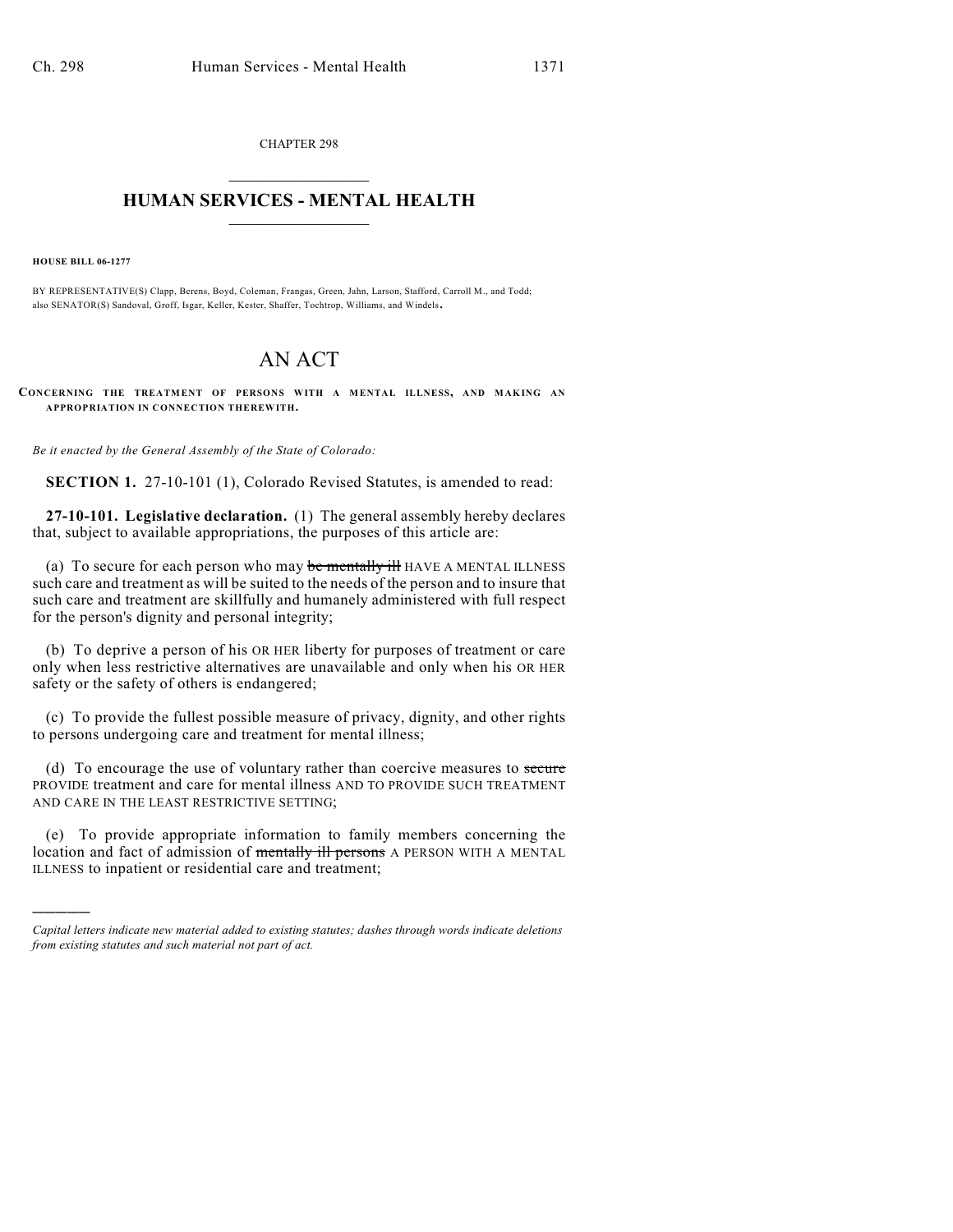(f) To encourage the appropriate participation of family members in the care and treatment of a mentally ill person WITH A MENTAL ILLNESS and, when appropriate, to provide information to family members in order to facilitate such participation; AND

(g) TO FACILITATE THE RECOVERY AND RESILIENCY OF EACH PERSON WHO RECEIVES CARE AND TREATMENT UNDER THIS ARTICLE.

**SECTION 2.** 27-10-102 (1), (2), (4.5), (4.7), (5), (5.6), (7), (7.2), (8), (9), and (12), Colorado Revised Statutes, are amended, and the said 27-10-102 is further amended BY THE ADDITION OF THE FOLLOWING NEW SUBSECTIONS, to read:

**27-10-102. Definitions.** As used in this article, unless the context otherwise requires:

(1) "Court" means any district court of the state of Colorado and the probate court in the city and county of Denver. "ACUTE TREATMENT UNIT" MEANS A FACILITY OR A DISTINCT PART OF A FACILITY FOR SHORT-TERM PSYCHIATRIC CARE, WHICH MAY INCLUDE SUBSTANCE ABUSE TREATMENT, THAT PROVIDES A TOTAL, TWENTY-FOUR-HOUR, THERAPEUTICALLY PLANNED AND PROFESSIONALLY STAFFED ENVIRONMENT FOR PERSONS WHO DO NOT REQUIRE INPATIENT HOSPITALIZATION BUT NEED MORE INTENSE AND INDIVIDUAL SERVICES THAN ARE AVAILABLE ON AN OUTPATIENT BASIS, SUCH AS CRISIS MANAGEMENT AND STABILIZATION SERVICES.

(1.5) "CERTIFIED PEACE OFFICER" MEANS ANY CERTIFIED PEACE OFFICER AS DESCRIBED IN SECTION 16-2.5-102, C.R.S.

(2) "Court-ordered evaluation" means an evaluation ordered by a court pursuant to section 27-10-106. "COURT" MEANS ANY DISTRICT COURT OF THE STATE OF COLORADO AND THE PROBATE COURT IN THE CITY AND COUNTY OF DENVER.

(2.3) "COURT-ORDERED EVALUATION" MEANS AN EVALUATION ORDERED BY A COURT PURSUANT TO SECTION 27-10-106.

(4.5) "Facility" means a public hospital or a licensed private hospital, clinic, community mental health center or clinic, ACUTE TREATMENT UNIT, institution, sanitarium, or residential child care facility that provides treatment for mentally ill persons A PERSON WITH A MENTAL ILLNESS.

(4.7) "Family member" means a spouse, parent, adult child, or adult sibling of a mentally ill person WITH A MENTAL ILLNESS.

(5) (a) "Gravely disabled" means a condition in which a person, as a result of A mental illness:

(I) Is in danger of serious physical harm due to his OR HER inability or failure to provide himself OR HERSELF WITH the essential human needs of food, clothing, shelter, and medical care; or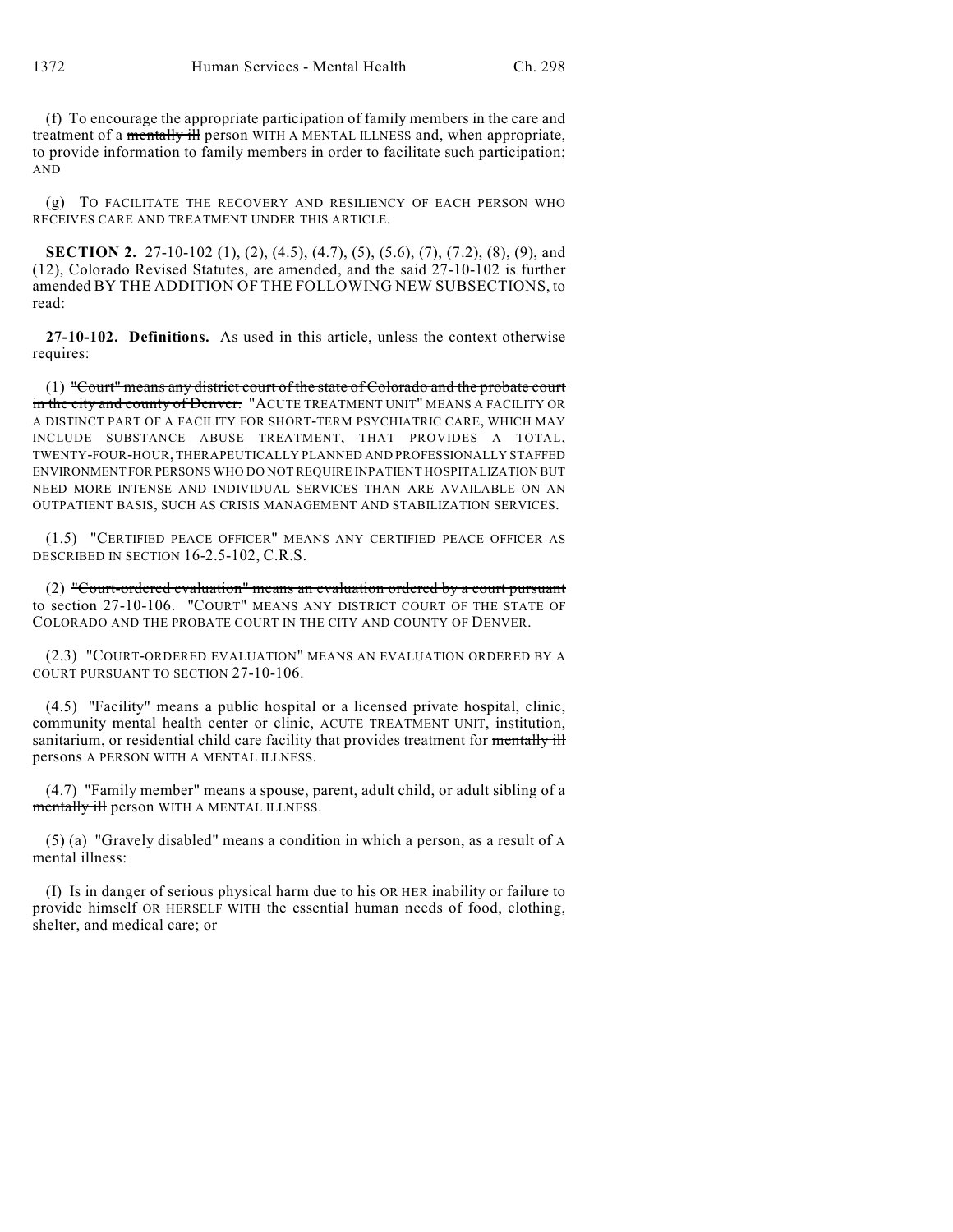(II) Lacks judgment in the management of his OR HER resources and in the conduct of his OR HER social relations to the extent that his OR HER health or safety is significantly endangered and lacks the capacity to understand that this is so.

(b) A person who, because of care provided by a family member or by an individual with a similar relationship to the person, is not in danger of serious physical harm or is not significantly endangered in accordance with paragraph (a) of this subsection (5) may be deemed "gravely disabled" if there is notice given that the support given by the family member or other individual who has a similar relationship to the person is to be terminated and the mentally ill individual WITH A MENTAL ILLNESS:

(I) Is diagnosed by a professional person as suffering from:  $\frac{any \cdot one}{n!}$ following: Chronic Schizophrenia; a chronic major affective disorder; a chronic delusional disorder; or other chronic ANOTHER mental disorder with psychotic features; and

(II) Has been certified, pursuant to this article, for treatment of such THE disorder or has been admitted as an inpatient to a treatment facility for treatment of such THE disorder at least twice during the last thirty-six months with a period of at least thirty days between certifications or admissions; and

(III) Is exhibiting a deteriorating course leading toward danger to self or others or toward the conditions described in paragraph (a) of this subsection (5) with symptoms and behavior which THAT are substantially similar to those which THAT preceded and were associated with his OR HER hospital admissions or certifications for treatment; and

(IV) Is not receiving treatment which THAT is essential for his OR HER health or safety.

(c) A person of any age may be "gravely disabled", but such term shall not include mentally retarded persons A PERSON WHO HAS A DEVELOPMENTAL DISABILITY by reason of their retardation THE PERSON'S DEVELOPMENTAL DISABILITY alone.

(d) For purposes of paragraph (b) of this subsection (5), an individual with a relationship to a person which THAT is similar to that of a family member shall not include an employee or agent of a boarding home or treatment facility.

(5.6) "Independent professional person" means a professional person, as defined in subsection (11) of this section, who evaluates the minor's condition as an independent decision-maker and whose recommendations are based on the standard of what is in the best interest of the minor. He THE PROFESSIONAL PERSON may be associated with the admitting mental health facility if he OR SHE is free to independently evaluate the minor's condition and need for treatment and has the authority to refuse admission to any minor who does not satisfy the statutory standards specified in section 27-10-103 (3.1).

(7) "Mentally ill person" means a person with a substantial disorder of the cognitive, volitional, or emotional processes that grossly impairs judgment or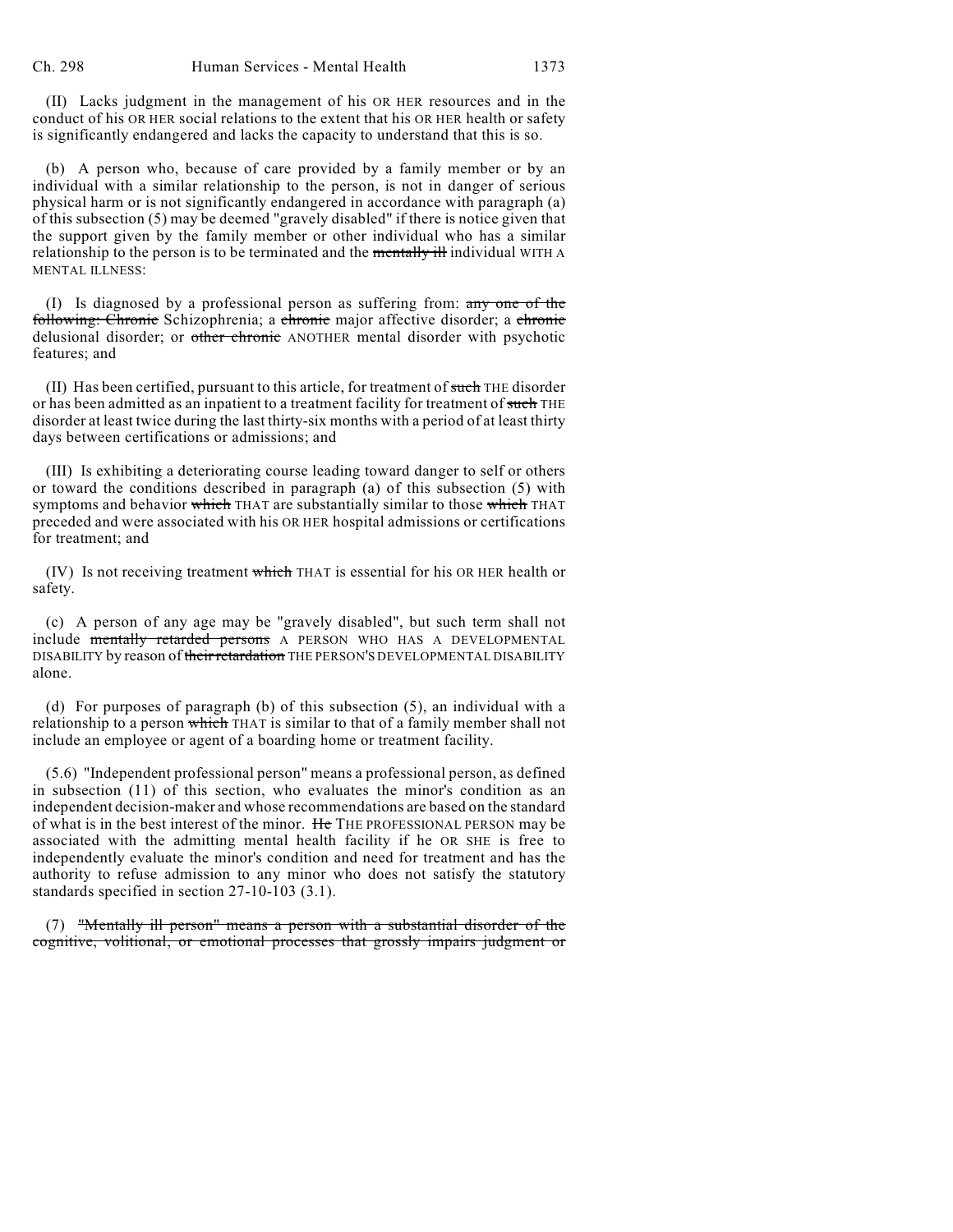capacity to recognize reality or to control behavior; mental retardation is insufficient to either justify or exclude a finding of mental illness within the provisions of this article.

(7.2) "Minor" means a person under eighteen years of age; except that the term does not include a person who is fifteen years of age or older who is living separately and apart from his OR HER parent or legal guardian and is managing his OR HER financial affairs, regardless of his OR HER source of income, or who is married and living separately and apart from his OR HER parent or legal guardian.

#### (8) "Peace officer" means any peace officer as described in section 16-2.5-102, C.R.S.

(8.5) "PERSON WITH A MENTAL ILLNESS" MEANS A PERSON WITH ONE OR MORE SUBSTANTIAL DISORDERS OF THE COGNITIVE, VOLITIONAL, OR EMOTIONAL PROCESSES THAT GROSSLY IMPAIRS JUDGMENT OR CAPACITY TO RECOGNIZE REALITY OR TO CONTROL BEHAVIOR. DEVELOPMENTAL DISABILITY IS INSUFFICIENT TO EITHER JUSTIFY OR EXCLUDE A FINDING OF MENTAL ILLNESS WITHIN THE PROVISIONS OF THIS ARTICLE.

(9) "Petitioner" means any person who files any petition in any proceeding in the interest of any alleged mentally ill or gravely disabled person WHO ALLEGEDLY HAS A MENTAL ILLNESS OR IS ALLEGEDLY GRAVELY DISABLED.

(12) "Respondent" means either a person alleged in a petition filed pursuant to this article to be mentally ill HAVE A MENTAL ILLNESS or BE gravely disabled or a person certified pursuant to the provisions of this article.

**SECTION 3.** 27-10-103 (3.1) (a), (3.2), (3.3) (b), (3.3) (d), (3.5) (b), (3.5) (c), (3.5) (d), and (7), Colorado Revised Statutes, are amended to read:

**27-10-103. Voluntary applications for mental health services.** (3.1) A minor who is fifteen years of age or older or a parent or legal guardian of a minor on the minor's behalf may make voluntary application for hospitalization. Application for hospitalization on behalf of a minor who is under fifteen years of age and who is a ward of the department of human services shall not be made unless a guardian ad litem has been appointed for the minor or a petition for the same has been filed with the court by the agency having custody of the minor; except that such an application for hospitalization may be made under emergency circumstances requiring immediate hospitalization, in which case the agency shall file a petition for appointment of a guardian ad litem within seventy-two hours after application for admission is made, and the court shall appoint a guardian ad litem forthwith. Procedures for hospitalization of such minor may proceed pursuant to this section once a petition for appointment of a guardian ad litem has been filed, if necessary. Whenever such application for hospitalization is made, an independent professional person shall interview the minor and conduct a careful investigation into the minor's background, using all available sources, including, but not limited to, the parents or legal guardian and the school and any other social agencies. Prior to admitting a minor for hospitalization, the independent professional person shall make the following findings: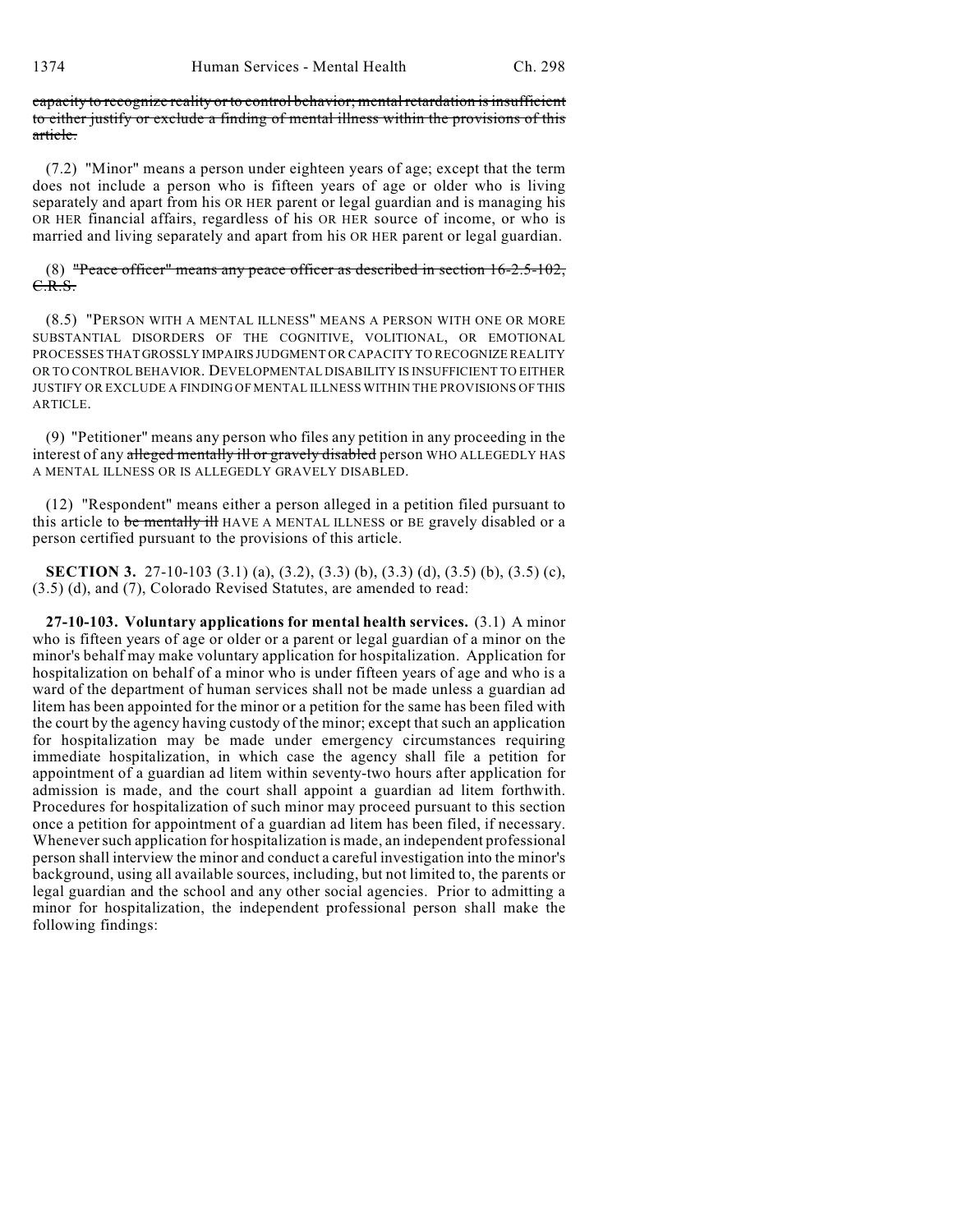(a) That the minor is mentally ill HAS A MENTAL ILLNESS and IS in need of hospitalization;

(3.2) An interview and investigation by an independent professional person shall not be required for a minor who is fifteen years of age or older and who, upon the recommendation of his OR HER treating professional person, seeks voluntary hospitalization with the consent of his OR HER parent or legal guardian. In order to assure that the minor's consent to such hospitalization is voluntary, the minor shall be advised, at or before the time of admission, of his OR HER right to refuse to sign the admission consent form and his OR HER right to revoke his OR HER consent at a later date. If a minor admitted pursuant to this subsection (3.2) subsequently revokes his OR HER consent after admission, a review of his OR HER need for hospitalization pursuant to subsection (3.3) of this section shall be initiated immediately.

(3.3) (b) The review shall be conducted by an independent professional person who is not a member of the minor's treating team; or, if the minor, his OR HER physician, and the minor's parent or guardian do not object to the need for continued hospitalization, the review required pursuant to this subsection (3.3) may be conducted internally by the hospital staff.

(d) Ten days prior to the review, the patient representative at the mental health facility shall notify the minor of the date of the review and shall assist the minor in articulating to the independent professional person his OR HER wishes concerning continued hospitalization.

(3.5) (b) If, twenty-four hours after being informed of the results of the review specified in paragraph (a) of this subsection (3.5), a minor continues to affirm the objection to hospitalization, the minor shall be advised by the director of the facility or his OR HER duly appointed representative that he THE MINOR has the right to retain and consult with an attorney at any time and that the director or his OR HER duly appointed representative shall file, within three days of AFTER the request of the minor, a statement requesting an attorney for the minor or, if the minor is under fifteen years of age, a guardian ad litem. The minor, his OR HER attorney, if any, and his OR HER parent, legal guardian, or guardian ad litem, if any, shall also be given written notice that a hearing upon the recommendation for continued hospitalization may be had before the court or a jury upon written request directed to the court pursuant to paragraph (d) of this subsection (3.5).

(c) Whenever such THE statement requesting an attorney is filed with the court, the court shall ascertain whether the minor has retained counsel, and, if he OR SHE has not, the court shall, within three days, appoint an attorney to represent the minor or if the minor is under fifteen years of age a guardian ad litem. Upon receipt of a petition filed by the guardian ad litem, the court shall appoint an attorney to represent the minor under fifteen years of age.

(d) The minor or his OR HER attorney or guardian ad litem may, at any time after the minor has continued to affirm his OR HER objection to hospitalization pursuant to paragraph (b) of this subsection (3.5), file a written request that the recommendation for continued hospitalization be reviewed by the court or that the treatment be on an outpatient basis. If review is requested, the court shall hear the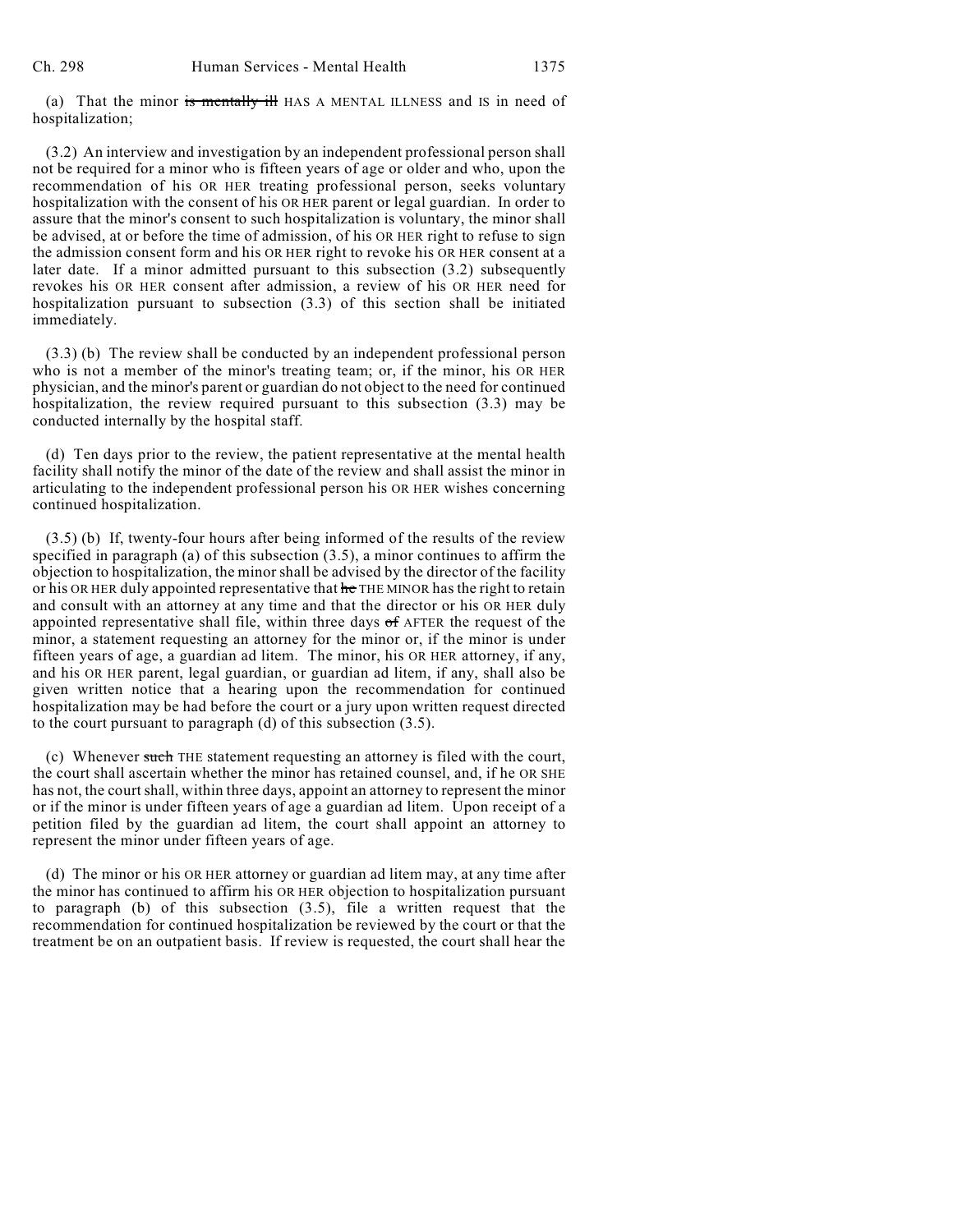matter within ten days after the request, and the court shall give notice to the minor, his OR HER attorney, if any, his OR HER parents or legal guardian, his OR HER guardian ad litem, if any, the independent professional person, and the minor's treating team of the time and place thereof. The hearing shall be held in accordance with section 27-10-111; except that the court or jury shall determine that the minor is in need of care and treatment if the court or jury makes the following findings: That the minor is mentally ill HAS A MENTAL ILLNESS and IS in need of hospitalization; that a less restrictive treatment alternative is inappropriate or unavailable; and that hospitalization is likely to be beneficial. At the conclusion of the hearing, the court may enter an order confirming the recommendation for continued hospitalization, discharge the minor, or enter any other appropriate order.

(7) If at any time during a seventy-two-hour evaluation of a person who is confined involuntarily the facility staff requests the person to sign in voluntarily and he OR SHE elects to do so, the following advisement shall be given orally and in writing and an appropriate notation shall be made in his OR HER medical record by the professional person or his OR HER designated agent:

### "**NOTICE**

The decision to sign in voluntarily should be made by you alone and should be free from any force or pressure implied or otherwise. If you do not feel that you are able to make a truly voluntary decision, you may continue to be held at the hospital involuntarily. As an involuntary patient, you will have the right to protest your confinement and request a hearing before a judge."

**SECTION 4.** 27-10-105, Colorado Revised Statutes, is amended to read:

**27-10-105. Emergency procedure.** (1) Emergency procedure may be invoked under either one of the following two conditions:

(a) (I) When any person appears to be mentally ill HAVE A MENTAL ILLNESS and, as a result of such mental illness, appears to be an imminent danger to others or to himself or herself or appears to be gravely disabled, then a peace officer; a professional person; a registered professional nurse as defined in section 12-38-103 (11), C.R.S., who by reason of postgraduate education and additional nursing preparation has gained knowledge, judgment, and skill in psychiatric or mental health nursing; a licensed marriage and family therapist or licensed professional counselor, licensed under the provisions of part 5 or 6 of article 43 of title 12, C.R.S., or an addiction counselor licensed pursuant to section 24-34-102 (14) (e) (IV), C.R.S., who by reason of postgraduate education and additional preparation has gained knowledge, judgment, and skill in psychiatric or clinical mental health therapy, forensic psychotherapy, or the evaluation of mental disorders; or a licensed clinical social worker licensed under the provisions of part 4 of article 43 of title 12, C.R.S., A PERSON SPECIFIED IN SUBPARAGRAPH (II) OF THIS PARAGRAPH (a), each of whom is referred to in this section as the "intervening professional", upon probable cause and with such assistance as may be required, may take the person into custody, or cause the person to be taken into custody, and placed in a facility designated or approved by the executive director for a seventy-two-hour treatment and evaluation.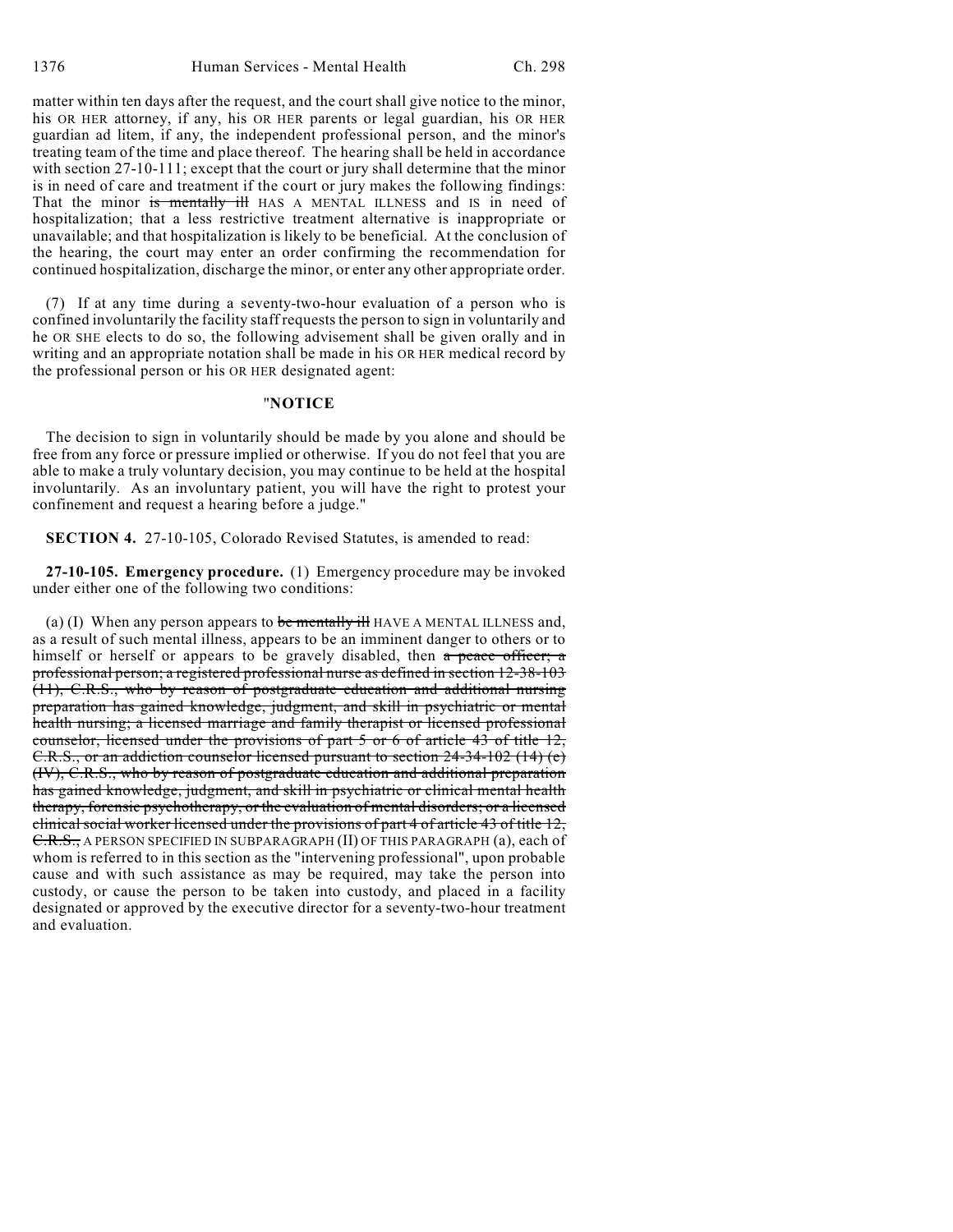(II) THE FOLLOWING PERSONS MAY EFFECT A SEVENTY-TWO-HOUR HOLD AS PROVIDED IN SUBPARAGRAPH (I) OF THIS PARAGRAPH (a):

(A) A CERTIFIED PEACE OFFICER;

(B) A PROFESSIONAL PERSON;

(C) A REGISTERED PROFESSIONAL NURSE AS DEFINED IN SECTION 12-38-103 (11), C.R.S., WHO BY REASON OF POSTGRADUATE EDUCATION AND ADDITIONAL NURSING PREPARATION HAS GAINED KNOWLEDGE, JUDGMENT, AND SKILL IN PSYCHIATRIC OR MENTAL HEALTH NURSING;

(D) A LICENSED MARRIAGE AND FAMILY THERAPIST OR LICENSED PROFESSIONAL COUNSELOR, LICENSED UNDER THE PROVISIONS OF PART 5 OR 6 OF ARTICLE 43 OF TITLE 12, C.R.S., OR AN ADDICTION COUNSELOR LICENSED PURSUANT TO SECTION 24-34-102 (14) (e) (IV), C.R.S., WHO BY REASON OF POSTGRADUATE EDUCATION AND ADDITIONAL PREPARATION HAS GAINED KNOWLEDGE, JUDGMENT, AND SKILL IN PSYCHIATRIC OR CLINICAL MENTAL HEALTH THERAPY, FORENSIC PSYCHOTHERAPY, OR THE EVALUATION OF MENTAL DISORDERS; OR

(E) A LICENSED CLINICAL SOCIAL WORKER LICENSED UNDER THE PROVISIONS OF PART 4 OF ARTICLE 43 OF TITLE 12, C.R.S.

(b) Upon an affidavit sworn to or affirmed before a judge which THAT relates sufficient facts to establish that a person appears to be mentally ill HAVE A MENTAL ILLNESS and, as a result of such THE mental illness, appears to be an imminent danger to others or to himself OR HERSELF or appears to be gravely disabled, the court may order the person described in the affidavit to be taken into custody and placed in a facility designated or approved by the executive director for a seventy-two-hour treatment and evaluation. Whenever in this article a facility is to be designated or approved by the executive director, hospitals, if available, shall be approved or designated in each county before other facilities are approved or designated. Whenever in this article a facility is to be designated or approved by the executive director as a facility for a stated purpose and the facility to be designated or approved is a private facility, the consent of the private facility to the enforcement of standards set by the executive director shall be a prerequisite to the designation or approval.

(1.1) When a person is taken into custody pursuant to subsection (1) of this section, such person shall not be detained in a jail, lockup, or other place used for the confinement of persons charged with or convicted of penal offenses; except that such place may be used if no other suitable place of confinement for treatment and evaluation is readily available. In such situation the person shall be detained separately from those persons charged with or convicted of penal offenses and shall be held for a period not to exceed twenty-four hours, excluding Saturdays, Sundays, and holidays, after which time he OR SHE shall be transferred to a facility designated or approved by the executive director for a seventy-two-hour treatment and evaluation. When a person is taken into custody and confined pursuant to this subsection (1.1), such person shall be examined at least every twelve hours by a CERTIFIED peace officer, nurse, or physician or by an appropriate staff professional of the nearest designated or approved mental health treatment facility to determine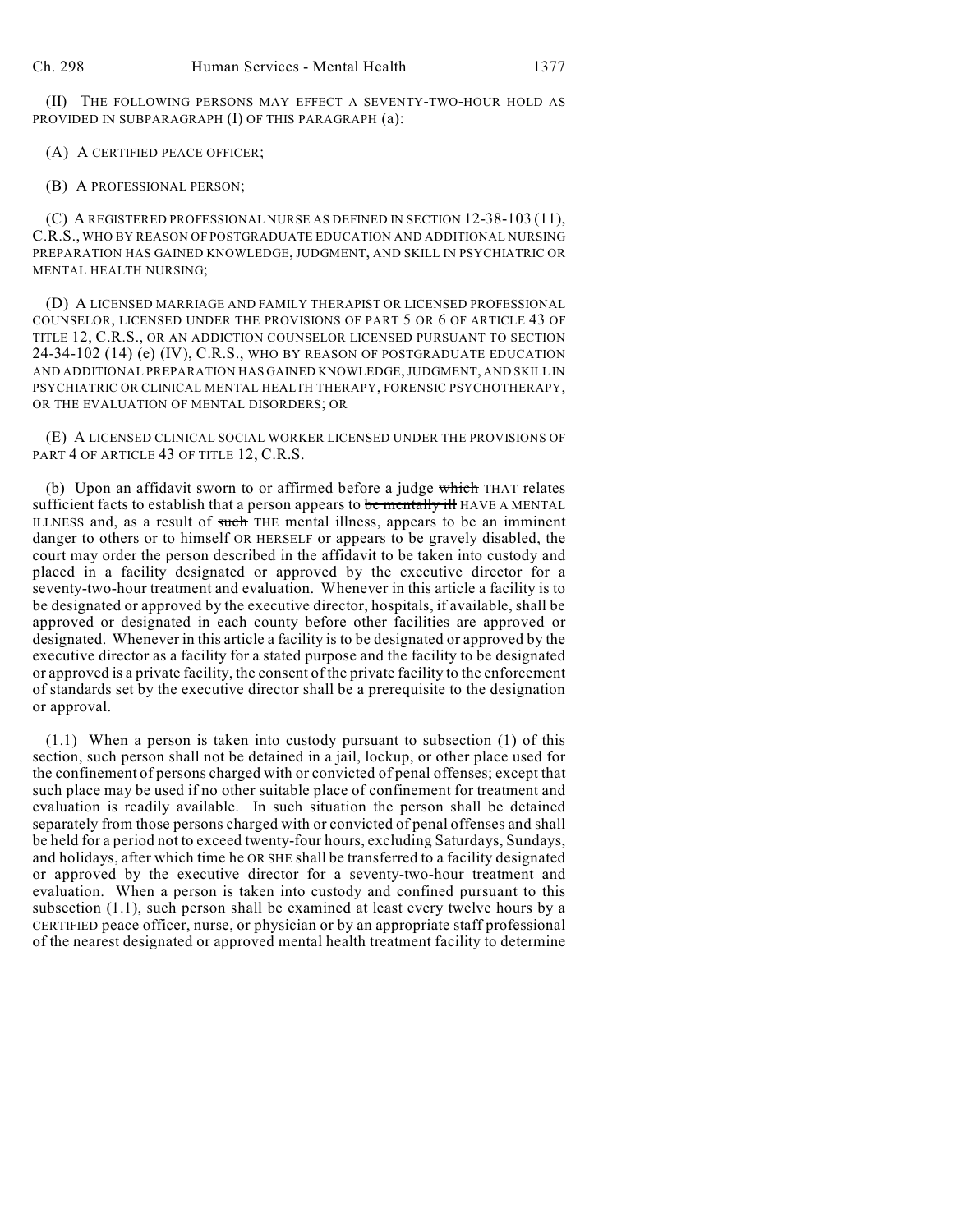if the person is receiving appropriate care consistent with his OR HER mental condition.

(2) Such facility shall require an application in writing, stating the circumstances under which the person's condition was called to the attention of the intervening professional and further stating sufficient facts, obtained from the personal observations of the intervening professional or obtained from others whom he or she reasonably believes to be reliable, to establish that the person is mentally ill HAS A MENTAL ILLNESS and, as a result of THE mental illness, IS an imminent danger to others or to such person HIMSELF OR HERSELF or IS gravely disabled. The application shall indicate when the person was taken into custody and who brought the person's condition to the attention of the intervening professional. The application shall be kept on file by the seventy-two-hour treatment and evaluation facility for at least five years, and A copy OF THE APPLICATION shall be furnished to the person being evaluated, AND THE APPLICATION SHALL BE RETAINED IN ACCORDANCE WITH THE PROVISIONS OF SECTION 27-10-120 (3).

(3) If the seventy-two-hour treatment and evaluation facility admits the person, it may detain him OR HER for evaluation and treatment for a period not to exceed seventy-two hours, excluding Saturdays, Sundays, and holidays if evaluation and treatment services are not available on those days. For the purposes of this subsection (3), evaluation and treatment services are not deemed to be available merely because a professional person is on call during weekends or holidays. If, in the opinion of the professional person in charge of the evaluation, the person can be properly cared for without being detained, he OR SHE shall be provided services on a voluntary basis.

(4) Each person admitted to a seventy-two-hour treatment and evaluation facility under the provisions of this article shall receive an evaluation as soon AS POSSIBLE after he OR SHE is admitted as possible and shall receive such treatment and care as his OR HER condition requires for the full period that he OR SHE is held. Such THE person shall be released before seventy-two hours have elapsed if, in the opinion of the professional person in charge of the evaluation, the person no longer requires evaluation or treatment. Persons who have been detained for seventy-two-hour evaluation and treatment shall be released, referred for further care and treatment on a voluntary basis, or certified for treatment pursuant to section 27-10-107.

**SECTION 5.** 27-10-106 (1), (2), (3) (c), (5), (6), (8), (9), and (10), Colorado Revised Statutes, are amended to read:

**27-10-106. Court-ordered evaluation for persons with mental illness.** (1) Any person alleged to be mentally ill HAVE A MENTAL ILLNESS and, as a result of THE mental illness, to be a danger to others or to himself OR HERSELF or to be gravely disabled may be given an evaluation of his OR HER condition under a court order pursuant to this section.

(2) Any individual may petition the court in the county in which the respondent resides or is physically present alleging that there is a person who appears to be mentally ill HAVE A MENTAL ILLNESS and, as a result of such THE mental illness, appears to be a danger to others or to himself OR HERSELF or appears to be gravely disabled and requesting that an evaluation of the person's condition be made.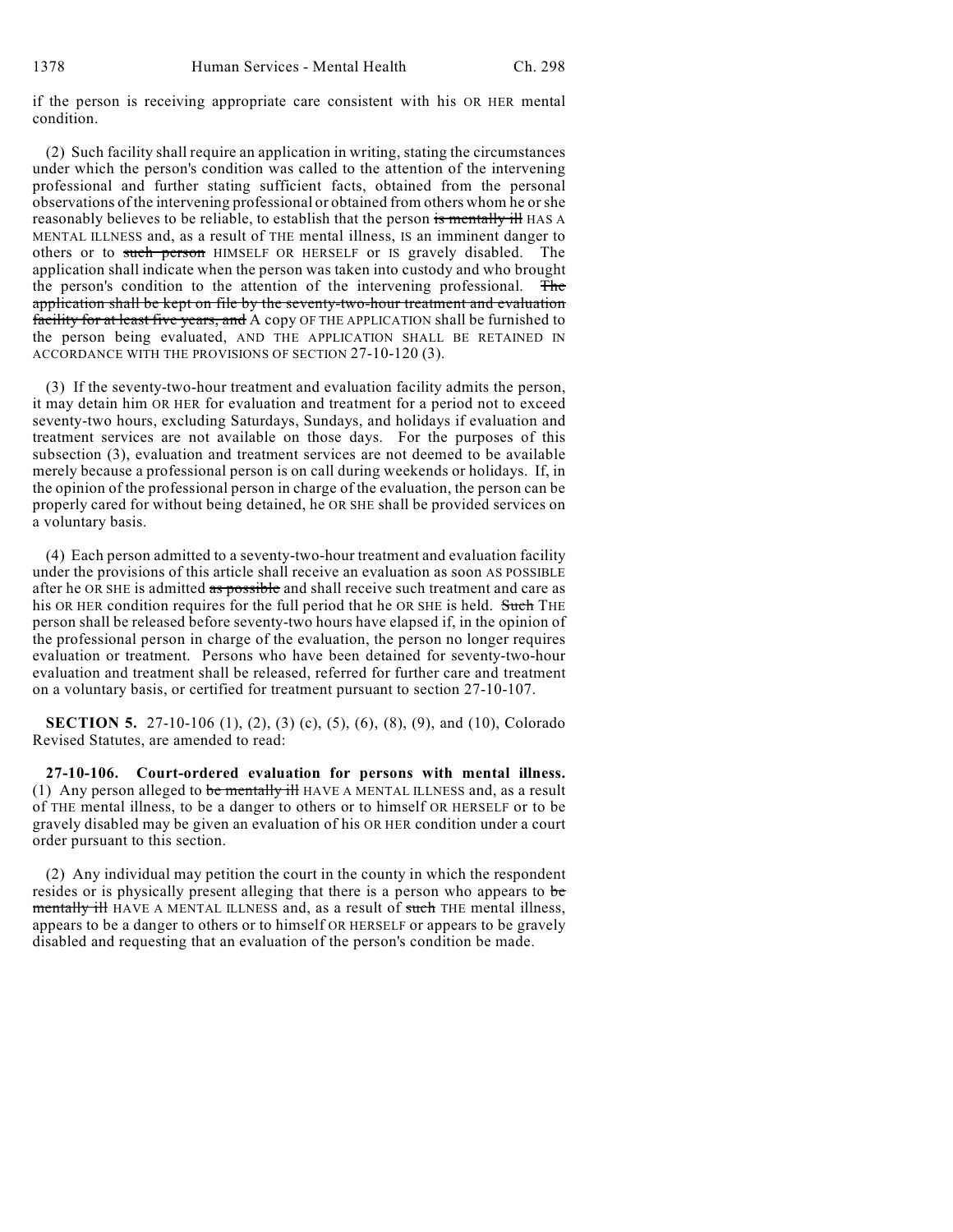(3) The petition for a court-ordered evaluation shall contain the following:

(c) Allegations of fact indicating that the respondent may be mentally ill HAVE A MENTAL ILLNESS and, as a result OF THE MENTAL ILLNESS, BE a danger to others or to himself OR HERSELF or BE gravely disabled and showing reasonable grounds to warrant an evaluation;

(5) Following screening, the facility or professional person designated by the court shall file his OR HER report with the court. The report shall include a recommendation as to whether there is probable cause to believe that the respondent is mentally ill HAS A MENTAL ILLNESS and, as a result of THE mental illness, is a danger to others or to himself OR HERSELF or IS gravely disabled and whether the respondent will voluntarily receive evaluation or treatment. The screening report submitted to the court shall be confidential in accordance with section 27-10-120 and shall be furnished to the respondent or his OR HER attorney or personal representative.

(6) Whenever it appears, by petition and screening pursuant to this section, to the satisfaction of the court that probable cause exists to believe that the respondent is mentally ill HAS A MENTAL ILLNESS and, as a result of such THE mental illness, is a danger to others or to himself OR HERSELF or is gravely disabled and that efforts have been made to secure the cooperation of the respondent, who has refused or failed to accept evaluation voluntarily, the court shall issue an order for evaluation authorizing a CERTIFIED peace officer to take the respondent into custody and place him OR HER in a facility designated by the executive director for seventy-two-hour treatment and evaluation. At the time of taking the respondent into custody, a copy of the petition and the order for evaluation shall be given to the respondent, and promptly thereafter to any one person designated by such respondent and to the person in charge of the seventy-two-hour treatment and evaluation facility named in the order or his OR HER designee.

(8) At the time the respondent is taken into custody for evaluation or within a reasonable time thereafter, unless a responsible relative is in possession of the respondent's personal property, the CERTIFIED peace officer taking him OR HER into custody shall take reasonable precautions to preserve and safeguard the personal property in the possession of or on the premises occupied by the respondent.

(9) When a person is involuntarily admitted to a seventy-two-hour treatment and evaluation facility under the provisions of this section or section 27-10-105, such THE person shall be advised by the facility director or his OR HER duly appointed representative that such THE person is going to be examined with regard to his OR HER mental condition.

(10) Whenever a person is involuntarily admitted to a seventy-two-hour treatment and evaluation facility, he OR SHE shall be advised by the facility director or his OR HER duly appointed representative of his OR HER right to retain and consult with any attorney at any time and that if he OR SHE cannot afford to pay an attorney, upon proof of indigency, one will be appointed by the court without cost.

**SECTION 6.** 27-10-107 (1) (a), (1) (b), (2), (3), (5), (6), and (8), Colorado Revised Statutes, are amended to read: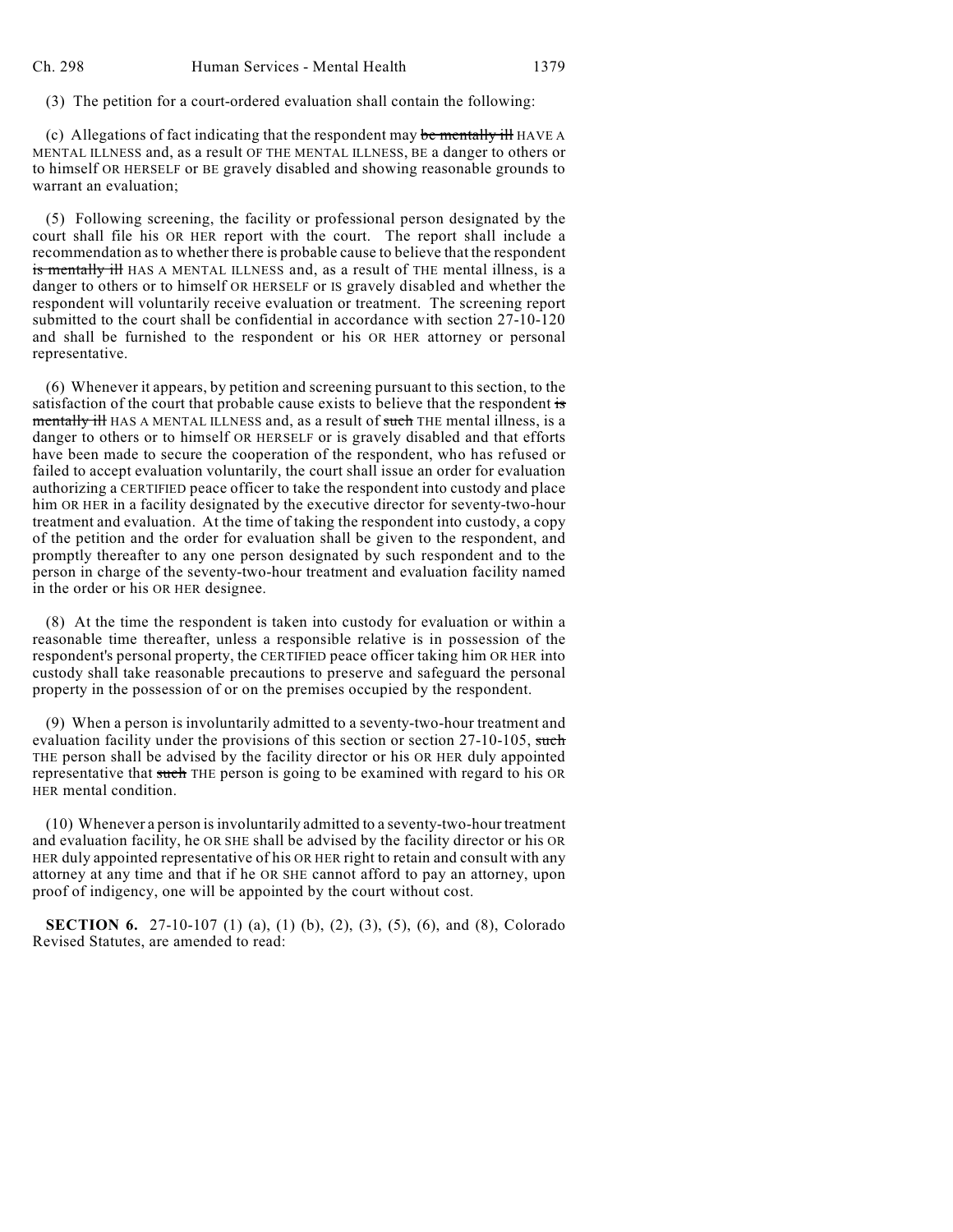**27-10-107. Certification for short-term treatment.** (1) If a person detained for seventy-two hours under the provisions of section 27-10-105 or a respondent under court order for evaluation pursuant to section 27-10-106 has received an evaluation, he OR SHE may be certified for not more than three months of short-term treatment under the following conditions:

(a) The professional staff of the agency or facility providing seventy-two-hour treatment and evaluation has analyzed the person's condition and has found the person is mentally ill HAS A MENTAL ILLNESS and, as a result of THE mental illness, IS a danger to others or to himself OR HERSELF or IS gravely disabled.

(b) The person has been advised of the availability of, but has not accepted, voluntary treatment; but, if reasonable grounds exist to believe that the person will not remain in a voluntary treatment program, his OR HER acceptance of voluntary treatment shall not preclude certification.

(2) The notice of certification must be signed by a professional person on the staff of the evaluation facility who participated in the evaluation and shall state facts sufficient to establish reasonable grounds to believe that the person is mentally ill HAS A MENTAL ILLNESS and, as a result of THE mental illness, IS a danger to others or to himself OR HERSELF or IS gravely disabled. The certification shall be filed with the court within forty-eight hours, excluding Saturdays, Sundays, and court holidays, of the date of certification. The certification shall be filed with the court in the county in which the respondent resided or was physically present immediately prior to his OR HER being taken into custody.

(3) Within twenty-four hours of certification, copies of the certification shall be personally delivered to the respondent, and a copy shall be kept by the evaluation facility as part of the person's record. The respondent shall also be asked to designate one other person whom he OR SHE wishes informed regarding certification. If he OR SHE is incapable of making such a designation at the time the certification is delivered, he OR SHE shall be asked to designate such person as soon as he OR SHE is capable. In addition to the copy of the certification, the respondent shall be given a written notice that a hearing upon his OR HER certification for short-term treatment may be had before the court or a jury upon written request directed to the court pursuant to subsection (6) of this section.

(5) Whenever a certification is filed with the court, the court, if it has not already done so under section 27-10-106 (10), shall forthwith appoint an attorney to represent the respondent. The court shall determine whether the respondent is able to afford an attorney. If the respondent cannot afford counsel, the court shall appoint either counsel from the legal services program operating in that jurisdiction or private counsel to represent the respondent. The attorney representing the respondent shall be provided with a copy of the certification immediately upon his OR HER appointment. Waiver of counsel must be knowingly and intelligently made in writing and filed with the court by the respondent. In the event that a respondent who is able to afford an attorney fails to pay the appointed counsel, such counsel, upon application to the court and after appropriate notice and hearing, may obtain a judgment for reasonable attorney fees against the respondent or person making request for such counsel or both the respondent and such person.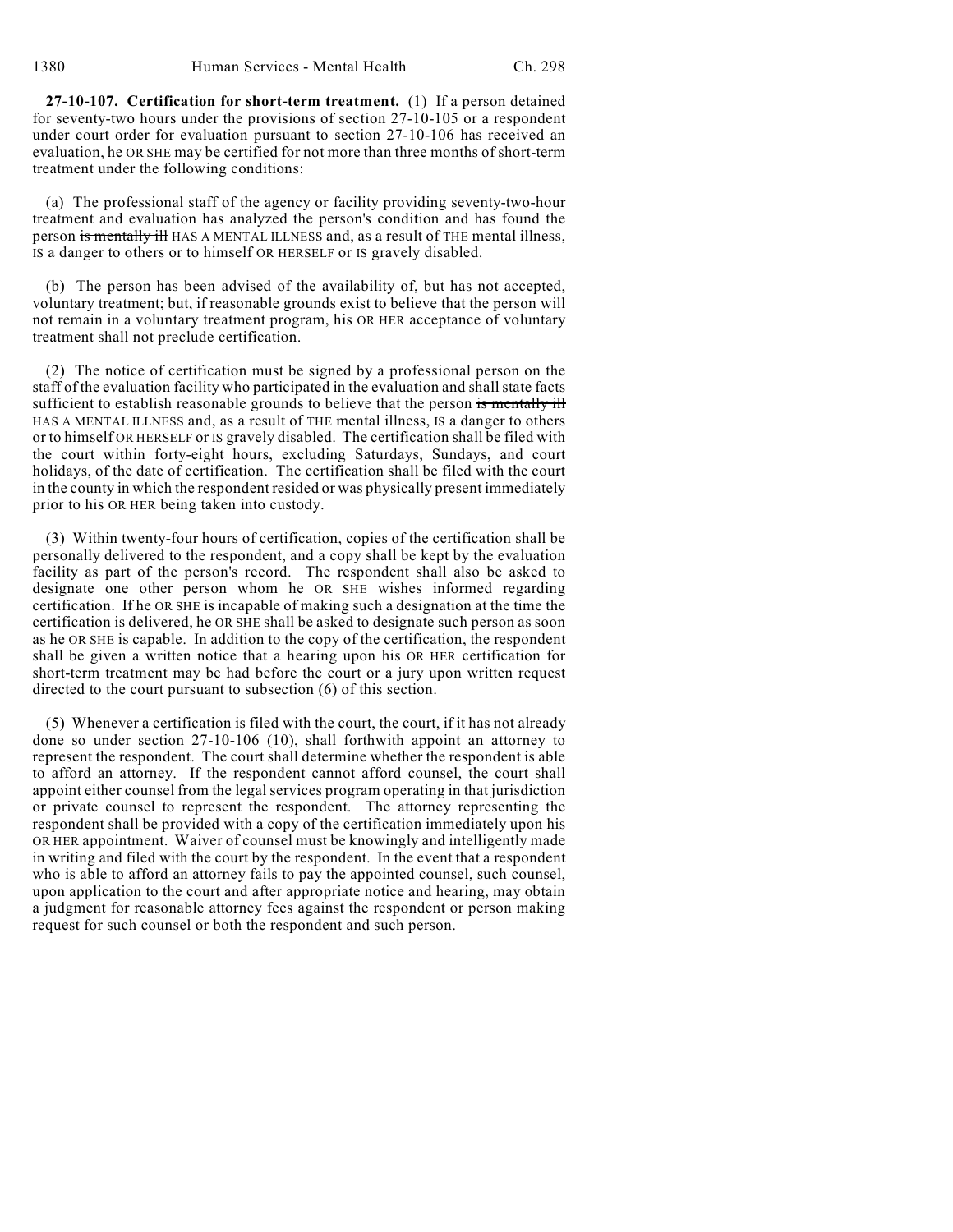(6) The respondent for short-term treatment or his OR HER attorney may at any time file a written request that the certification for short-term treatment or the treatment be reviewed by the court or that the treatment be on an outpatient basis. If review is requested, the court shall hear the matter within ten days after the request, and the court shall give notice to the respondent and his OR HER attorney and the certifying and treating professional person of the time and place thereof. The hearing shall be held in accordance with section 27-10-111. At the conclusion of the hearing, the court may enter or confirm the certification for short-term treatment, discharge the respondent, or enter any other appropriate order, subject to available appropriations.

(8) Whenever it appears to the court, by reason of a report by the treating professional person or any other report satisfactory to the court, that a respondent detained for evaluation and treatment or certified for treatmentshould be transferred to another facility for treatment and the safety of the respondent or the public requires that the respondent be transported by a sheriff, the court may issue an order directing the sheriff or his OR HER designee to deliver the respondent to the designated facility.

**SECTION 7.** 27-10-109, Colorado Revised Statutes, is amended to read:

**27-10-109. Long-term care and treatment of persons with mental illness.** (1) Whenever a respondent has received short-term treatment for five consecutive months under the provisions of sections 27-10-107 and 27-10-108, the professional person in charge of the evaluation and treatment may file a petition with the court for long-term care and treatment of the respondent under the following conditions:

(a) The professional staff of the agency or facility providing short-term treatment has analyzed the respondent's condition and has found that the respondent is mentally ill HAS A MENTAL ILLNESS and, as a result of THE mental illness, IS a danger to others or to himself OR HERSELF or IS gravely disabled.

(b) The respondent has been advised of the availability of but has not accepted, voluntary treatment; but, if reasonable grounds exist to believe that the respondent will not remain in a voluntary treatment program, his OR HER acceptance of voluntary treatment shall not preclude an order pursuant to this section.

(c) The facility which THAT will provide long-term care and treatment has been designated or approved by the executive director to provide such THE care and treatment.

(2) Every petition for long-term care and treatment shall include a request for a hearing before the court prior to the expiration of six months from the date of original certification. A copy of the petition shall be delivered personally to the respondent for whom long-term care and treatment is sought and mailed to his OR HER attorney of record simultaneously with the filing thereof.

(3) Within ten days after receipt of the petition, the respondent or his OR HER attorney may request a jury trial by filing a written request therefor with the court.

(4) The court or jury shall determine whether the conditions of subsection (1) of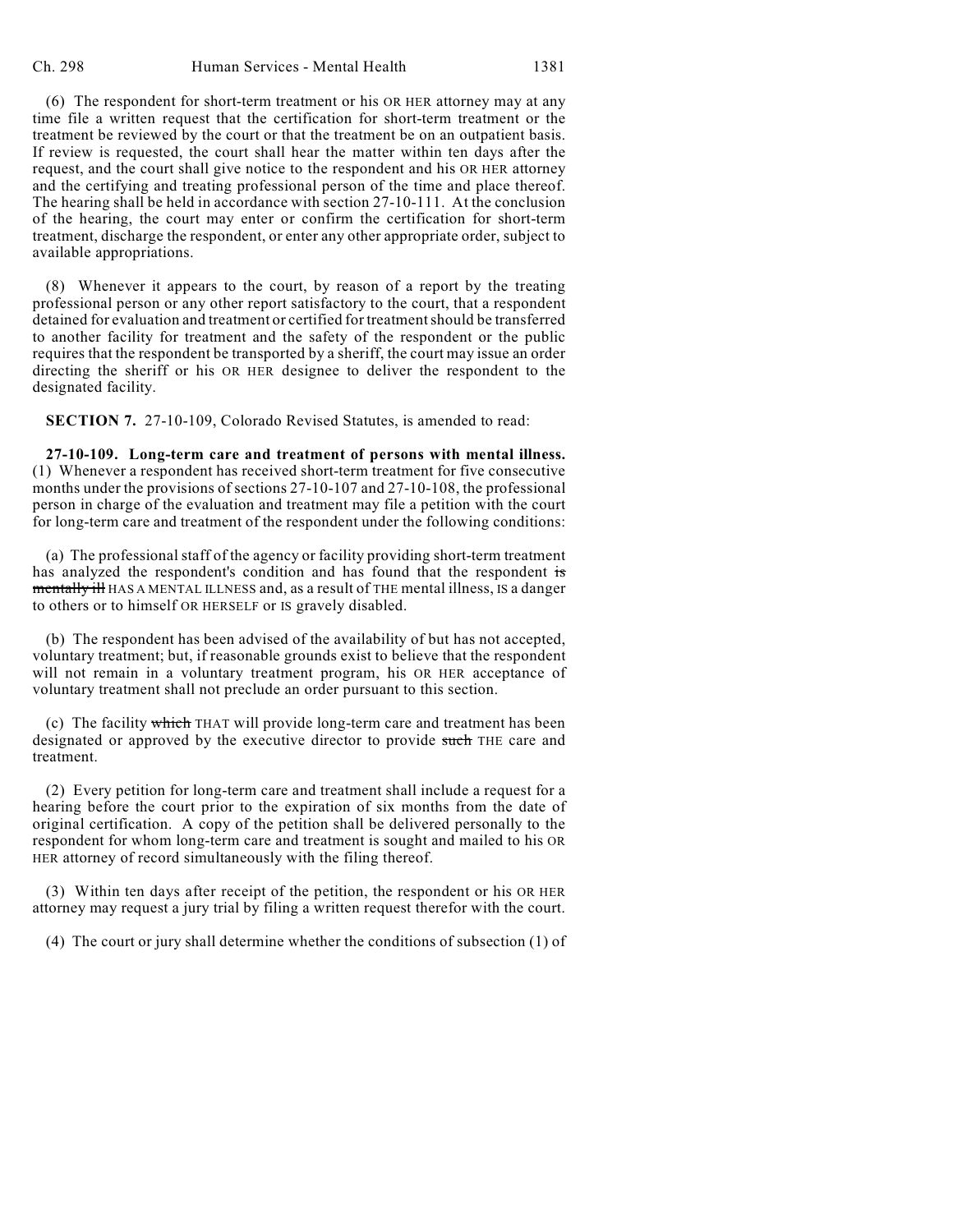this section are met and whether the respondent is mentally ill HAS A MENTAL ILLNESS and, as a result OF THE MENTAL ILLNESS, IS a danger to others or to himself OR HERSELF or IS gravely disabled. The court shall thereupon issue an order of long-term care and treatment for a term not to exceed six months, or it shall discharge the respondent for whom long-term care and treatment was sought, or it shall enter any other appropriate order, subject to available appropriations. An order for long-term care and treatment shall grant custody of such THE respondent to the department for placement with an agency or facility designated by the executive director to provide long-term care and treatment. When a petition contains a request that a specific legal disability be imposed or that a specific legal right be deprived, the court may order the disability imposed or the right deprived if it or a jury has determined that the respondent is mentally ill HAS A MENTAL ILLNESS or IS gravely disabled and that, by reason thereof, the person is unable to competently exercise said right or perform the function as to which the disability is sought to be imposed. Any interested person may ask leave of THE court to intervene as a copetitioner for the purpose of seeking the imposition of a legal disability or the deprivation of a legal right.

(5) An original order of long-term care and treatment or any extension of such order shall expire upon the date specified therein, unless further extended as provided in this subsection (5). If an extension is being sought, the professional person in charge of the evaluation and treatment shall certify to the court at least thirty days prior to the expiration date of the order in force that an extension of such THE order is necessary for the care and treatment of the respondent subject to the order in force, and a copy of such THE certification shall be delivered to the respondent and simultaneously mailed to his OR HER attorney of record. At least twenty days before the expiration of the order, the court shall give written notice to the respondent and his OR HER attorney of record that a hearing upon the extension may be had before the court or a jury upon written request to the court within ten days after receipt of the notice. If no hearing is requested by the respondent within such time, the court may proceed ex parte. If a hearing is timely requested, it shall be held before the expiration date of the order in force. If the court or jury finds that the conditions of subsection (1) of this section continue to be met and that the respondent is mentally ill HAS A MENTAL ILLNESS and, as a result OF THE MENTAL ILLNESS, IS a danger to others or to himself OR HERSELF or IS gravely disabled, the court shall issue an extension of the order. Any extension shall be for a period of not more than six months, but there may be as many extensions as the court orders pursuant to this section.

**SECTION 8.** 27-10-111 (1), (2), and (3), Colorado Revised Statutes, are amended to read:

**27-10-111. Hearing procedures - jurisdiction.** (1) Hearings before the court under section 27-10-107, 27-10-108, or 27-10-109 shall be conducted in the same manner as other civil proceedings before such THE court. The burden of proof shall be upon the person or facility seeking to detain the respondent. The court or jury shall determine that the respondent is in need of care and treatment only if the court or jury finds such BY CLEAR AND CONVINCING EVIDENCE THAT THE person mentally **ill HAS A MENTAL ILLNESS and, as a result of <del>such</del> THE mental illness, IS a danger to** others or to himself OR HERSELF or IS gravely disabled. by clear and convincing evidence.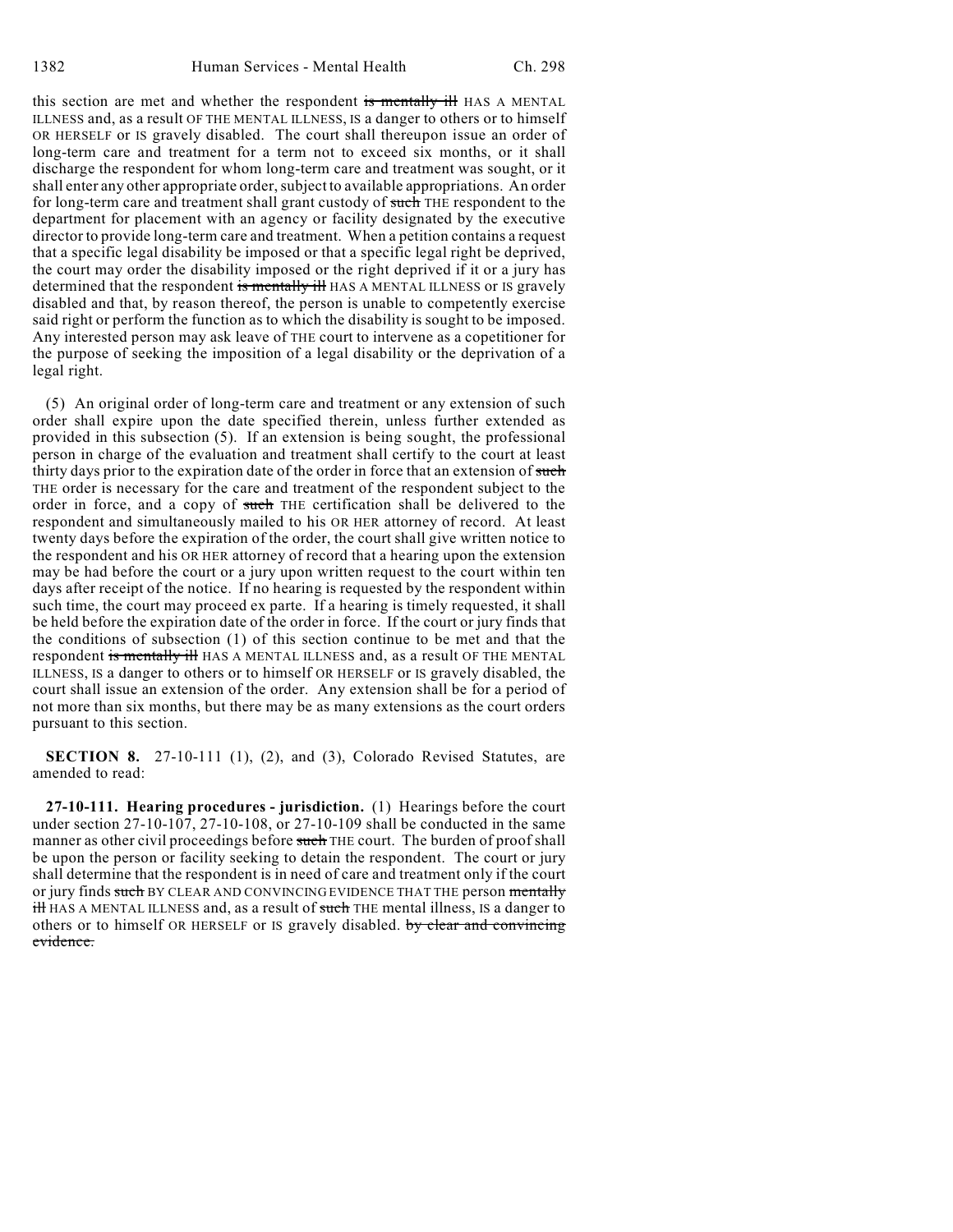(2) The court, after consultation with respondent's counsel to obtain counsel's recommendations, may appoint a professional person to examine the respondent for whom short-term treatment or long-term care and treatment is sought and to testify at the hearing before the court as to the results of his OR HER examination. Such THE court-appointed professional person shall act solely in an advisory capacity, and no presumption shall attach to his OR HER findings.

(3) Every respondent subject to an order for short-term treatment or long-term care and treatment shall be advised of his OR HER right to appeal such THE order by the court at the conclusion of any hearing as a result of which such an order may be entered.

**SECTION 9.** 27-10-114, Colorado Revised Statutes, is amended to read:

**27-10-114. Restoration of rights.** Any person who, by reason of a judicial decree entered by a court of this state prior to July 1, 1975, is adjudicated mentally ill AS A PERSON WITH A MENTAL ILLNESS shall be deemed to have been restored to legal capacity and competency.

**SECTION 10.** 27-10-116 (1) (a), Colorado Revised Statutes, is amended to read:

**27-10-116. Right to treatment.** (1) (a) Any person receiving evaluation or treatment under any of the provisions of this article is entitled to medical and psychiatric care and treatment, with regard to services listed in section 27-1-201 (1) (a) to (1) (e) and services listed in rules and regulations authorized by section 27-1-202, suited to meet his OR HER individual needs, delivered in such a way as to keep him OR HER in the least restrictive environment, and delivered in such a way as to include the opportunity for participation of family members in his OR HER program of care and treatment when appropriate, all subject to available appropriations. Nothing in this paragraph (a) shall create any right with respect to any person other than the person receiving evaluation, care, or treatment. The professional person and the agency or facility providing evaluation, care, or treatment shall keep records detailing all care and treatment received by such person, and such records shall be made available, upon that person's written authorization, to his OR HER attorney or his OR HER personal physician. Such records shall be permanent records AND RETAINED IN ACCORDANCE WITH THE PROVISIONS OF SECTION 27-10-120 (3).

**SECTION 11.** The introductory portion to 27-10-120 (1) and 27-10-120 (1) (b),  $(1)$  (c),  $(1)$  (g),  $(1)$  (h), and  $(1.5)$ , Colorado Revised Statutes, are amended, and the said 27-10-120 (1) is further amended BY THE ADDITION OF A NEW PARAGRAPH, to read:

**27-10-120. Records.** (1) Except as provided in subsection (2) of this section, all information obtained and records prepared in the course of providing any services under this article to individuals under any provision of this article shall be confidential and privileged matter. Such THE information and records may be disclosed only:

(b) When the recipient of services designates persons to whom information or records may be released; but, if a recipient of services is a ward or conservatee and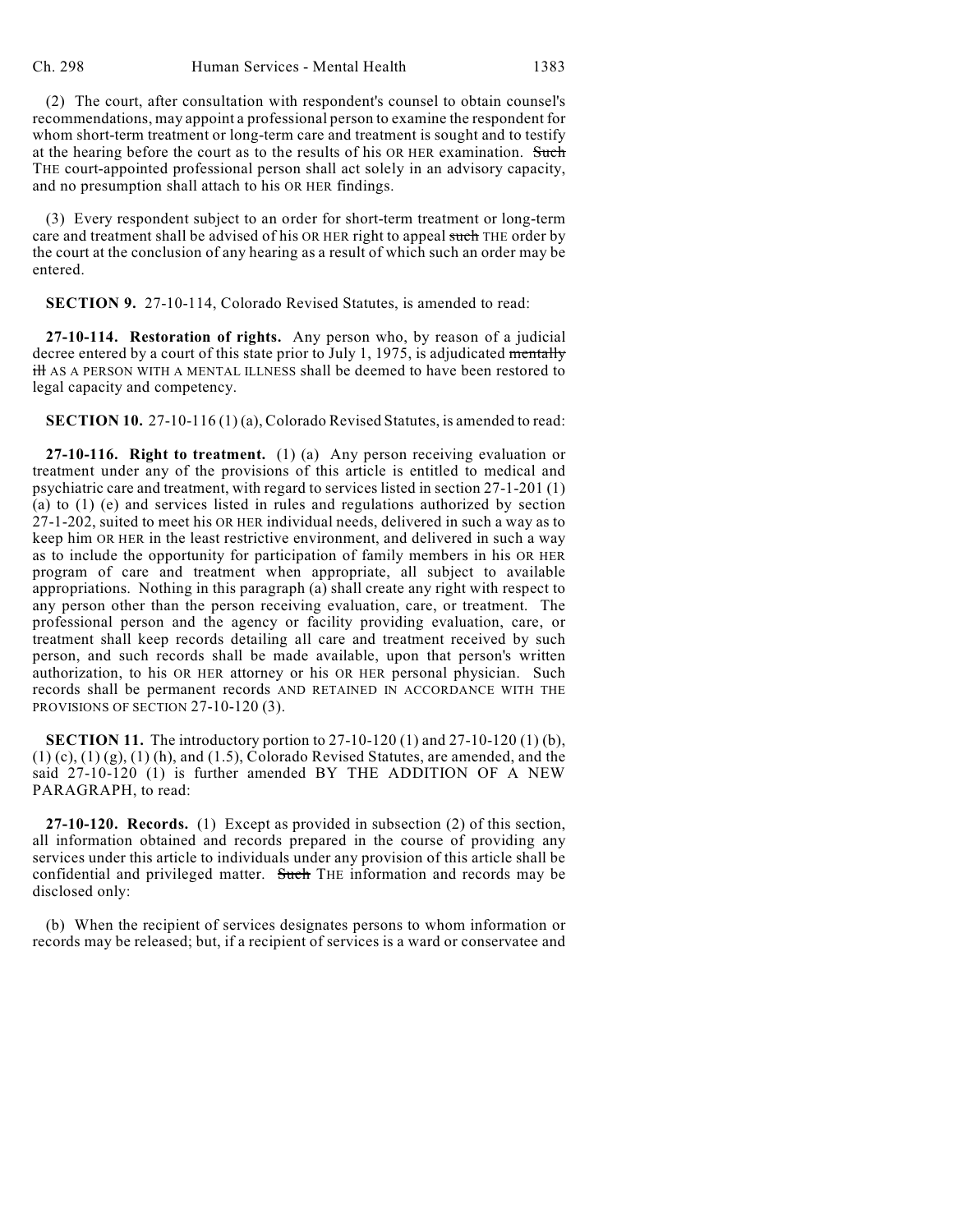his OR HER guardian or conservator designates, in writing, persons to whom records or information may be disclosed, such THE designation shall be valid in lieu of the designation by the recipient; except that nothing in this section shall be construed to compel a physician, psychologist, social worker, nurse, attorney, or other professional personnel to reveal information which THAT has been given to them HIM OR HER in confidence by members of a patient's family or other informants;

(c) To the extent necessary to make claims on behalf of a recipient of aid, insurance, or medical assistance to which he OR SHE may be entitled;

(g) To adult family members upon admission of a mentally ill person WITH  $\overline{A}$ MENTAL ILLNESS for inpatient or residential care and treatment. The only information released pursuant to this paragraph  $(g)$  shall be the location and fact of admission of the mentally ill person WITH A MENTAL ILLNESS WHO IS receiving care and treatment. Such THE disclosure of location is governed by the procedures in section 27-10-120.5 (1) and is subject to review under section 27-10-120.5.

(h) To adult family members actively participating in the care and treatment of a mentally ill person WITH A MENTAL ILLNESS regardless of the length of such THE participation. The information released pursuant to this paragraph (h) shall be limited to one or more of the following: The diagnosis, the prognosis, the need for hospitalization and anticipated length of stay, the discharge plan, the medication administered and side effects of such THE medication, and the short-term and long-term treatment goals. Such THE disclosure is governed by the procedures in section 27-10-120.5 (2) and is subject to review under section 27-10-120.5.

(i) IN ACCORDANCE WITH STATE AND FEDERAL LAW TO THE AGENCY DESIGNATED PURSUANT TO THE FEDERAL "PROTECTION AND ADVOCACY FOR MENTALLY ILL INDIVIDUALSACT", 42 U.S.C. SEC.10801, ET SEQ., AS THE GOVERNOR'S PROTECTION AND ADVOCACY SYSTEM FOR COLORADO.

(1.5) Nothing in paragraph (g) or (h) of subsection (1) of this section shall be deemed to preclude the release of information to a parent concerning his OR HER minor child.

**SECTION 12.** 27-10-120, Colorado Revised Statutes, is amended BY THE ADDITION OF A NEW SUBSECTION to read:

**27-10-120. Records.** (3) (a) ALL FACILITIES SHALL MAINTAIN AND RETAIN PERMANENT RECORDS, INCLUDING ALL APPLICATIONS AS REQUIRED PURSUANT TO SECTION 27-10-105 (2).

(b) OUTPATIENT OR AMBULATORY CARE FACILITIES SHALL RETAIN ALL RECORDS FOR A MINIMUM OF SEVEN YEARS AFTER DISCHARGE FROM THE FACILITY FOR PERSONS WHO WERE EIGHTEEN YEARS OF AGE OR OLDER WHEN ADMITTED TO THE FACILITY, OR UNTIL TWENTY-FIVE YEARS OF AGE FOR PERSONS WHO WERE UNDER EIGHTEEN YEARS OF AGE WHEN ADMITTED TO THE FACILITY.

(c) INPATIENT OR HOSPITAL CARE FACILITIES SHALL RETAIN ALL RECORDS FOR A MINIMUM OF TEN YEARS AFTER DISCHARGE FROM THE FACILITY FOR PERSONS WHO WERE EIGHTEEN YEARS OF AGE OR OLDER WHEN ADMITTED TO THE FACILITY, OR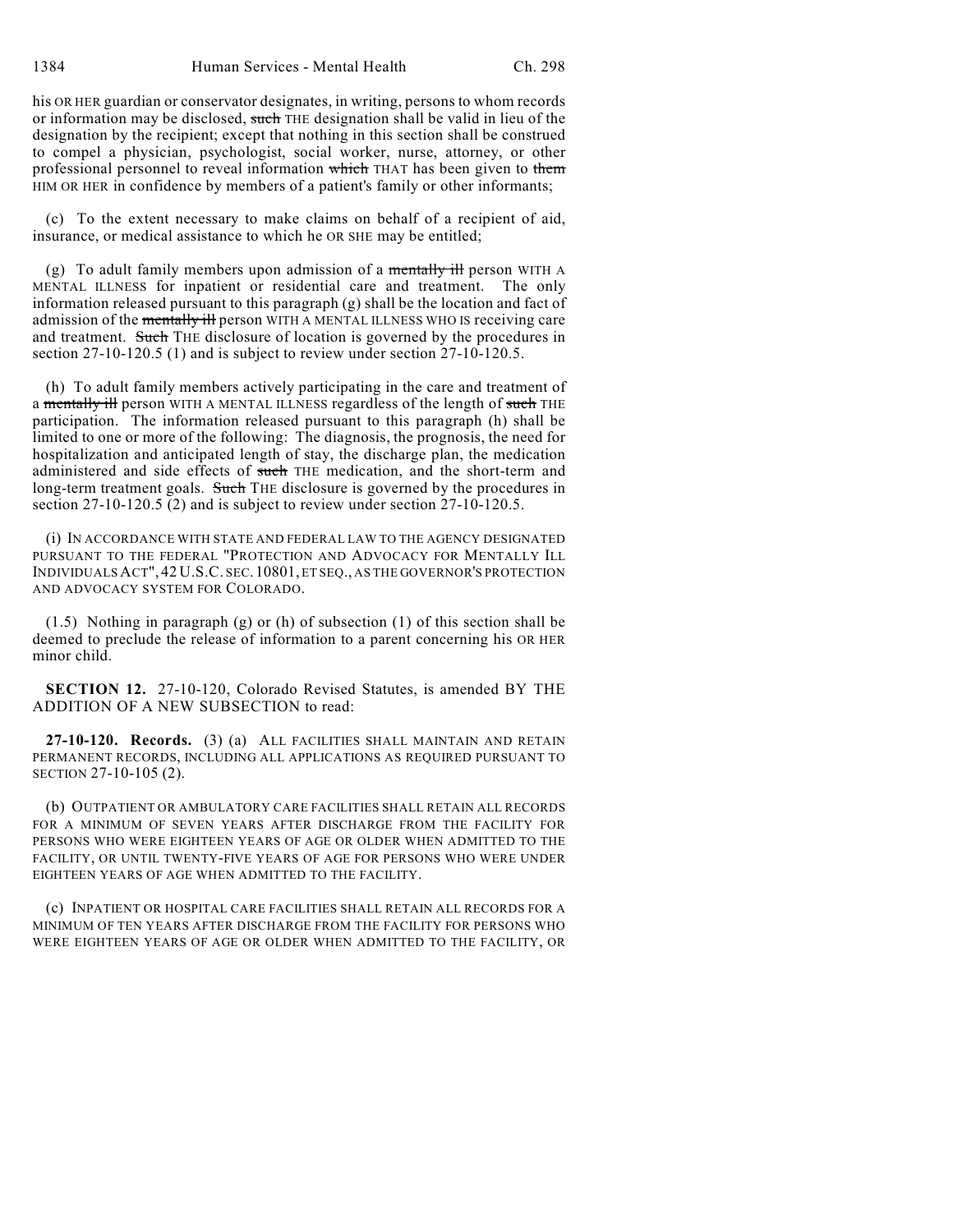UNTIL TWENTY-EIGHT YEARS OF AGE FOR PERSONS WHO WERE UNDER EIGHTEEN YEARS OF AGE WHEN ADMITTED TO THE FACILITY.

**SECTION 13.** 27-10-120.5 (1), (2), (3), (4), (6), and (7), Colorado Revised Statutes, are amended, and the said 27-10-120.5 is further amended BY THE ADDITION OF A NEW SUBSECTION, to read:

**27-10-120.5. Request for release of information - procedures - review of a decision concerning release of information.** (1) When a family member requests the location and fact of admission of a mentally ill person WITH A MENTAL ILLNESS pursuant to section  $27-10-120$  (1) (g), the treating professional person or his OR HER designee, who shall be a professional person, shall decide whether to release or withhold such information. The location shall be released unless the treating professional person or his OR HER designee who shall be a professional person, determines, after an interview with the mentally ill person WITH A MENTAL ILLNESS, that release of such THE information to a particular family member would not be in the best interests of the mentally ill person WITH A MENTAL ILLNESS. Any decision to withhold information requested pursuant to section 27-10-120 (1) (g) is subject to administrative review pursuant to this section upon request of a family member or the mentally ill person WITH A MENTAL ILLNESS. The treating facility shall make a record of the information given to a family member pursuant to this subsection (1). For the purposes of this subsection (1), an adult person having a similar relationship to a mentally ill person WITH A MENTAL ILLNESS as a spouse, parent, child, or sibling of a mentally ill person WITH A MENTAL ILLNESS may also request the location and fact of admission concerning a mentally ill person WITH A MENTAL ILLNESS.

(2) (a) When a family member requests information pursuant to section  $27-10-120$  (1) (h) concerning a mentally ill person WITH A MENTAL ILLNESS, the treating professional person or his OR HER designee who shall be a professional person, shall determine whether the mentally ill person WITH A MENTAL ILLNESS is capable of making a rational decision in weighing his OR HER confidentiality interests and the care and treatment interests implicated by the release of information. The treating professional person or his OR HER designee who shall be a professional person, shall then determine whether the mentally ill person WITH A MENTAL ILLNESS consents or objects to such release. Information shall be released or withheld in the following circumstances:

(I) If the treating professional person or his OR HER designee who shall be a professional person, makes a finding that the mentally ill person WITH A MENTAL ILLNESS is capable of making a rational decision concerning his OR HER interests and such THE person WITH A METAL ILLNESS consents to the release of information, the treating professional person or his OR HER designee who shall be a professional person, shall order the release of the information unless he OR SHE determines that such THE release would not be in the best interests of the mentally ill person WITH A MENTAL ILLNESS.

(II) If the treating professional person or his OR HER designee who shall be a professional person, makes a finding that the mentally ill person WITH A MENTAL ILLNESS is capable of making a rational decision concerning his OR HER interests and such THE person WITH A MENTAL ILLNESS objects to the release of information, the treating professional person or his OR HER designee who shall be a professional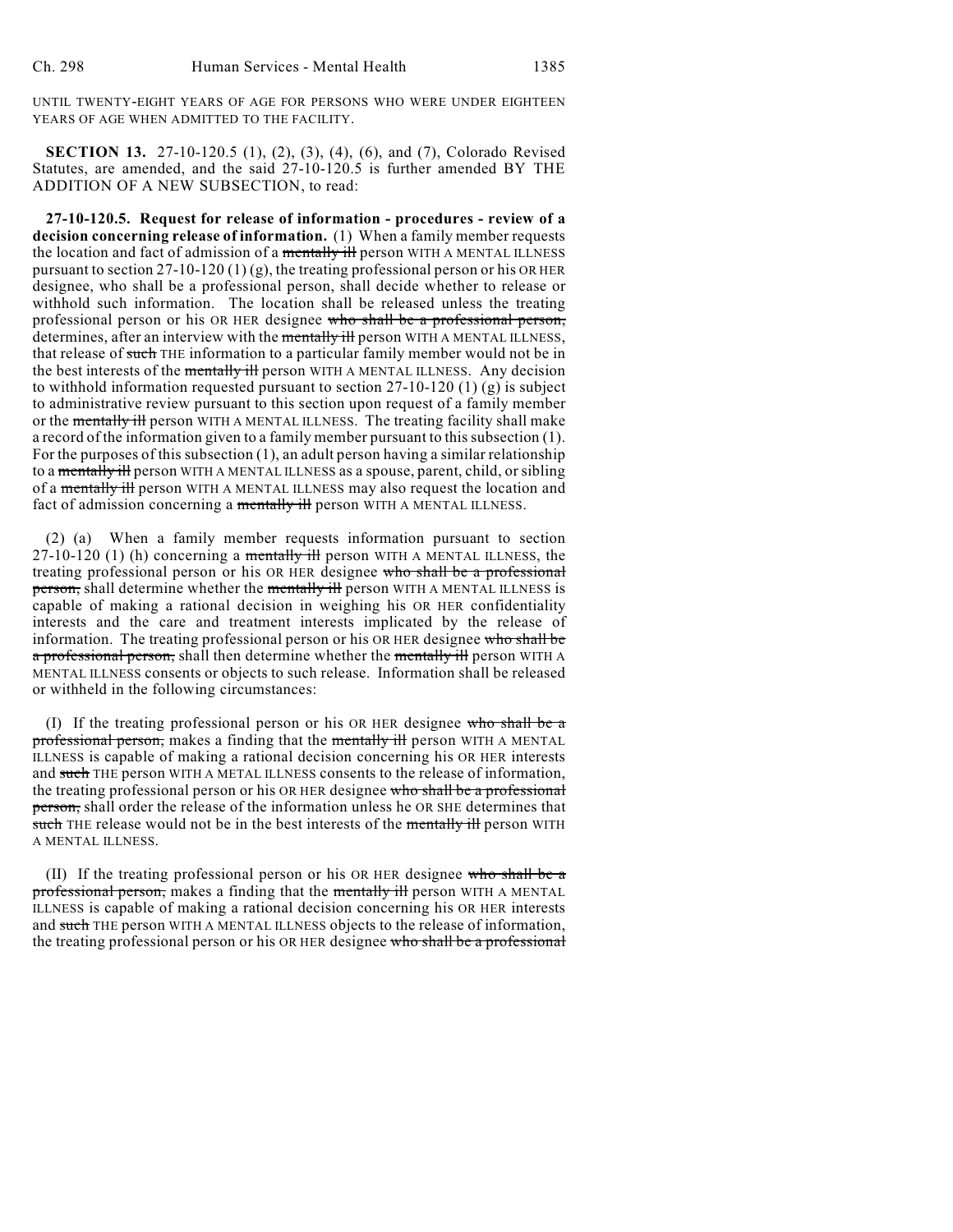person, shall not order the release of the information.

(III) If the treating professional person or his OR HER designee who shall be a professional person, makes a finding that the mentally ill person WITH A MENTAL ILLNESS is not capable of making a rational decision concerning his OR HER interests, the treating professional person or his OR HER designee who shall be a professional person, may order the release of the information if he OR SHE determines that such THE release would be in the best interests of the mentally ill person WITH A MENTAL ILLNESS.

(IV) Any determination as to capacity under this paragraph (a) shall be used only for the limited purpose of this paragraph (a).

(b) A decision by a treating professional person or his OR HER designee who shall be a professional person, concerning the capability of a mentally ill person WITH A MENTAL ILLNESS under subparagraph (III) of paragraph (a) of this subsection (2) is subject to administrative review upon the request of the mentally ill person WITH A MENTAL ILLNESS. A decision by a treating professional person or his OR HER designee who shall be a professional person, to order the release or withholding of information under subparagraph (III) of paragraph (a) of this subsection (2) is subject to administrative review upon the request of either a family member or the mentally ill person WITH A MENTAL ILLNESS.

(c) The director of the treating facility shall make a record of any information given to a family member pursuant to paragraph (a) of this subsection (2) and section 27-10-120 (1) (h).

(3) When administrative review is requested either under subsection (1) or paragraph (b) of subsection (2) of this section, the director of the facility providing care and treatment to the mentally ill person WITH A MENTAL ILLNESS shall cause an objective and impartial review of the decision to withhold or release information. to be provided. Such THE review shall be conducted by the director of the facility, if he OR SHE is a professional person, or by a professional person whom he OR SHE designates if the director is not available or if the director cannot provide an objective and impartial review. Such THE review shall include, but need not be limited to, an interview with the mentally ill person WITH A MENTAL ILLNESS. The facility providing care and treatment shall document the review of the decision.

(4) If a patient PERSON WITH A MENTAL ILLNESS objects to the release or withholding of information, the patient PERSON WITH A MENTAL ILLNESS and his OR HER attorney, if any, shall be provided with information concerning the procedures for administrative review of a decision to release or withhold information. Such patient THE PERSON WITH A MENTAL ILLNESS shall be informed of any information proposed to be withheld or released and to whom and shall be given a reasonable opportunity to initiate the administrative review process before information concerning his OR HER care and treatment is released.

(6) A mentally ill person WITH A MENTAL ILLNESS may file a written request for review by the court of a decision made upon administrative review to release information to a family member requested under section 27-10-120 (1) (h) and proposed to be released pursuant to subsection (2) of this section. If judicial review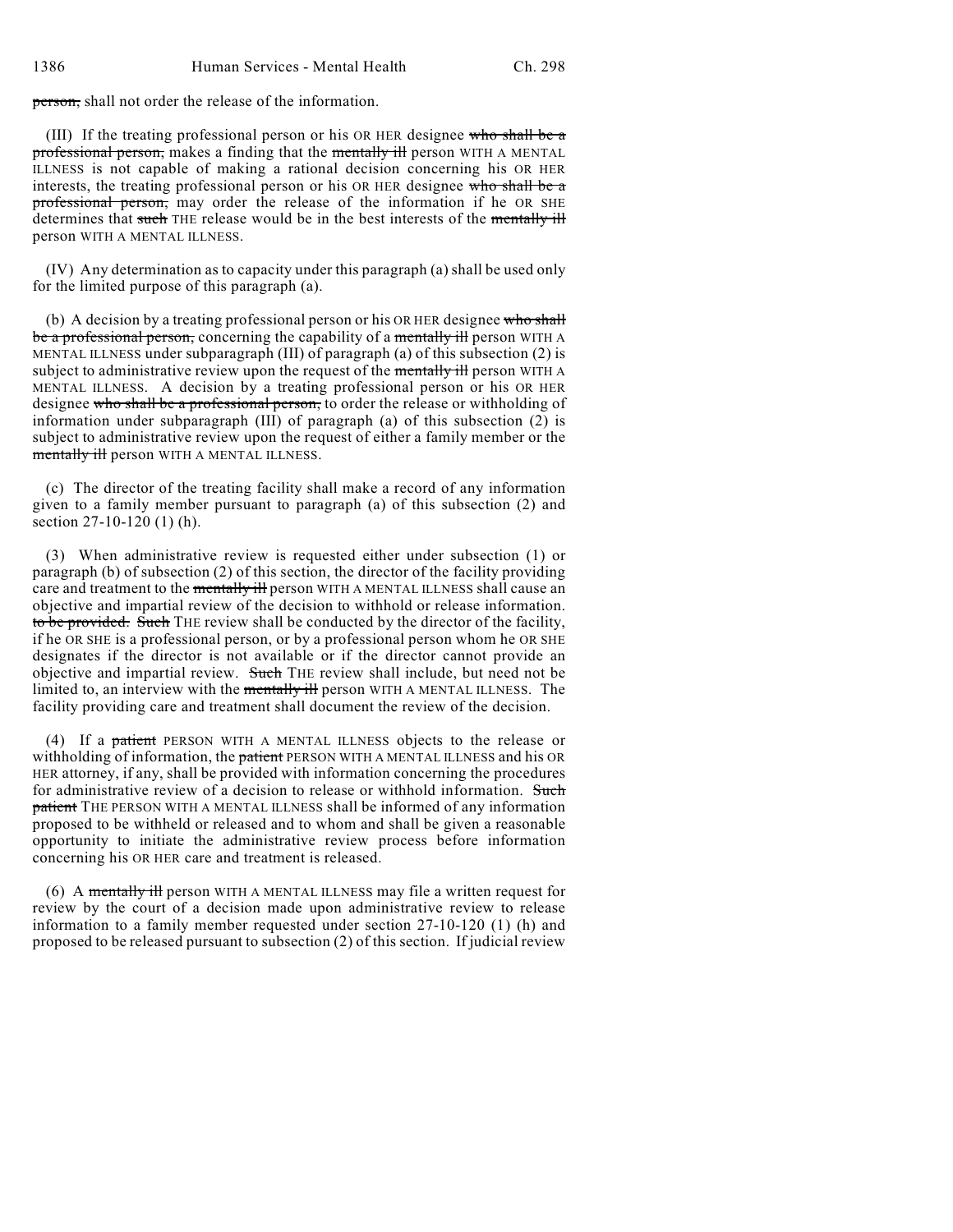is requested, the court shall hear the matter within ten days after the request, and the court shall give notice to the mentally ill person WITH A MENTAL ILLNESS and his OR HER attorney, the treating professional person, and the person who made the decision upon administrative review of the time and place thereof. The hearing shall be conducted in the same manner as other civil proceedings before such THE court.

(7) In order to allow a mentally ill person WITH A MENTAL ILLNESS an opportunity to seek judicial review, the treating facility or the treating professional person or his OR HER designee who shall be a professional person, shall not release information requested pursuant to section 27-10-120 (1) (h) until five days after the determination upon administrative review of the director or his OR HER designee who shall be a professional person, is received by the mentally ill person WITH A MENTAL ILLNESS, and, once judicial review is requested, information shall not be released except by court order. However, if the mentally ill person WITH A MENTAL ILLNESS indicates an intention not to appeal a determination upon administrative review that is adverse to him OR HER concerning the release of information, such THE information may be released less than five days after such THE determination upon review is received by the mentally ill person WITH A MENTAL ILLNESS.

(9) FOR PURPOSES OF THIS SECTION, THE TREATING PROFESSIONAL PERSON'S DESIGNEE SHALL BE A PROFESSIONAL PERSON.

**SECTION 14.** The introductory portion to 27-10-121.5 (1) and 27-10-121.5 (1) (b), Colorado Revised Statutes, are amended to read:

**27-10-121.5. Approval and designation of facilities in another state - pilot project - repeal.** (1) There is hereby created in the department a pilot project for the purposes of allowing the transfer of patients to an out-of-state facility as allowed in section 27-10-122 (2). The pilot project shall only be implemented in a rural area located in the southwest corner of this state; except that, if the executive director or the executive director's designee finds that there is a demonstrated need in another area or areas of the state, the pilot project may be expanded to serve another area or areas of the state. If the pilot project is expanded, the department shall report such THE need for expansion to the house and senate health environment, welfare, and institutions AND HUMAN SERVICES committees, OR ANY SUCCESSOR COMMITTEES. The executive director or the executive director's designee is authorized to approve and designate a facility in a state that is adjoining to the rural area participating in the pilot project for the purposes of a seventy-two-hour treatment and evaluation as described in section 27-10-105, for short-term treatment as described in section 27-10-107 (1), for extended short-term treatment as described in section 27-10-108, or for long-term care and treatment as described in section 27-10-109. The executive director or the executive director's designee is authorized to approve and designate a facility in the state adjoining the site of the pilot project for such purposes only if the executive director or the designee determines that:

(b) The adjoining state in which the facility is located has substantially the same standards for certification or designation of a facility for the care and treatment of the mentally ill PERSONS WITH MENTAL ILLNESS as apply to facilities in this state; and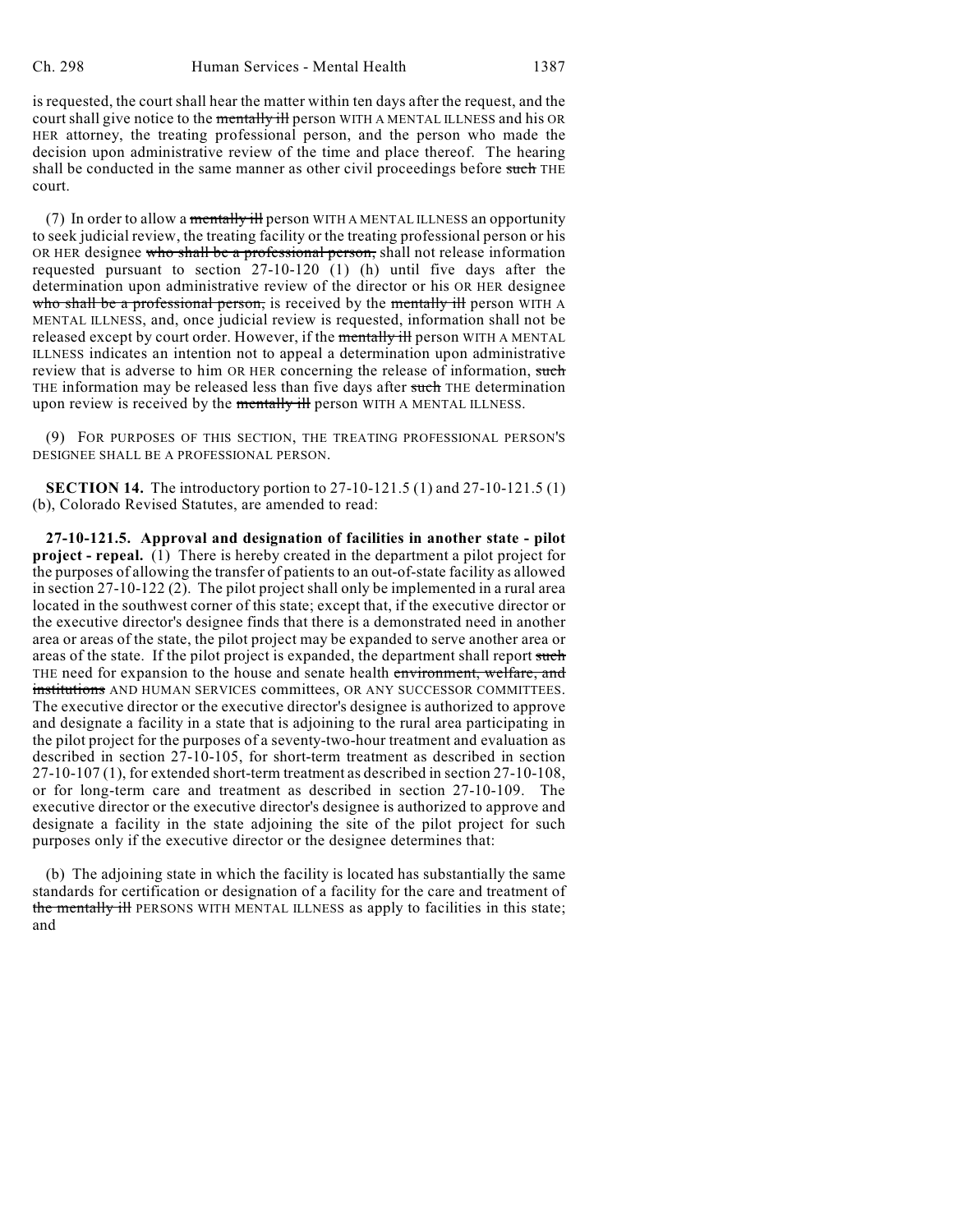**SECTION 15.** 27-10-122 (4), Colorado Revised Statutes, is amended to read:

**27-10-122. Transfer of persons into and out of Colorado - reciprocal agreements - repeal.** (4) The executive director or the executive director's designee is authorized to enter into reciprocal agreements with the executive directors of similar agencies of a state adjoining the site of the pilot project described in section 27-10-121.5. Such THE reciprocal agreements shall govern the transfer of Colorado residents who have been taken into custody under section 27-10-105 or have been certified for treatment pursuant to section 27-10-107, 27-10-108, or 27-10-109 in facilities approved and designated as provided in section 27-10-121.5. Such THE reciprocal agreements may also pertain to the transfer of any residents of the adjoining state who have been involuntarily hospitalized under emergency procedures or for care and treatment of mental illness to any facility approved and designated in this state for the care and treatment of the mentally ill PERSONS WITH MENTAL ILLNESS.

**SECTION 16.** 27-10-125 (1) (a), the introductory portion to 27-10-125 (2) (a), and 27-10-125 (2) (a) (I) and (4) (b), Colorado Revised Statutes, are amended to read:

**27-10-125. Imposition of legal disability - deprivation of legal right restoration.** (1) (a) When  $\frac{1}{x}$  AN interested person wishes to obtain a determination as to the imposition of a legal disability or the deprivation of a legal right for any A person who is mentally ill WHO HAS A MENTAL ILLNESS and WHO IS a danger to himself OR HERSELF or others, is gravely disabled, or is insane, as defined in section 16-8-101, C.R.S., and who is not then subject to proceedings under this article or part 3 or part 4 of article 14 of title 15, C.R.S., such THE interested person may petition the court for a specific finding as to such THE LEGAL disability or deprivation of a legal right. Actions commenced pursuant to this subsection (1) may include but shall not be limited to actions to determine contractual rights and rights with regard to the operation of motor vehicles.

(2) (a) The court may impose a LEGAL disability or may deprive a person of a legal right only upon finding both of the following:

(I) That the respondent is mentally ill A PERSON WITH A MENTAL ILLNESS and IS a danger to himself OR HERSELF or others, gravely disabled, or insane, as defined in section 16-8-101, C.R.S.;

(4) Whenever any proceedings are instituted or conducted pursuant to this section, the following procedures shall apply:

(b) The court, upon request of an indigent respondent or his OR HER attorney, shall appoint, at the court's expense, one or more professional persons as defined in section  $27-10-102(11)$ , of the respondent's selection to assist the respondent in the preparation of his OR HER case.

**SECTION 17.** 18-6.5-102 (3) (e), Colorado Revised Statutes, is amended to read:

**18-6.5-102. Definitions.** As used in this article, unless the context otherwise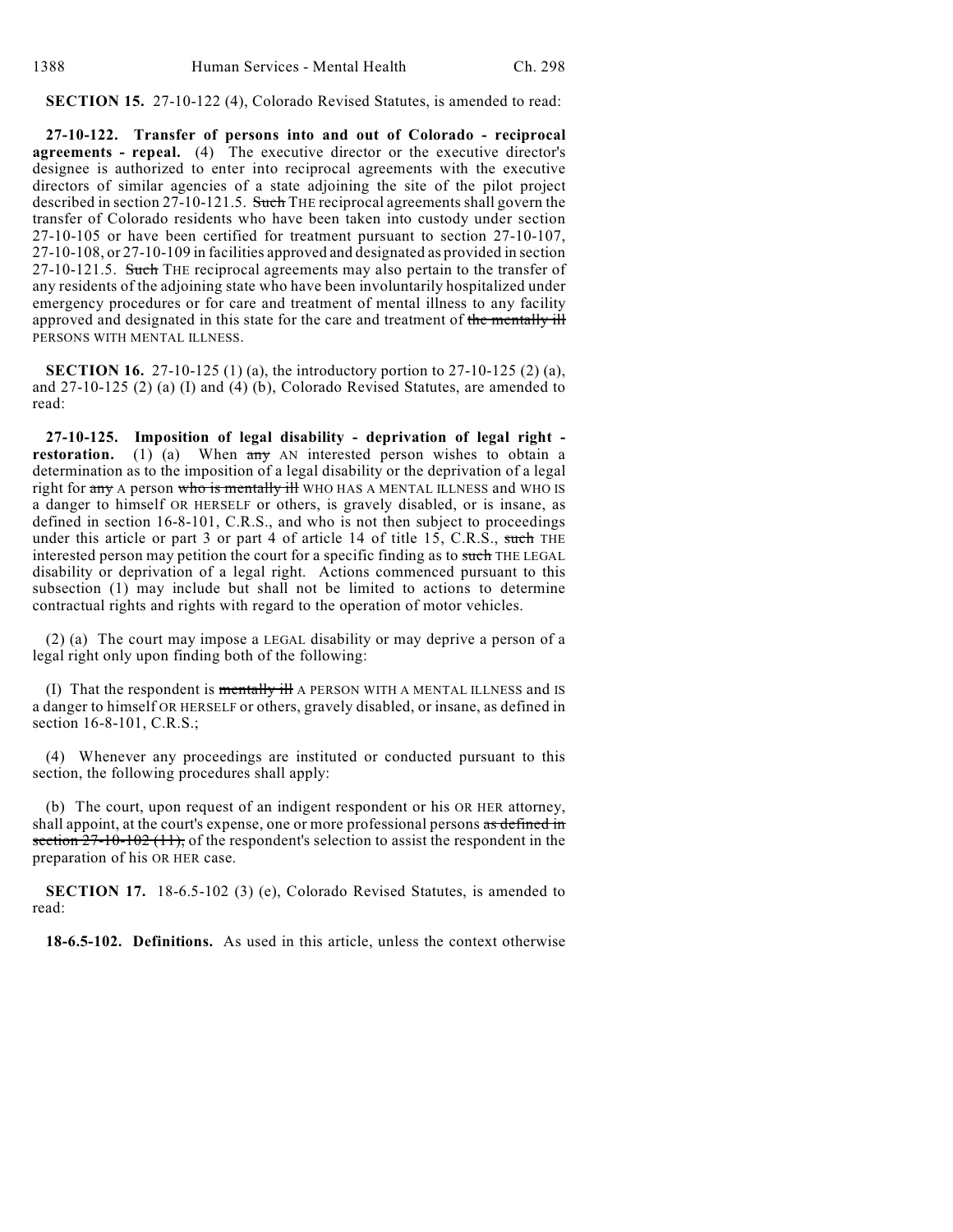requires:

(3) A "person with a disability" means any person who:

(e) Is mentally ill A PERSON WITH A MENTAL ILLNESS as the term is defined in section 27-10-102  $(7)$  (8.5), C.R.S.; or

**SECTION 18.** 26-4-103 (2), Colorado Revised Statutes, is amended to read:

**26-4-103. Definitions.** As used in this article, unless the context otherwise requires:

(2) "Case management services" means services provided by community centered boards as defined by section 27-10.5-102 (3), C.R.S., and community mental health centers and community mental health clinics, as defined by section 27-1-201, C.R.S., to assist developmentally disabled persons as defined by section 27-10.5-102 (11), C.R.S., and mentally ill persons WITH MENTAL ILLNESS as defined by section 27-10-102  $(7)$  (8.5), C.R.S., by case management agencies, as defined in section 26-4-603 (5), providing services, as defined in sections 26-4-507 (2) (b) and 26-4-603 (6), to elderly, blind, and disabled persons and long-term care clients, in gaining access to needed medical, social, educational, and other services.

**SECTION 19.** 26-4-509.5 (2), Colorado Revised Statutes, is amended to read:

**26-4-509.5. Child mental health treatment and family support program.** (2) In order to make mental health treatment available, it is the intent of the general assembly that each medicaid-eligible child who is diagnosed as a mentally ill person WITH A MENTAL ILLNESS, as that term is defined in section  $27-10-102$   $(7)$   $(8.5)$ , C.R.S., shall receive mental health treatment, which may include in-home family mental health treatment, other family preservation services, residential treatment, or any post-residential follow-up services, that shall be paid for through federal medicaid funding.

**SECTION 20.** 26-20-103 (3), Colorado Revised Statutes, is amended to read:

**26-20-103. Basis for use of restraint.** (3) In addition to the circumstances described in subsection (1) of this section, a facility, as defined in section 27-10-102 (4.5), C.R.S., that is designated by the executive director of the department of human services to provide treatment pursuant to section 27-10-105, 27-10-106, 27-10-107, or 27-10-109, C.R.S., to any mentally ill A person WITH MENTAL ILLNESS, as defined in section 27-10-102  $(7)$  (8.5), C.R.S., may use seclusion to restrain a mentally ill person WITH A MENTAL ILLNESS when such THE seclusion is necessary to eliminate a continuous and serious disruption of the treatment environment.

**SECTION 21.** 25-1.5-103 (1) (a) (I), (1) (c) (I), and (2), Colorado Revised Statutes, are amended to read:

**25-1.5-103. Hospitals and community mental health centers - powers and duties of the department - limitations on rules promulgated by the department.** (1) The department has, in addition to all other powers and duties imposed upon it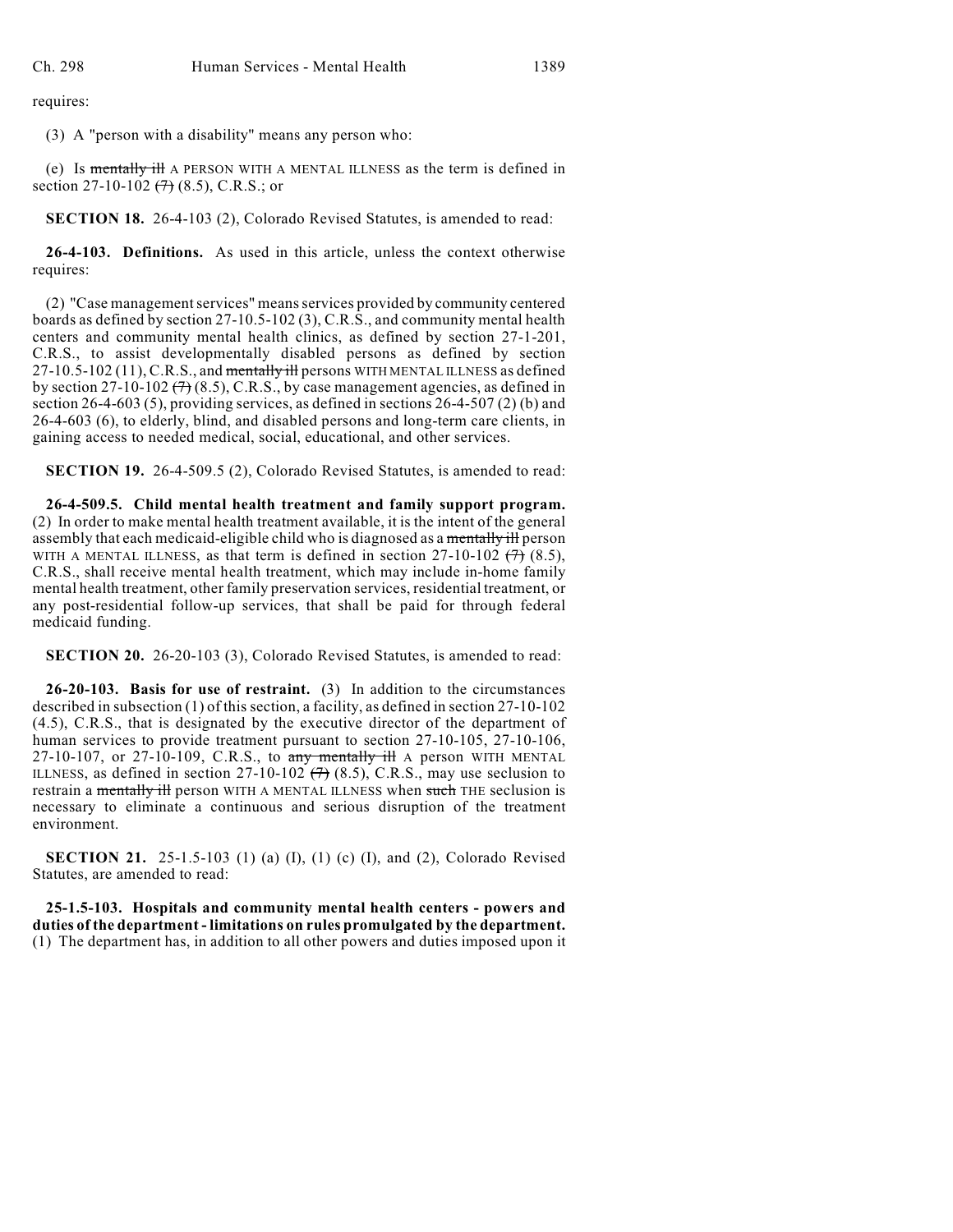by law, the powers and duties provided in this section as follows:

(a) (I) To annually license and to establish and enforce standards for the operation of general hospitals, hospital units as defined in section 25-3-101 (2), psychiatric hospitals, community clinics, rehabilitation centers, convalescent centers, community mental health centers, ACUTE TREATMENT UNITS, facilities for persons with developmental disabilities, habilitation centers for brain-damaged children, chiropractic centers and hospitals, maternity hospitals, nursing care facilities, the pilot project rehabilitative nursing facility, hospice care, assisted living residences, dialysis treatment clinics, ambulatory surgical centers, birthing centers, and other facilities of a like nature, except those wholly owned and operated by any governmental unit or agency. In establishing and enforcing such standards and in addition to the required announced inspections, the department shall, within available appropriations, make additional inspections without prior notice to the facility. Such inspections shall be made only during the hours of 7 a.m. to 7 p.m. The issuance, suspension, renewal, revocation, annulment, or modification of licenses shall be governed by the provisions of section 24-4-104, C.R.S., and section 25-3-102, and all licenses shall bear the date of issue and cover a twelve-month period. Nothing contained in this paragraph (a) shall be construed to prevent the department from adopting and enforcing, with respect to projects for which federal assistance has been obtained or shall be requested, such higher standards as may be required by applicable federal laws or regulations of federal agencies responsible for the administration of such federal laws.

(c) (I) To establish and enforce standards for licensure of community mental health centers AND ACUTE TREATMENT UNITS.

(2) For purposes of this section, unless the context otherwise requires:

(a) "ACUTE TREATMENT UNIT" MEANS A FACILITY OR A DISTINCT PART OF A FACILITY FOR SHORT-TERM PSYCHIATRIC CARE, WHICH MAY INCLUDE SUBSTANCE ABUSE TREATMENT, AND WHICH PROVIDES A TOTAL, TWENTY-FOUR HOUR THERAPEUTICALLY PLANNED AND PROFESSIONALLY STAFFED ENVIRONMENT FOR PERSONS WHO DO NOT REQUIRE INPATIENT HOSPITALIZATION BUT NEED MORE INTENSE AND INDIVIDUAL SERVICES THAN ARE AVAILABLE ON AN OUTPATIENT BASIS, SUCH AS CRISIS MANAGEMENT AND STABILIZATION SERVICES.

 $(a)$  (b) "Community mental health center" means either a physical plant or a group of services under unified administration and including at least the following: Inpatient services; outpatient services; day hospitalization; emergency services; and consultation and educational services, which services are provided principally for mentally ill persons WITH MENTAL ILLNESS residing in a particular community in or near which the facility is situated.

 $(b)$  (c) "Facility for persons with developmental disabilities" means a facility specially designed for the active treatment and habilitation of persons with developmental disabilities or a community residential home, as defined in section 27-10.5-102 (4), C.R.S., which is licensed and certified pursuant to section 27-10.5-109, C.R.S.

 $\overline{(c)}$  (d) "Hospice care" means an entity that administers services to a terminally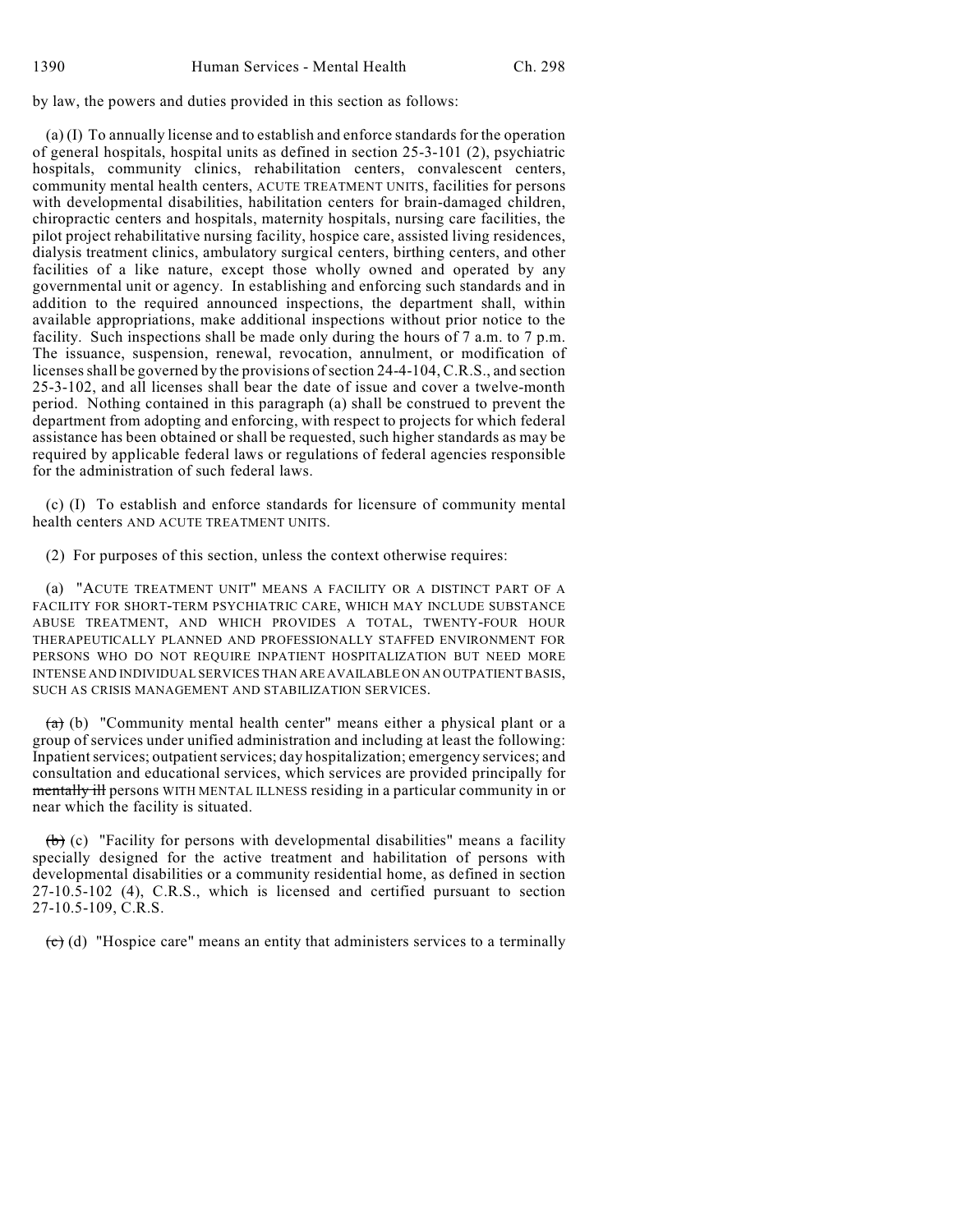ill person utilizing palliative care or treatment.

**SECTION 22.** Part 1 of article 3 of title 25, Colorado Revised Statutes, is amended BY THE ADDITION OF A NEW SECTION to read:

**25-3-100.5. Definitions.** AS USED IN THIS ARTICLE, UNLESS THE CONTEXT OTHERWISE REQUIRES: "ACUTE TREATMENT UNIT" MEANS A FACILITY OR A DISTINCT PART OF A FACILITY FOR SHORT-TERM PSYCHIATRIC CARE, WHICH MAY INCLUDE SUBSTANCE ABUSE TREATMENT, THAT PROVIDES A TOTAL, TWENTY-FOUR-HOUR, THERAPEUTICALLY PLANNED AND PROFESSIONALLY STAFFED ENVIRONMENT FOR PERSONS WHO DO NOT REQUIRE INPATIENT HOSPITALIZATION BUT NEED MORE INTENSE AND INDIVIDUAL SERVICES THAN ARE AVAILABLE ON AN OUTPATIENT BASIS, SUCH AS CRISIS MANAGEMENT AND STABILIZATION SERVICES.

**SECTION 23.** 25-3-101 (1), Colorado Revised Statutes, is amended to read:

**25-3-101. Hospitals - health facilities - licensed.** (1) It is unlawful for any person, partnership, association, or corporation to open, conduct, or maintain any general hospital, hospital unit as defined in subsection (2) of this section, psychiatric hospital, community clinic, rehabilitation center, convalescent center, community mental health center, ACUTE TREATMENT UNIT, facility for persons with developmental disabilities, habilitation center for brain-damaged children, chiropractic center and hospital, maternity hospital, nursing care facility, pilot project rehabilitative nursing facility, hospice care, assisted living residence, except an assisted living residence shall be assessed a license fee as set forth in section 25-27-107, dialysis treatment clinic, ambulatory surgical center, birthing center, or other facility of a like nature, except those wholly owned and operated by any governmental unit or agency, without first having obtained a license therefor from the department of public health and environment.

**SECTION 24.** 25-3-102 (2), Colorado Revised Statutes, is amended to read:

**25-3-102. License - application - issuance.** (2) In the licensing of a community mental health center, ACUTE TREATMENT UNIT, or clinic, satisfactory evidence that the applicant is in compliance with the standards, rules, and regulations promulgated pursuant to section 27-1-202, C.R.S., shall be required for licensure.

**SECTION 25.** 25-3-105 (1), Colorado Revised Statutes, is amended to read:

**25-3-105. License - fee - penalty.** (1) (a) All licenses shall be issued annually upon the payment of a fee of three hundred sixty dollars; and EXCEPT THAT AN ACUTE TREATMENT UNIT SHALL BE ASSESSED A FEE AS SET FORTH IN PARAGRAPH (c) OF THIS SUBSECTION (1). ALL LICENSES may be revoked at any time by the state board of health for any of the causes set forth in section 25-3-103 or for the failure of the holders thereof to comply with any of the rules of said board or to make the reports as provided for in section 25-3-104; and any person, partnership, association, company, or corporation opening, conducting, or maintaining any facility for the treatment and care of the sick or injured without having a provisional or regular license therefor is guilty of a misdemeanor and, upon conviction thereof, shall be punished by a fine of not less than fifty dollars nor more than five hundred dollars.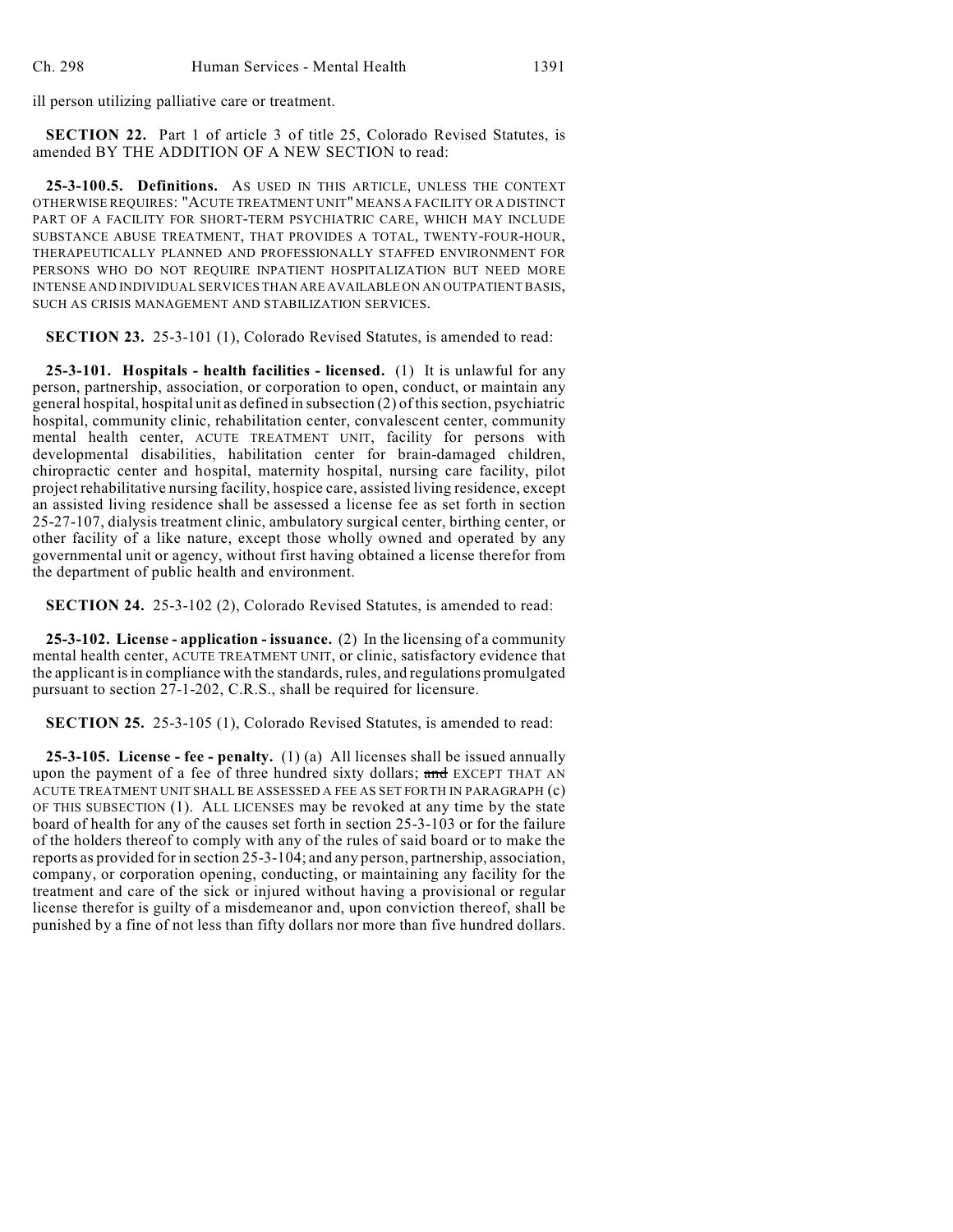1392 Human Services - Mental Health Ch. 298

(b) Notwithstanding the amount specified for the fee in paragraph (a) of this subsection (1), the state board of health by rule or as otherwise provided by law may reduce the amount of the fee if necessary pursuant to section 24-75-402 (3), C.R.S., to reduce the uncommitted reserves of the fund to which all or any portion of the fee is credited. After the uncommitted reserves of the fund are sufficiently reduced, the state board of health by rule or as otherwise provided by law may increase the amount of the fee as provided in section 24-75-402 (4), C.R.S.

(c) (I) ON AND AFTER THE EFFECTIVE DATE OF THIS SUBSECTION (1), AS AMENDED, AN APPLICANT FOR LICENSURE FOR AN ACUTE TREATMENT UNIT SHALL SUBMIT TO THE DEPARTMENT NONREFUNDABLE FEES WITH AN APPLICATION FOR LICENSURE AS FOLLOWS:

(A) A FEE OF ONE HUNDRED DOLLARS PER AVAILABLE BED IN ADDITION TO A FEE OF THREE THOUSAND FIVE HUNDRED DOLLARS FOR A LICENSE RELATED TO NEW FACILITY OPERATIONS; EXCEPT THAT A FACILITY THAT CONVERTS FROM A DIFFERENT LICENSURE CATEGORY TO AN ACUTE TREATMENT UNIT SHALL SUBMIT ITS APPLICATION AND INITIAL LICENSURE FEE NO LATER THAN JULY 1, 2008;

(B) A FEE OF TWENTY DOLLARS PER AVAILABLE BED IN ADDITION TO A FEE OF ONE THOUSAND SEVEN HUNDRED DOLLARS TO ISSUE A NEW LICENSE WHEN THERE HAS BEEN A CHANGE OF OWNERSHIP OF AN EXISTING LICENSED ACUTE TREATMENT UNIT;

(C) A FEE OF TWENTY DOLLARS PER AVAILABLE BED IN ADDITION TO A FEE OF ONE THOUSAND FIVE HUNDRED DOLLARS WHEN THE LICENSEE SEEKS ANNUAL RENEWAL OF AN EXISTING ACUTE TREATMENT UNIT LICENSE.

(II) A LICENSEE SHALL SUBMIT A FEE OF ONE HUNDRED DOLLARS FOR AN ACUTE TREATMENT UNIT IN THE FOLLOWING CIRCUMSTANCES:

(A) WHEN SUBMITTING A NAME CHANGE FOR APPROVAL BY THE DEPARTMENT; OR

(B) WHEN SUBMITTING A REQUEST TO INCREASE THE NUMBER OF LICENSED BEDS FOR APPROVAL BY THE DEPARTMENT.

(III) A LICENSEE SHALL SUBMIT A FEE OF FIVE HUNDRED DOLLARS FOR AN ACUTE TREATMENT UNIT IN THE FOLLOWING CIRCUMSTANCES:

(A) FOR REMODELING PLAN REVIEW BY THE DEPARTMENT WHEN THE LICENSEE UNDERGOES NEW CONSTRUCTION OR SUBSTANTIAL REMODELING OF AN ACUTE TREATMENT UNIT, AS DEFINED BY RULE OF THE STATE BOARD OF HEALTH; OR

(B) FOR REMODELING ON-SITE REVIEW BY THE DEPARTMENT WHEN THE LICENSEE UNDERGOES NEW CONSTRUCTION OR SUBSTANTIAL REMODELING OF AN ACUTE TREATMENT UNIT, AS DEFINED BY RULE OF THE STATE BOARD OF HEALTH. FEES FOR REMODELING ON-SITE REVIEW SHALL BE IN ADDITION TO THE FEES ASSESSED FOR REMODELING PLAN REVIEW.

**SECTION 26.** 27-1-201, Colorado Revised Statutes, is amended to read:

**27-1-201. Definitions.** As used in this part 2, unless the context otherwise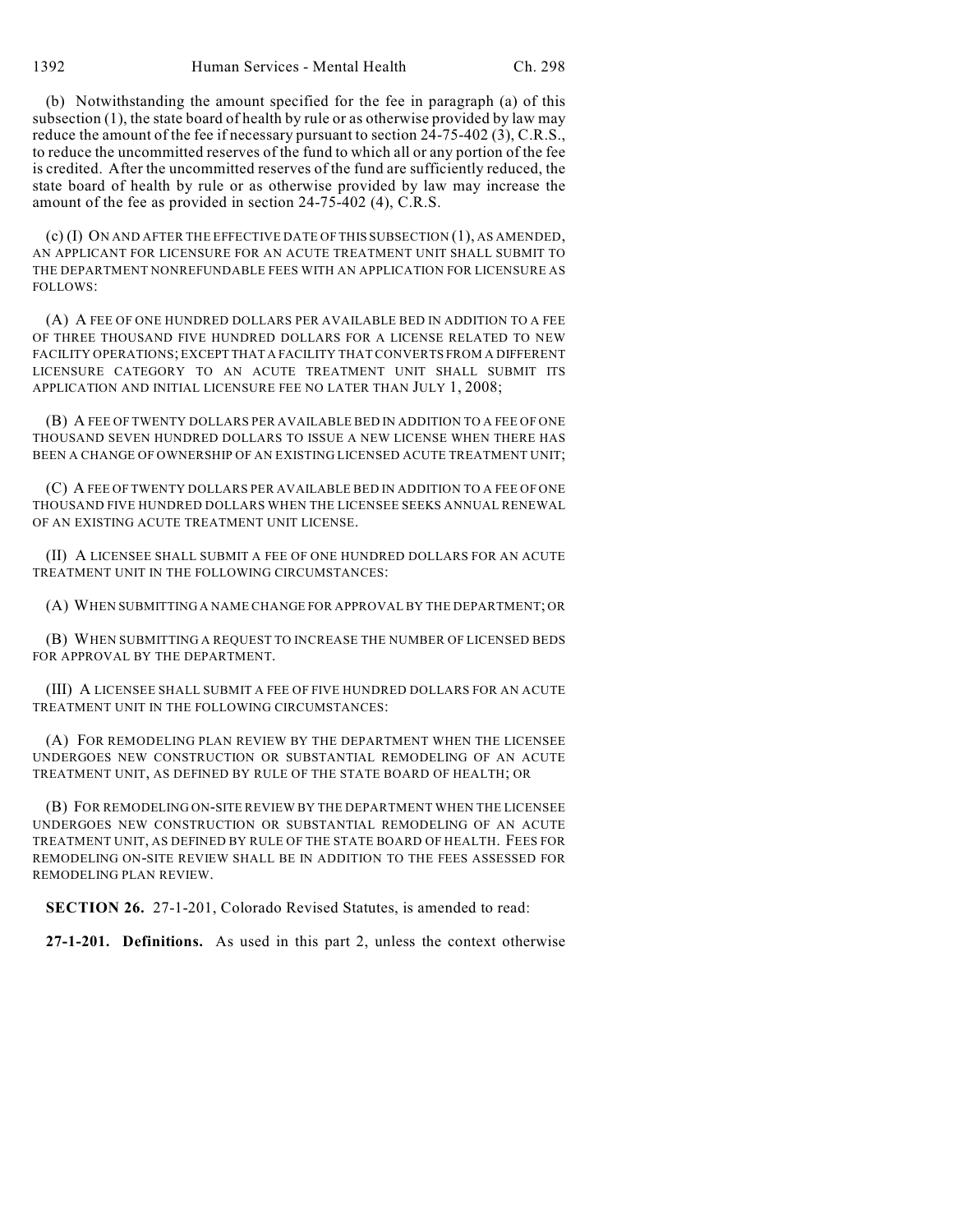#### requires:

(1) "ACUTE TREATMENT UNIT" MEANS A FACILITY OR A DISTINCT PART OF A FACILITY FOR SHORT-TERM PSYCHIATRIC CARE, WHICH MAY INCLUDE SUBSTANCE ABUSE TREATMENT, THAT PROVIDES A TOTAL, TWENTY-FOUR-HOUR, THERAPEUTICALLY PLANNED AND PROFESSIONALLY STAFFED ENVIRONMENT FOR PERSONS WHO DO NOT REQUIRE INPATIENT HOSPITALIZATION BUT NEED MORE INTENSE AND INDIVIDUAL SERVICES THAN ARE AVAILABLE ON AN OUTPATIENT BASIS, SUCH AS CRISIS MANAGEMENT AND STABILIZATION SERVICES.

 $(1)$  (2) "Community mental health center" means either a physical plant or a group of services under unified administration or affiliated with one another, and including at least the following services provided for the prevention and treatment of mental illness in persons residing in a particular community in or near the facility so situated:

- (a) Inpatient services;
- (b) Outpatient services;
- (c) Partial hospitalization;
- (d) Emergency services;
- (e) Consultative and educational services.

(2) (3) "Community mental health clinic" means a health institution planned, organized, operated, and maintained to provide basic community services for the prevention, diagnosis, and treatment of emotional or mental disorders, such services being rendered primarily on an outpatient and consultative basis.

**SECTION 27.** 27-1-204 (4) (a), Colorado Revised Statutes, is amended to read:

**27-1-204. Types of services purchased - limitation on payments.** (4) (a) Each year the general assembly shall appropriate funds for the purchase of mental health services from:

(I) Community mental health centers; and

(II) Agencies which THAT provide specialized clinic-type services but do not serve a specific designated service area; AND

(III) ACUTE TREATMENT UNITS.

**SECTION 28.** The introductory portion to 27-1-205 (2), Colorado Revised Statutes, is amended to read:

**27-1-205. Standards for approval.** (2) In approving or rejecting local general or psychiatric hospitals, community mental health centers, ACUTE TREATMENT UNITS, and other agencies for the purchase of services not provided by local mental health clinics, including, but not limited to, twenty-four-hour and partial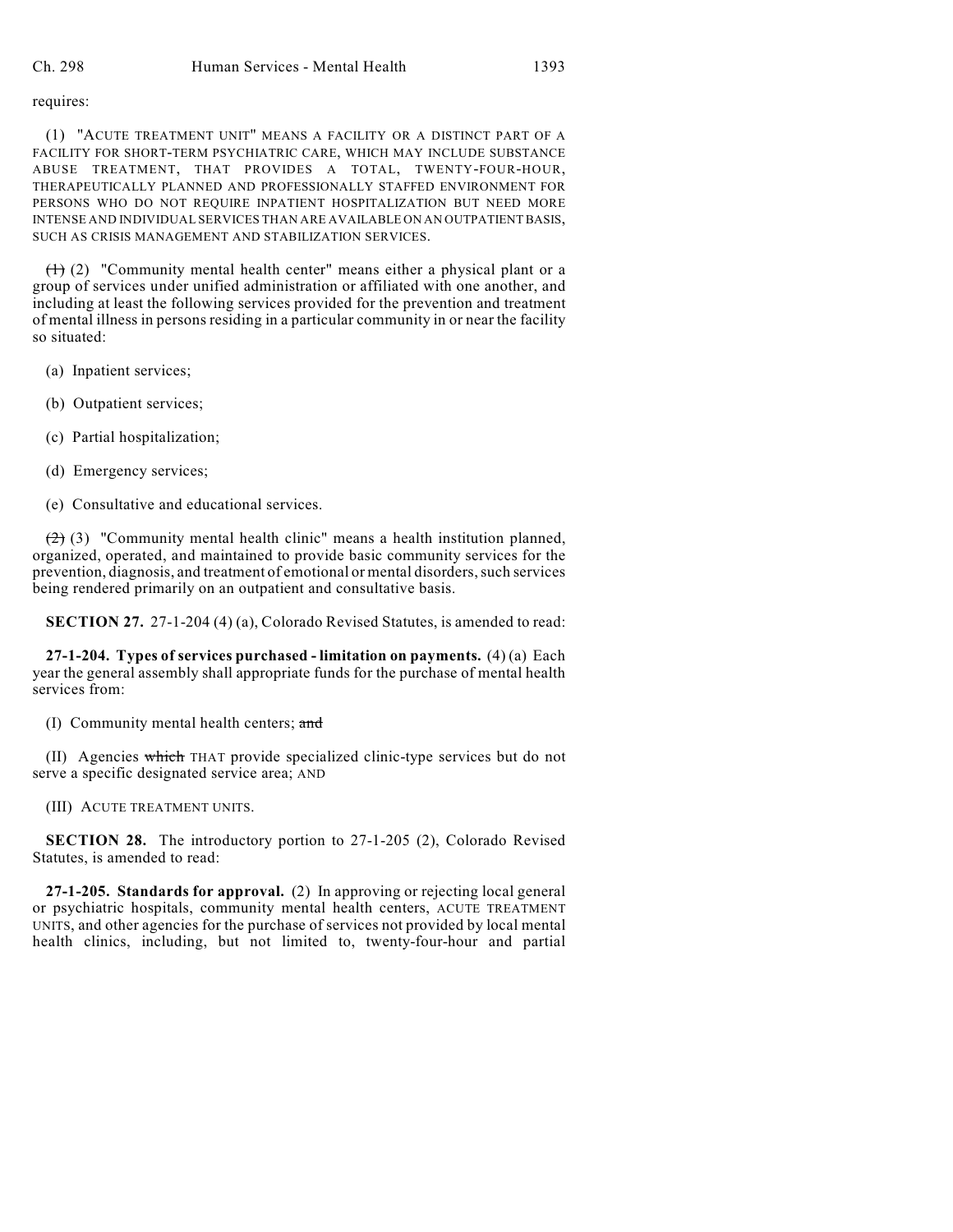hospitalization, the executive director of the department of human services shall consider the following factors:

**SECTION 29.** 1-2-103 (5), Colorado Revised Statutes, is amended to read:

**1-2-103. Military service - students - inmates - persons with mental illness.** (5) No A person confined in a state institution for the mentally ill PERSONS WITH MENTAL ILLNESS shall NOT lose the right to vote because of the confinement.

**SECTION 30.** 2-5-119, Colorado Revised Statutes, is amended to read:

**2-5-119. Tax levy on civil actions.** In lieu of the tax imposed by section 135-4-29, C.R.S. 1963, a tax of one dollar is imposed upon each action filed in the office of each clerk of a court of record of the state of Colorado, except criminal actions, cases filed for reviews of findings and orders of the industrial claim appeals office, petitions relating to the distribution of estates undersections 15-12-1203 and 15-12-1204, C.R.S., petitions relating to the mentally ill or deficient A PERSON WITH A MENTAL ILLNESS filed under articles 10 to 16 of title 27, C.R.S., cases filed by the state of Colorado, cases filed by the United States of America or any of its agencies in any matter under articles 10 to 20 of title 15, C.R.S., and cases where a party is allowed to sue as a poor person. The tax shall be paid to the clerk by the party filing the action at the time of such filing. Each clerk shall keep the taxes so received in a separate fund and remit them to the state treasurer on the first day of each month for the purpose of reimbursing the general fund for appropriations made for the use of the committee on legal services for statutory revision purposes.

**SECTION 31.** 12-42-102 (4), Colorado Revised Statutes, is amended to read:

**12-42-102. Definitions.** As used in this article, unless the context otherwise requires:

(4) The practice as a "psychiatric technician" means the performance for compensation of selected acts requiring interpersonal and technical skills and includes the administering of selected treatments and selected medications prescribed by a licensed physician or dentist, in the care of and in the observation and recognition of symptoms and reactions of the mentally ill patient or developmentally disabled individual A PATIENT WITH A MENTAL ILLNESS OR DEVELOPMENTAL DISABILITY under the direction of a licensed physician and the supervision of a registered professional nurse. The selected acts in the care of the mentally ill patient or developmentally disabled individual A PATIENT WITH A MENTAL ILLNESS OR DEVELOPMENTAL DISABILITY shall not require the substantial specialized skill, judgment, and knowledge required in professional nursing.

**SECTION 32.** 12-42-111 (3), Colorado Revised Statutes, is amended to read:

**12-42-111. Accredited psychiatric technician educational program.** (3) If the requirements of this article for an accredited psychiatric technician educational program are met, the institution shall be accredited as a psychiatric technician educational program for psychiatric technicians for work with mentally ill patients or with developmentally disabled individuals PATIENTS WITH MENTAL ILLNESS OR DEVELOPMENTAL DISABILITIES, for so long as such institution meets the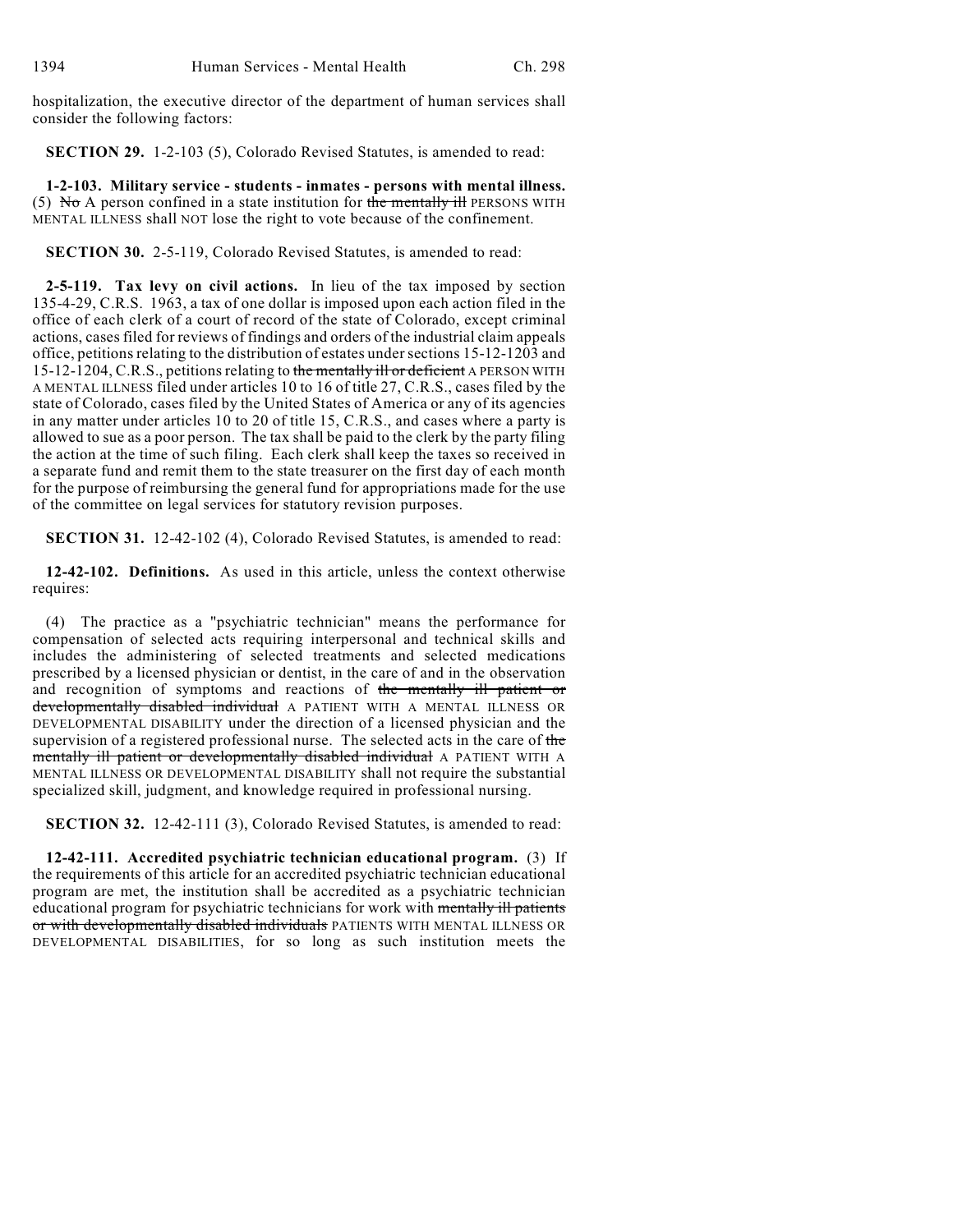requirements of this article.

**SECTION 33.** 12-42-116 (1), Colorado Revised Statutes, is amended to read:

**12-42-116. Exclusions.** (1) This article shall not be construed to affect or apply to the gratuitous care of the mentally ill A PERSON WITH A MENTAL ILLNESS by friends or members of the family or to any person taking care of the mentally ill A PERSON WITH A MENTAL ILLNESS for hire who does not represent himself OR HERSELF or hold himself OR HERSELF out to the public as a trained or licensed psychiatric technician; but no one for hire shall hold himself OR HERSELF out as or perform the full duties of a psychiatric technician who is not a psychiatric technician licensed under the provisions of this article.

**SECTION 34.** 12-43-224 (2) (c), Colorado Revised Statutes, is amended to read:

**12-43-224. Disciplinary proceedings - judicial review - mental and physical examinations - multiple licenses.** (2) (c)  $\overline{N\sigma}$  A licensee's or registrant's right to use a title shall NOT be denied, revoked, or suspended by any board, nor shall AND a licensee, registrant, or unlicensed psychotherapist SHALL NOT be placed on probation by any board pursuant to the grounds established in sections 12-43-222 and 12-43-226, until after a hearing has been conducted if so required pursuant to section 24-4-105, C.R.S., except as provided for in emergency situations by section 24-4-104, C.R.S., or except in the event that a licensee, registrant, or unlicensed psychotherapist has been adjudicated as mentally ill BEING gravely disabled, mentally retarded, mentally incompetent, or insane OR AS HAVING A MENTAL ILLNESS by a court of competent jurisdiction, or except in the event that a licensee, registrant, or unlicensed psychotherapist violates paragraph (e) of this subsection (2), in which case, the board that licenses, registers, or regulates such licensee, registrant, or unlicensed psychotherapist pursuant to this article is empowered to summarily suspend such person's license, registration, or listing subject to the limitation of section 24-4-104, C.R.S.

**SECTION 35.** 13-9-103 (1) (f), Colorado Revised Statutes, is amended to read:

**13-9-103. Jurisdiction.** (1) The probate court of the city and county of Denver has original and exclusive jurisdiction in said city and county of:

(f) The administration of guardianships of minors and of mentally competent persons and of conservatorships of mentally ill PERSONS WITH MENTAL ILLNESS or mentally deficient persons and of absentees;

**SECTION 36.** 13-20-401 (2), Colorado Revised Statutes, is amended to read:

**13-20-401. Definitions.** As used in this part 4, unless the context otherwise requires:

(2) "Patient" means the person upon whom a proposed electroconvulsive treatment is to be performed; except that nothing in this part 4 shall be construed to supersede the provisions of article 10 of title 27, C.R.S., or any rule or regulation adopted by the department of human services pursuant to section 27-10-116 (2), C.R.S., with regard to the care and treatment of any person unable to exercise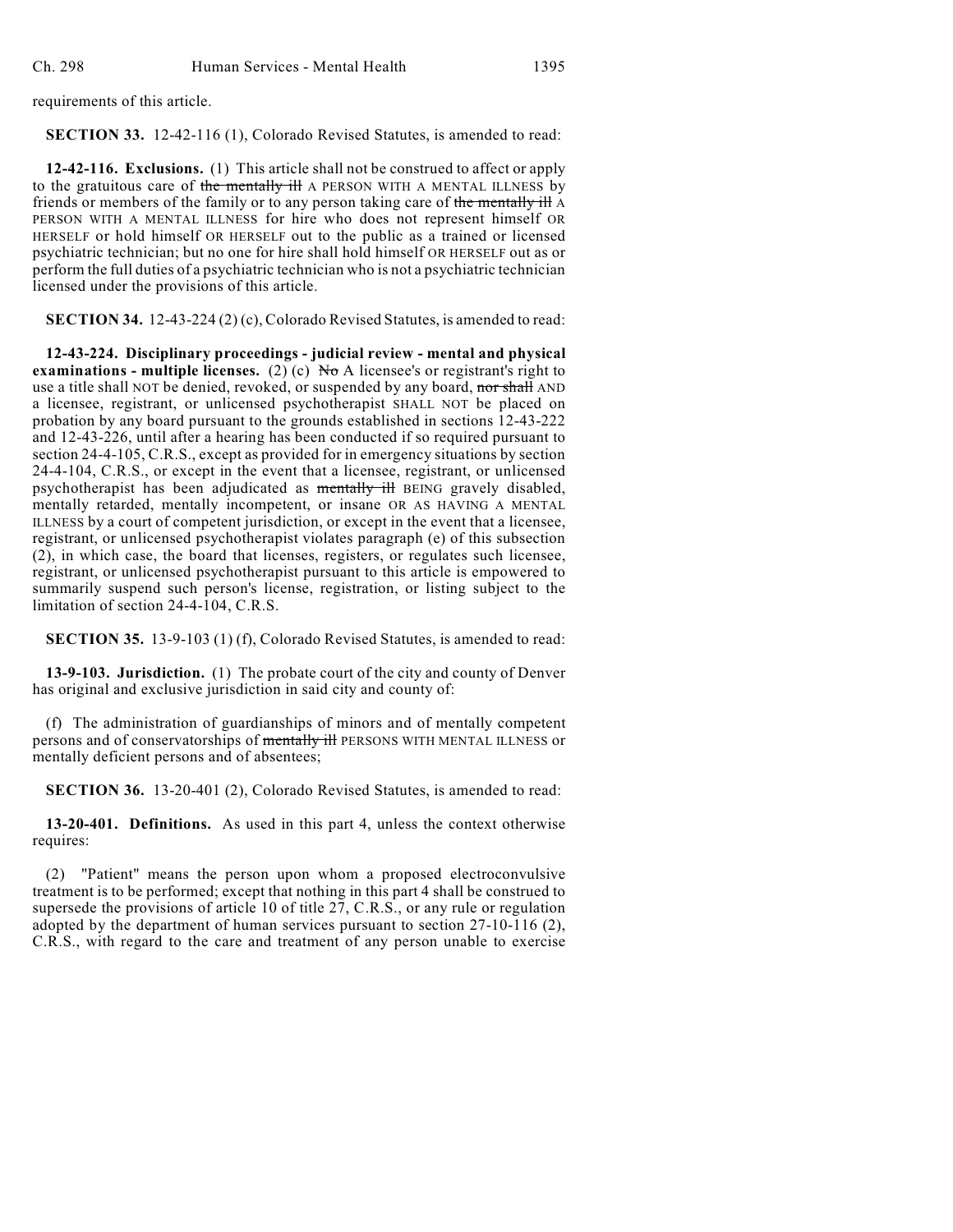written informed consent or of a mentally ill person WITH A MENTAL ILLNESS.

**SECTION 37.** 13-21-117, Colorado Revised Statutes, is amended to read:

**13-21-117. Civil liability - mental health care providers - no duty.** No A physician, social worker, psychiatric nurse, psychologist, or other mental health professional and no A mental health hospital, community mental health center or clinic, institution, or their staff shall NOT be liable for damages in any civil action for failure to warn or protect any person against a mental health patient's violent behavior, nor shall AND any such person SHALL NOT be held civilly liable for failure to predict such violent behavior, except where the patient has communicated to the mental health care provider a serious threat of imminent physical violence against a specific person or persons. When there is a duty to warn and protect under the circumstances specified above, the duty shall be discharged by the mental health care provider making reasonable and timely efforts to notify any person or persons specifically threatened, as well as notifying an appropriate law enforcement agency or by taking other appropriate action including, but not limited to, hospitalizing the patient. No A physician, social worker, psychiatric nurse, psychologist, or other mental health professional and  $\pi\sigma$  A mental health hospital, community mental health center or clinic, institution, or their staff shall NOT be liable for damages in any civil action for warning any person against or predicting a mental health patient's violent behavior, nor shall AND any such person SHALL NOT be subject to professional discipline for such warning or prediction. For the purposes of this section, "psychiatric nurse" means a registered professional nurse as defined in section 12-38-103 (11), C.R.S., who by virtue of postgraduate education and additional nursing preparation has gained knowledge, judgment, and skill in psychiatric or mental health nursing. The provisions of this section shall not apply to the negligent release of a mental health patient from any mental HEALTH hospital or ward or to the negligent failure to initiate involuntary seventy-two-hour treatment and evaluation after a personal patient evaluation determining that the person appears to be mentally ill HAVE A MENTAL ILLNESS and, as a result of such THE mental illness, appears to be an imminent danger to others.

**SECTION 38.** 13-90-107 (1) (m) (IV) (D), Colorado Revised Statutes, is amended to read:

**13-90-107. Who may not testify without consent.** (1) There are particular relations in which it is the policy of the law to encourage confidence and to preserve it inviolate; therefore, a person shall not be examined as a witness in the following cases:

(m) (IV) This paragraph (m) shall not apply in cases in which:

(D) There is reasonable cause to believe that the person receiving peer support is mentally ill HAS A MENTAL ILLNESS and, due to such THE mental illness, is an imminent threat to the person's self HIMSELF OR HERSELF or others or is gravely disabled as defined in section 27-10-102, C.R.S.; or

**SECTION 39.** 14-7-104, Colorado Revised Statutes, is amended to read:

**14-7-104. Application of article.** This article shall not apply to liability for the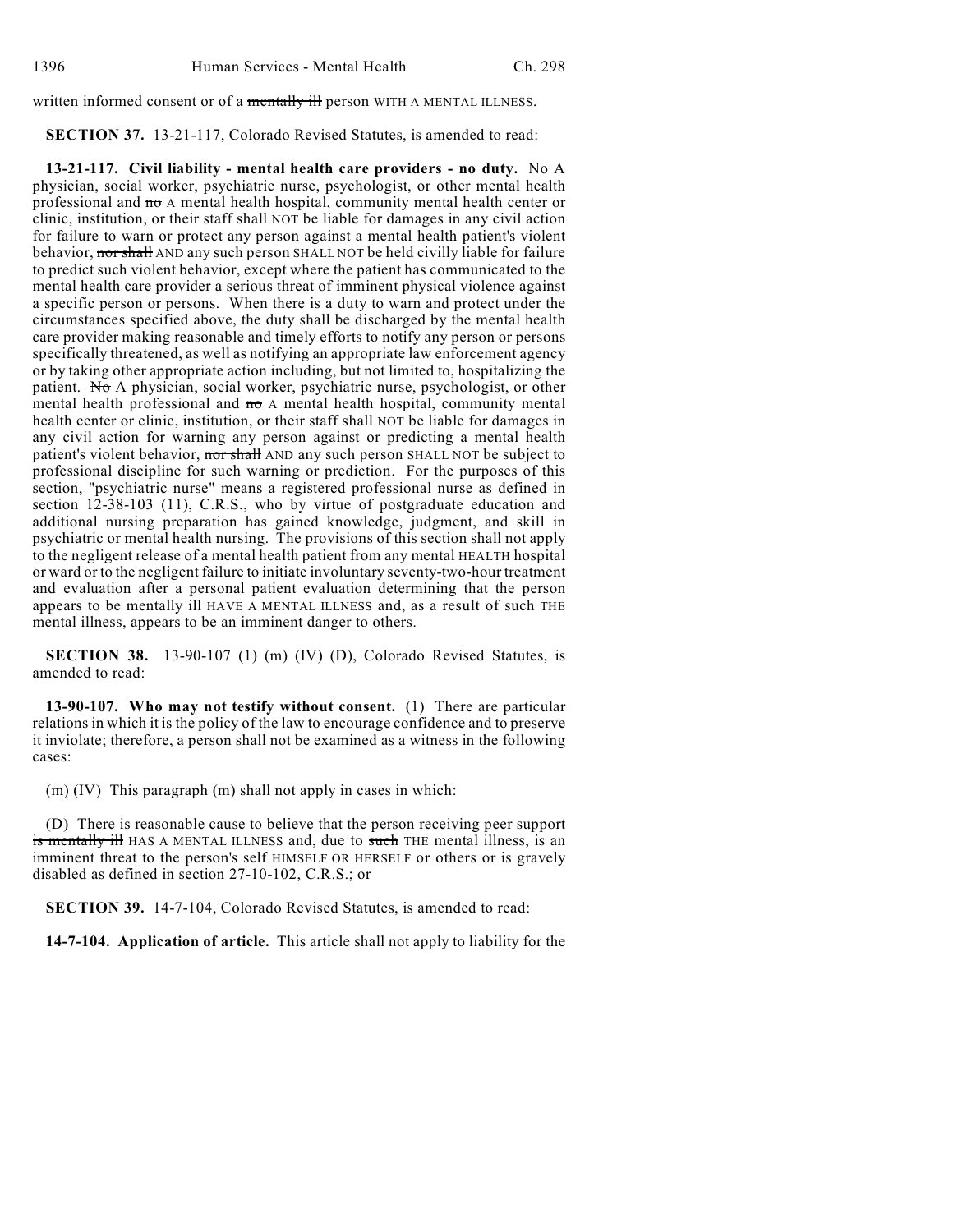support of children admitted, committed, or transferred to any public institution of this state supervised by the department of human services for the care, support, maintenance, education, or treatment of the mentally ill or PERSONS WITH MENTAL ILLNESS OR WHO ARE mentally deficient.

**SECTION 40.** 15-14-118 (2) (c), Colorado Revised Statutes, is amended to read:

**15-14-118. Small estate - person under disability - no personal representative.** (2) Such petition shall state so far as known to petitioner:

(c) If mentally ill, THE DATE UPON WHICH AND THE COURT BY WHICH THE PERSON UNDER DISABILITY WAS ADJUDGED AS HAVING A MENTAL ILLNESS, BEING mentally deficient, or BEING disabled; the date upon which, and the court by which the person under disability was so adjudged;

**SECTION 41.** 16-5-402 (2) (c), Colorado Revised Statutes, is amended to read:

**16-5-402. Limitation for collateral attack upon trial judgment.** (2) In recognition of the difficulties attending the litigation of stale claims and the potential for frustrating various statutory provisions directed at repeat offenders, former offenders, and habitual offenders, the only exceptions to the time limitations specified in subsection (1) of this section shall be:

(c) Where the court hearing the collateral attack finds by a preponderance of the evidence that the failure to seek relief within the applicable time period was caused by an adjudication of incompetence or by commitment of the defendant or juvenile to an institution for treatment as a mentally ill person WITH A MENTAL ILLNESS; or

**SECTION 42.** 16-8-121 (1), Colorado Revised Statutes, is amended to read:

**16-8-121. Escape - return to institution.** (1) If any defendant, confined in an institution for the care and treatment of the mentally ill PERSONS WITH MENTAL ILLNESS or retarded DEVELOPMENTAL DISABILITIES which is under the supervision of the executive director of the department of human services, escapes from such institution, it is the duty of the chief officer thereof to apply forthwith to the district court for the county in which the hospital or institution is located for a warrant of arrest directed to the sheriff of the county, commanding him OR HER forthwith to take all necessary legal action to effect the arrest of such defendant and to return him OR HER promptly to the institution; and the fact of an escape becomes a part of the official record of a defendant and shall be certified to the committing court as part of the record in any proceeding to determine whether the defendant is eligible for release from commitment or eligible for conditional release.

**SECTION 43.** 16-20-102 (3), Colorado Revised Statutes, is amended to read:

**16-20-102. Definitions.** As used in this article, unless the context otherwise requires:

(3) "Person of unsound mind" includes the terms "insane person", "mentally ill person", "PERSON WITH A MENTAL ILLNESS", "mentally incompetent person", and "lunatic".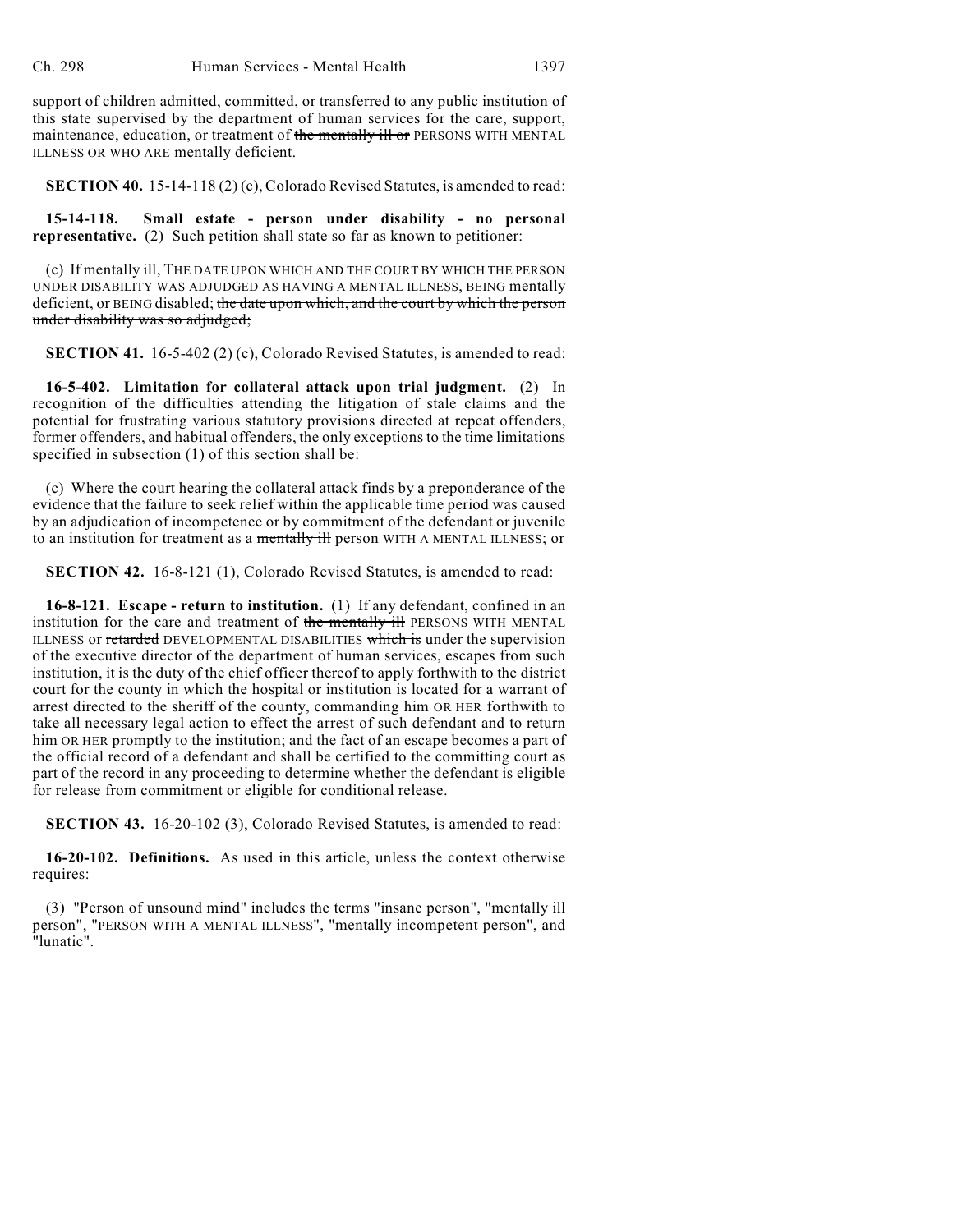**SECTION 44.** 17-1-102 (7.5) (a) (I), Colorado Revised Statutes, is amended to read:

**17-1-102. Definitions.** As used in this title, unless the context otherwise requires:

(7.5) (a) "Special needs offender" means a person in the custody of the department:

(I) Who is physically handicapped, mentally ill, or IS developmentally disabled, OR HAS A MENTAL ILLNESS; or

**SECTION 45.** 17-2-209, Colorado Revised Statutes, is amended to read:

**17-2-209. Civil proceedings - inmate subject to parole.** When an inmate has met all of the requirements to be eligible for parole, but the board has reason to believe that the offender may be mentally ill HAVE A MENTAL ILLNESS pursuant to article 10 of title 27, C.R.S., the board shall initiate civil proceedings pursuant to article 23 of this title and articles 10 to 15 of title 27, C.R.S.

**SECTION 46.** 17-23-101 (1) and (3), Colorado Revised Statutes, are amended to read:

**17-23-101. Transfer of inmates who have a mental illness or a developmental** disability. (1) The executive director, in coordination with the executive director of the department of human services, is empowered to transfer an inmate who is mentally ill HAS A MENTAL ILLNESS or developmentally disabled DEVELOPMENTAL DISABILITY and cannot be safely confined in a correctional facility to an appropriate facility operated by the department of human services for observation and stabilization. The costs associated with care provided in the facility operated by the department of human services shall continue to be charged to the department of human services.

(3) Except when a person is serving a sentence to the department concurrently with a commitment to the department of human services,  $\overline{m}$  A person who is adjudged to be mentally ill HAVE A MENTAL ILLNESS by a court of competent jurisdiction shall NOT be transferred to any correctional facility, except upon a finding that the person is so dangerous that he or she cannot be safely confined in the Colorado mental health institute at Pueblo or Fort Logan. A hearing on the dangerousness of the patient shall be conducted pursuant to the provisions of section  $17 - 23 - 103$ .

**SECTION 47.** 17-27.1-101 (2) (d), Colorado Revised Statutes, is amended to read:

**17-27.1-101. Nongovernmental facilities for offenders - registration notifications - penalties.** (2) As used in this section, unless the context otherwise requires:

(d) "Private treatment program" means any residential or nonresidential program that provides services, treatment, rehabilitation, education, or criminal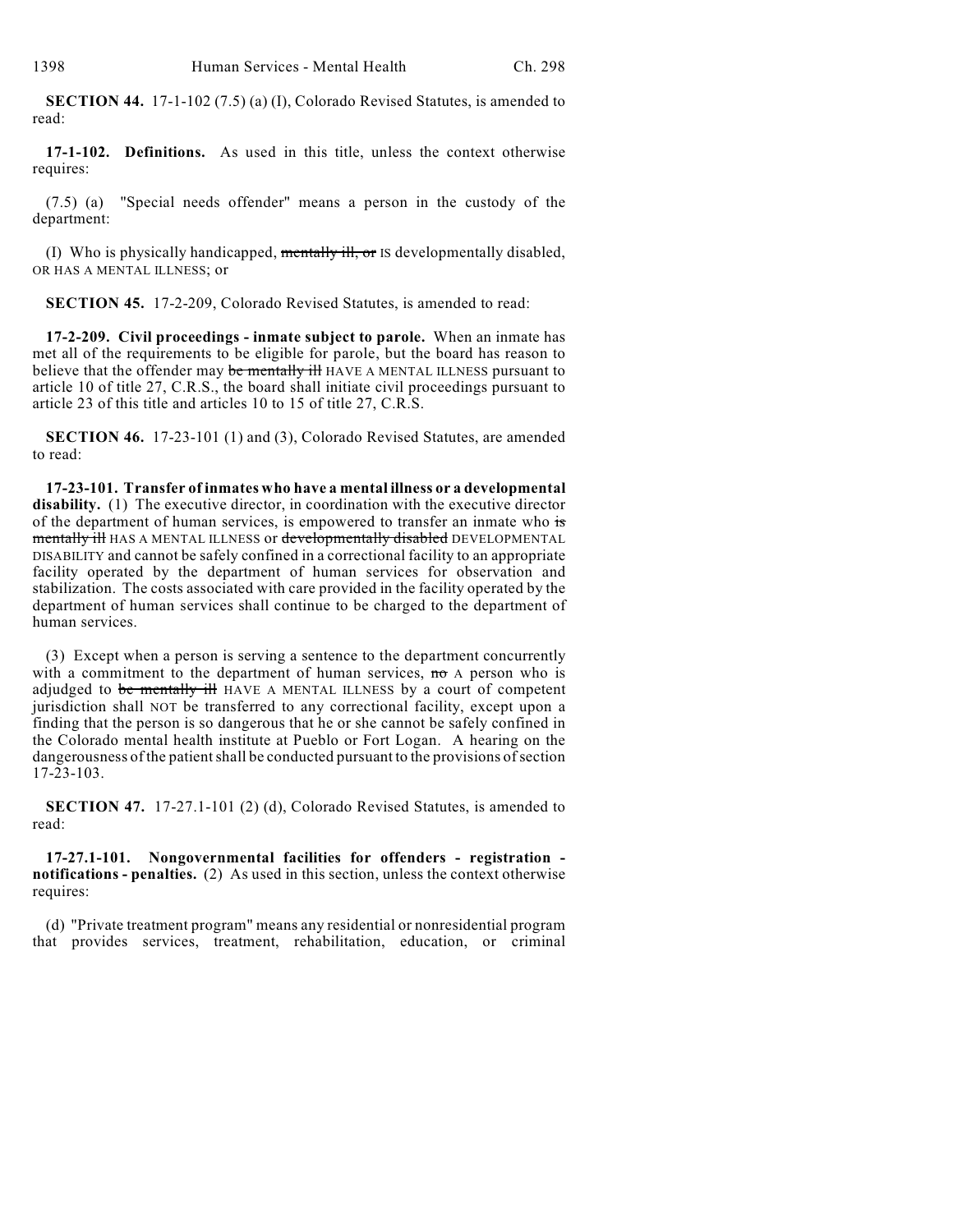history-related treatment for supervised or unsupervised persons but does not include a private contract prison facility, a prison facility operated by a political subdivision of the state, a facility providing treatment for the mentally ill or developmentally disabled PERSONS WITH MENTAL ILLNESS OR DEVELOPMENTAL DISABILITIES, or a community corrections program established pursuant to article 27 of this title.

**SECTION 48.** 17-40-101 (2), Colorado Revised Statutes, is amended to read:

**17-40-101. Definitions.** As used in this article, unless the context otherwise requires:

(2) "Diagnostic services" means diagnostic examination and evaluation programs, including medical and dental evaluations, psychological testing, and academic and vocational assessment. "Diagnostic services" also includes identification of special needs, such as protective custody, services for the mentally ill or for persons WHO HAVE MENTAL ILLNESS OR with developmental disabilities, and special arrangements for those deemed potentially disruptive to institutional safety and operation.

**SECTION 49.** The introductory portion to 18-1.3-407 (5) (b) (I), Colorado Revised Statutes, is amended to read:

**18-1.3-407. Sentences - youthful offenders - legislative declaration - powers and duties of district court - authorization for youthful offender system powers and duties of department of corrections.** (5) (b) (I) An offender who is thought to be mentally ill or developmentally disabled HAVE A MENTAL ILLNESS OR DEVELOPMENTAL DISABILITY by a mental health clinician, as defined by regulation of the department of corrections, may be transferred to another facility for a period not to exceed sixty days for diagnostic validation of said illness or disability. At the conclusion of the sixty-day period, the psychiatrists or other appropriate professionals conducting the diagnosis shall forward to the executive director of the department of corrections their findings, which at a minimum shall include a statement of whether the offender has the ability to withstand the rigors of the youthful offender system. If the diagnosis determines that the offender is incapable of completing the youthful offender program due to a mental illness or developmental disability, the executive director shall forward such determination to the sentencing court. Based on the determination, the sentencing court shall review the offender's sentence to the youthful offender system and may:

**SECTION 50.** 18-8-201.1, Colorado Revised Statutes, is amended to read:

**18-8-201.1. Aiding escape from an institution for the care and treatment of persons with mental illness.** Any person who knowingly aids the escape of a person who is an inmate of an institution for the care and treatment of the mentally **ill PERSONS WITH MENTAL ILLNESS and who knows the person aided is confined in** such institution pursuant to a commitment under article 8 of title 16, C.R.S., commits the offense of aiding escape from a mental AN institution FOR THE CARE AND TREATMENT OF PERSONS WITH MENTAL ILLNESS, which is a class 5 felony.

**SECTION 51.** 19-1-104 (1) (i), Colorado Revised Statutes, is amended to read: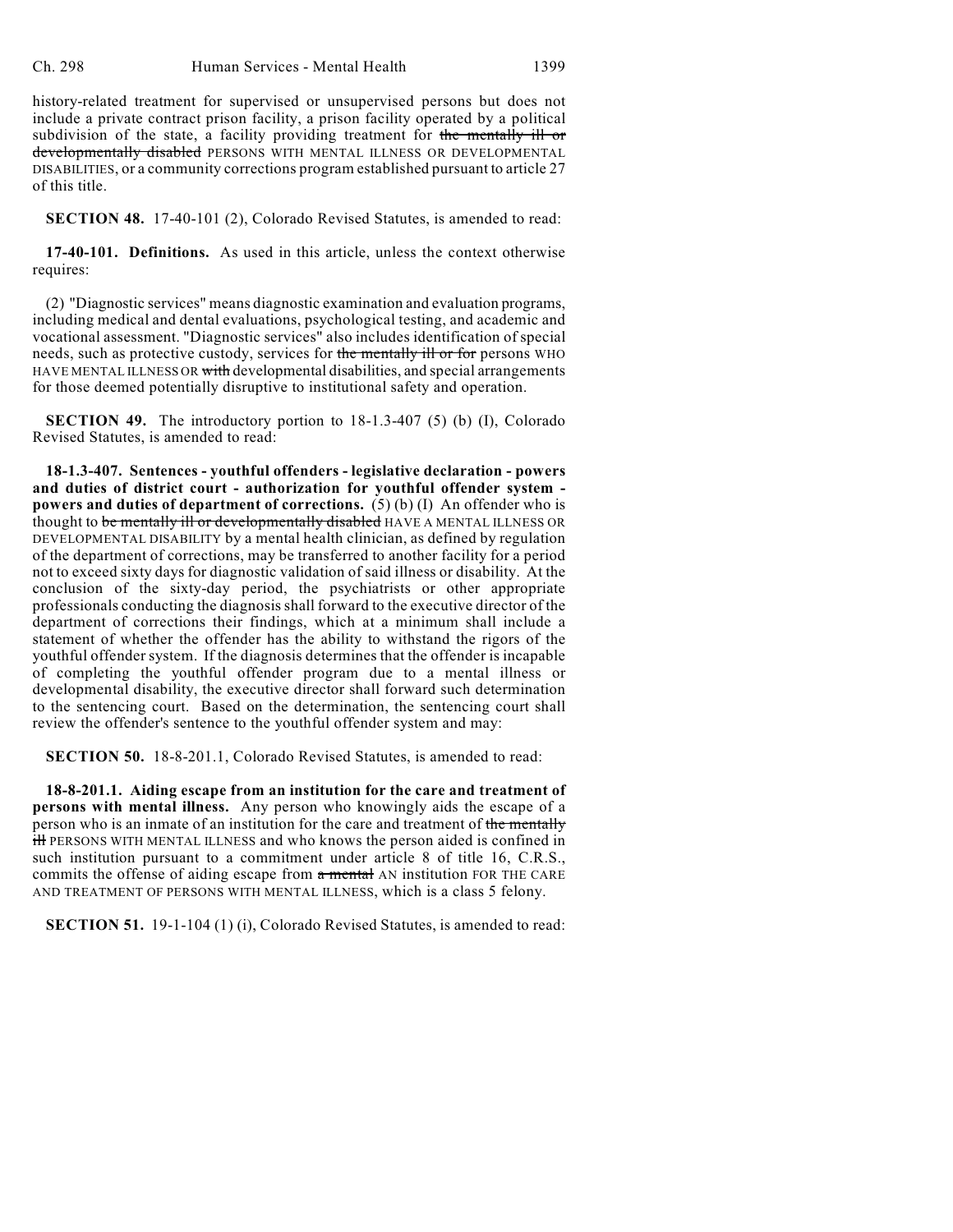**19-1-104. Jurisdiction.** (1) Except as otherwise provided by law, the juvenile court shall have exclusive original jurisdiction in proceedings:

(i) For the treatment or commitment pursuant to article 23 of title 17 and articles 10 to 15 of title 27, C.R.S., of a mentally ill or developmentally disabled child WHO HAS A MENTAL ILLNESS OR DEVELOPMENTAL DISABILITY AND who comes within the court's jurisdiction under other provisions of this section;

**SECTION 52.** 19-1-111 (2) (c), Colorado Revised Statutes, is amended to read:

**19-1-111. Appointment of guardian ad litem.** (2) The court may appoint a guardian ad litem in the following cases:

(c) For a parent, guardian, legal custodian, custodian, person to whom parental responsibilities have been allocated, stepparent, or spousal equivalent in dependency or neglect proceedings who has been determined to be mentally ill or developmentally disabled HAVE A MENTAL ILLNESS OR DEVELOPMENTAL DISABILITY by a court of competent jurisdiction; except that, if a conservator has been appointed, the conservator shall serve as the guardian ad litem. If the conservator does not serve as guardian ad litem, the conservator shall be informed that a guardian ad litem has been appointed.

**SECTION 53.** 19-2-508 (3) (b) (I), (3) (b) (II), and (3) (b) (III), Colorado Revised Statutes, are amended to read:

**19-2-508. Detention and shelter - hearing - time limits - findings - review confinement with adult offenders - restrictions.** (3) (b) (I) If it appears that any juvenile being held in detention or shelter may be developmentally disabled, as provided in article 10.5 of title 27, C.R.S., the court or detention personnel shall refer the juvenile to the nearest community centered board for an eligibility determination. If it appears that any juvenile being held in a detention or shelter facility pursuant to the provisions of this article may be mentally ill HAVE A MENTAL ILLNESS, as provided in sections 27-10-105 and 27-10-106, C.R.S., the intake personnel or other appropriate personnel shall contact a mental health professional to do a mental health hospital placement prescreening on the juvenile. The court shall be notified of the contact and may take appropriate action. If a mental health hospital placement prescreening is requested, it shall be conducted in an appropriate place accessible to the juvenile and the mental health professional. A request for a mental health hospital placement prescreening shall not extend the time within which a detention hearing shall be held pursuant to this section. If a detention hearing has been set but has not yet occurred, the mental health hospital placement prescreening shall be conducted prior to the hearing; except that the prescreening shall not extend the time within which a detention hearing shall be held.

(II) If a juvenile has been ordered detained pending an adjudication, disposition, or other court hearing and the juvenile subsequently appears to be mentally ill HAVE A MENTAL ILLNESS, as provided in section 27-10-105 or 27-10-106, C.R.S., the intake personnel or other appropriate personnel shall contact the court with a recommendation for a mental health hospital placement prescreening. A mental health hospital placement prescreening shall be conducted at any appropriate place accessible to the juvenile and the mental health professional within twenty-four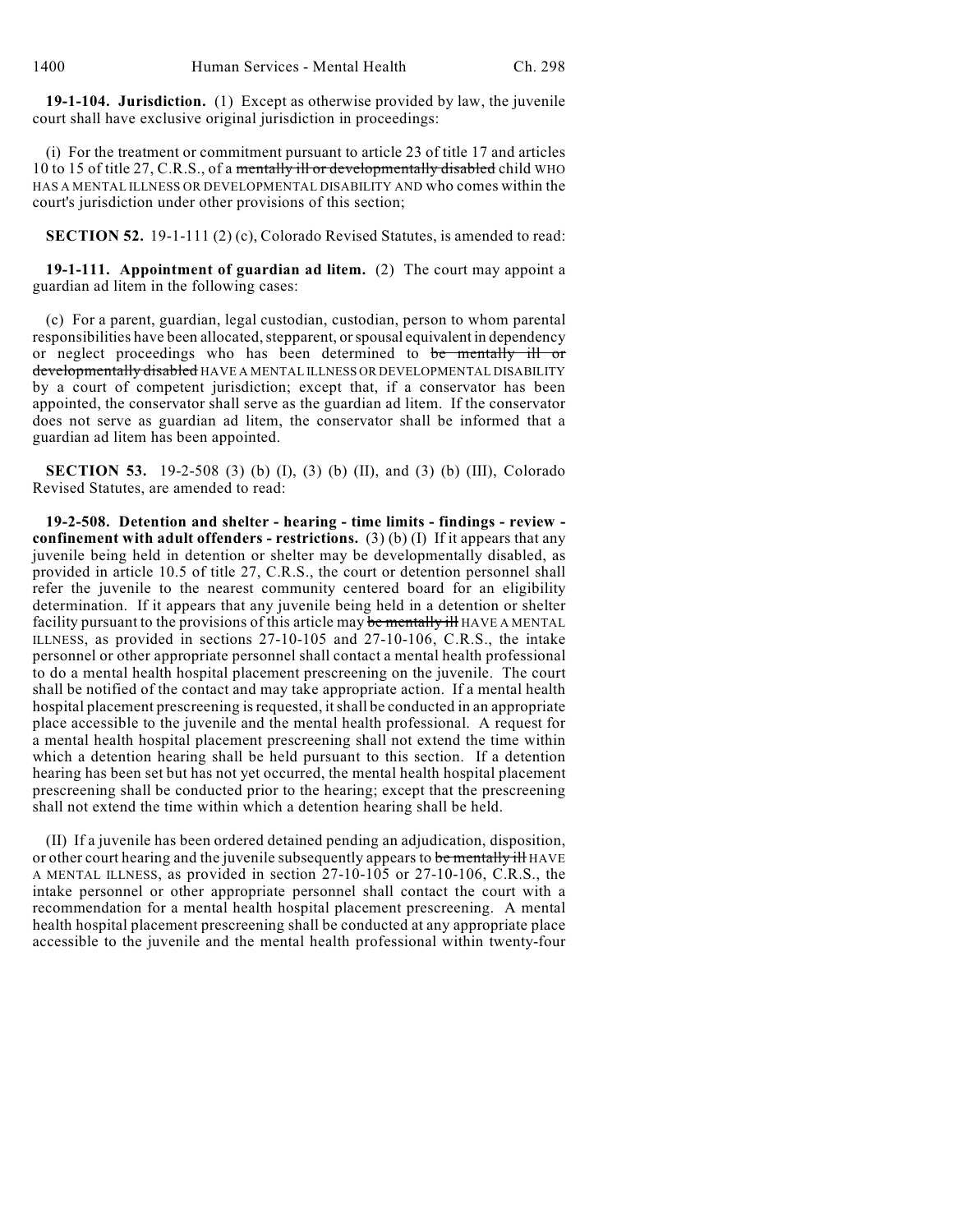hours of the request, excluding Saturdays, Sundays, and legal holidays.

(III) When the mental health professional finds, as a result of the prescreening, that the juvenile may be mentally ill HAVE A MENTAL ILLNESS, the mental health professional shall recommend to the court that the juvenile be evaluated pursuant to section 27-10-105 or 27-10-106, C.R.S.

**SECTION 54.** 19-2-906 (2), Colorado Revised Statutes, is amended to read:

**19-2-906. Sentencing hearing.** (2) If the court has reason to believe that the juvenile may have A developmental disabilities DISABILITY, the court shall refer the juvenile to the community centered board in the designated service area where the action is pending for an eligibility determination pursuant to article 10.5 of title 27, C.R.S. If the court has reason to believe that the juvenile may be mentally ill HAVE A MENTAL ILLNESS, the court shall order a mental health hospital placement prescreening to be conducted in any appropriate place.

**SECTION 55.** 19-2-922 (3) (b) (III), Colorado Revised Statutes, is amended to read:

**19-2-922. Juveniles committed to the department of human services evaluation and placement.** (3) (b) (III) If the evaluation report states that the juvenile is mentally ill HAS A MENTAL ILLNESS, as provided in sections 27-10-105 and 27-10-106, C.R.S., the department of human services shall initiate proceedings under article 10 of title 27, C.R.S., and notify the court thereof.

**SECTION 56.** 19-2-923 (3) (a) and (3) (d), Colorado Revised Statutes, are amended to read:

**19-2-923. Juveniles committed to the department of human services transfers.** (3) (a) Any juvenile committed to the department of human services may be transferred temporarily to any state treatment facility for the mentally ill or for persons with MENTAL ILLNESS OR developmental disabilities for purposes of diagnosis, evaluation, and emergency treatment; except that no juvenile may be transferred to a mental health facility until the juvenile has received a mental health hospital placement prescreening resulting in a recommendation that the juvenile be placed in a facility for evaluation pursuant to section 27-10-105 or 27-10-106, C.R.S. No juvenile committed to the department as an aggravated juvenile offender or violent juvenile offender shall be transferred until the treatment facility has a secure setting in which to house the juvenile. The period of temporary transfer pursuant to this paragraph (a) shall not exceed sixty days.

(d) When a juvenile is in continued transferred placement and the treatment facility and the sending facility agree that the need for placement of the juvenile is likely to continue beyond the original period of commitment to the department of human services, the treatment facility shall initiate proceedings with the court having jurisdiction over the juvenile under article 10 of title 27, C.R.S., if the juvenile is mentally ill HAS A MENTAL ILLNESS or under article 10.5 of title 27, C.R.S., if the juvenile has developmental disabilities.

**SECTION 57.** 19-3-403 (4), Colorado Revised Statutes, is amended to read: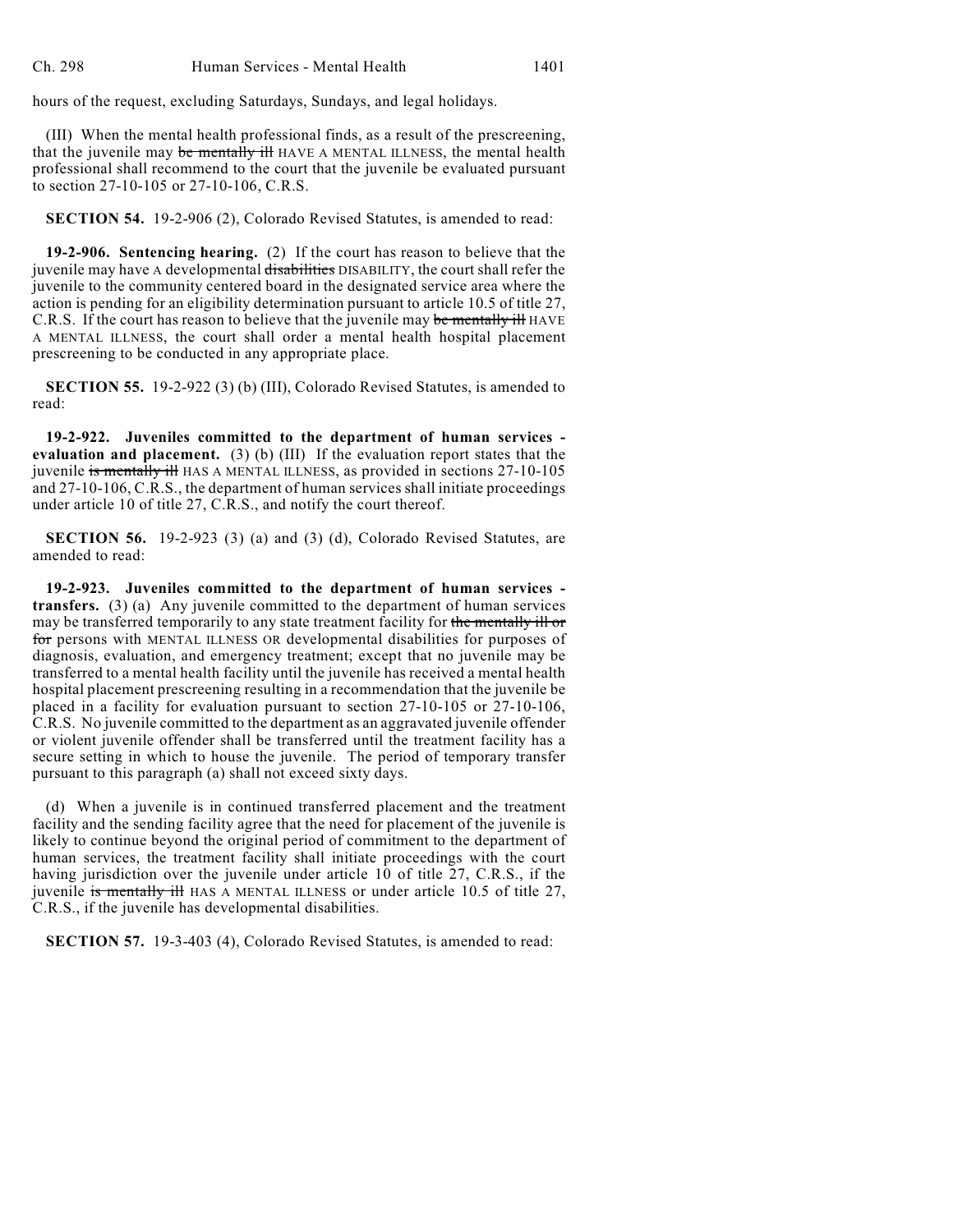**19-3-403. Temporary custody - hearing - time limits - restriction.** (4) (a) If it appears that any child being held in a shelter facility may be developmentally disabled, as provided in article 10.5 of title 27, C.R.S., the court shall refer the child to the nearest community centered board for an eligibility determination. If it appears that any child being held in a shelter facility pursuant to the provisions of this article may be mentally ill HAVE A MENTAL ILLNESS, as provided in sections 27-10-105 and 27-10-106, C.R.S., the intake personnel or other appropriate personnel shall contact a mental health professional to do a mental health prescreening on the child. The court shall be notified of the contact and may take appropriate action. If a mental health prescreening is requested, it shall be conducted in an appropriate place accessible to the child and the mental health professional. A request for a mental health prescreening shall not extend the time within which a hearing shall be held pursuant to this section. If a hearing has been set but has not yet occurred, the mental health prescreening shall be conducted prior to the hearing; except that the prescreening shall not extend the time within which a hearing shall be held pursuant to this section.

(b) If a child has been ordered detained pending an adjudication, disposition, or other court hearing and the child subsequently appears to be mentally ill HAVE A MENTAL ILLNESS, as provided in section 27-10-105 or 27-10-106, C.R.S., the intake personnel or other appropriate personnel shall contact the court with a recommendation for a mental health prescreening. A mental health prescreening shall be conducted at any appropriate place accessible to the child and the mental health professional within twenty-four hours of the request, excluding Saturdays, Sundays, and legal holidays.

(c) When the mental health professional finds, as a result of the prescreening, that the child may be mentally ill HAVE A MENTAL ILLNESS, the mental health professional shall recommend to the court that the child be evaluated pursuant to section 27-10-105 or 27-10-106, C.R.S., and the court shall proceed as provided in section 19-3-506.

(d) Nothing in this subsection (4) shall be construed to preclude the use of emergency procedures pursuant to section 27-10-105 (1), C.R.S.

**SECTION 58.** 19-3-505 (4) (d), Colorado Revised Statutes, is amended to read:

**19-3-505. Adjudicatory hearing - findings - adjudication.** (4) (d) If it appears from the evidence that the child may be mentally ill or developmentally disabled HAVE A MENTAL ILLNESS OR DEVELOPMENTAL DISABILITY as these terms are defined in articles 10 and 10.5 of title 27, C.R.S., paragraphs (a) to (c) of this subsection (4) shall not apply, and the court shall proceed under section 19-3-506.

**SECTION 59.** 19-3-506 (1) (b), (1) (c), (1) (e), (2) (a), (3) (a), and (4), Colorado Revised Statutes, are amended to read:

**19-3-506. Child with a mental illness or developmental disability procedure.** (1) (b) If it appears from the evidence presented at an adjudicatory hearing or otherwise that a child may be mentally ill HAVE A MENTAL ILLNESS, as defined in sections 27-10-105 and 27-10-106, C.R.S., and the child has not had a mental health prescreening pursuant to section 19-3-403 (4), the court shall order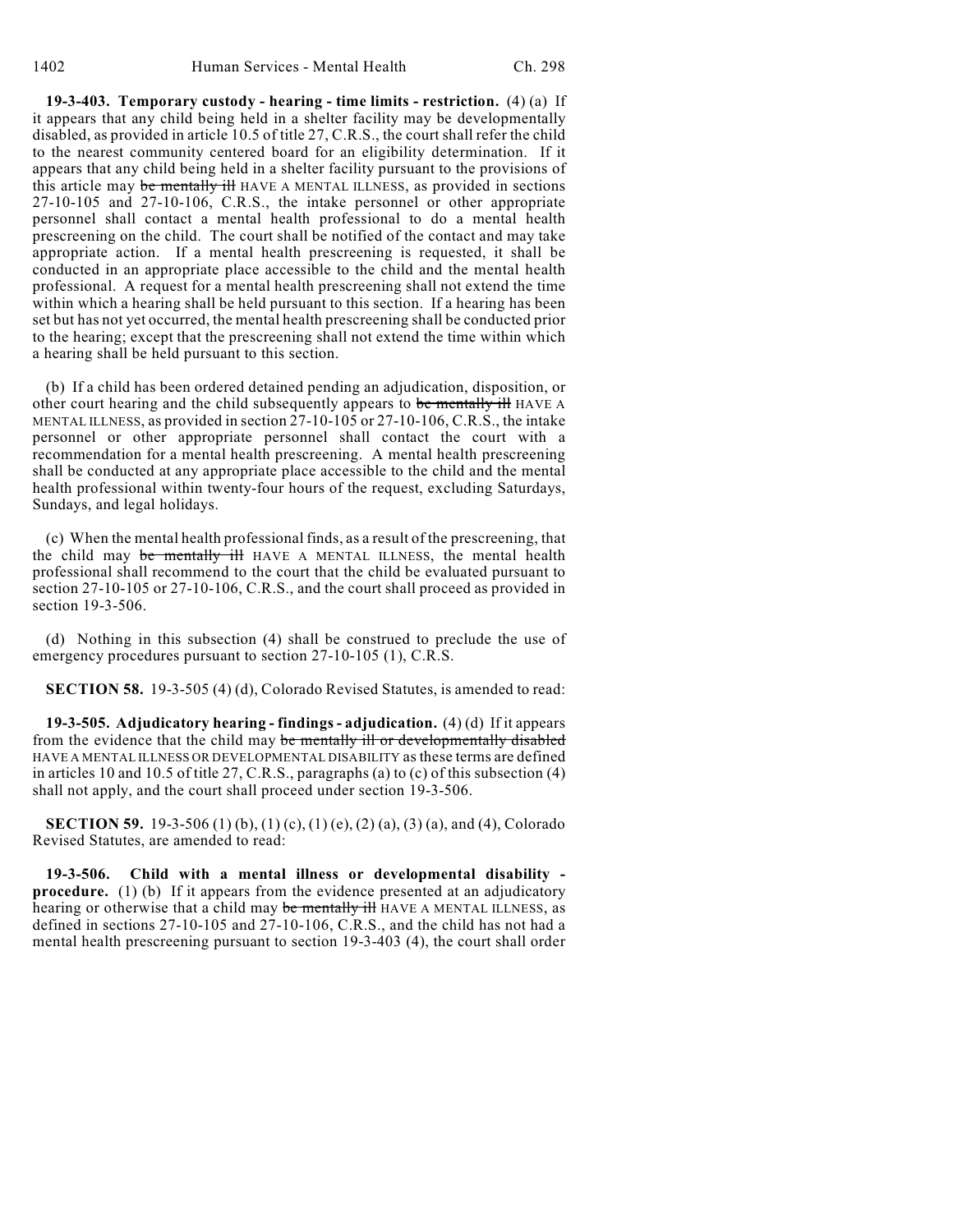a prescreening to determine whether the child requires further evaluation. Such prescreening shall be conducted as expeditiously as possible, and a prescreening report shall be provided to the court within twenty-four hours of the prescreening, excluding Saturdays, Sundays, and legal holidays.

(c) When the mental health professional finds, based upon a prescreening done pursuant to section 19-3-403 (4) or under this section, that the child may be mentally  $\frac{1}{111}$  HAVE A MENTAL ILLNESS, as defined in sections 27-10-105 and 27-10-106, C.R.S., the court shall review the prescreening report within twenty-four hours, excluding Saturdays, Sundays, and legal holidays, and order the child placed for an evaluation at a facility designated by the executive director of the department of human services for a seventy-two-hour treatment and evaluation pursuant to section 27-10-105 or 27-10-106, C.R.S. On and after January 1, 1986, if the child to be placed is in a detention facility, the designated facility shall admit the child within twenty-four hours after the court orders an evaluation, excluding Saturdays, Sundays, and legal holidays.

(e) If the mental health professional finds, based upon the prescreening, that the child is not mentally ill DOES NOT HAVE A MENTAL ILLNESS, the court shall review the prescreening report within twenty-four hours, excluding Saturdays, Sundays, and legal holidays, and copies of the report shall be furnished to all parties and their attorneys. Any interested party may request a hearing on the issue of the child's mental illness, and the court may order additional prescreenings as deemed appropriate. No AN order for a seventy-two-hour treatment and evaluation shall NOT be entered unless a hearing is held and evidence indicates that the prescreening report is inadequate, incomplete, or incorrect and that competent professional evidence is presented from a mental health professional which indicates that mental illness is present in the child. The court shall make, prior to the hearing, such orders regarding temporary custody of the child as are deemed appropriate.

(2) (a) When an evaluation is ordered by the court pursuant to subsection (1) of this section, the order shall specify the person or agency to whom the child shall be released when the evaluation indicates that the child is not mentally ill DOES NOT HAVE A MENTAL ILLNESS.

(3) (a) When the evaluation conducted pursuant to subsection (1) of this section states that the child is mentally ill HAS A MENTAL ILLNESS, as defined in sections 27-10-105 and 27-10-106, C.R.S., the court shall treat the evaluation report as a certification under section 27-10-107, C.R.S., and shall proceed pursuant to article 10 of title 27, C.R.S., assuming all of the powers granted to a court in such proceedings.

(4) (a) When the report of the evaluation or eligibility determination conducted pursuant to subsection (1) of this section states that the child is not mentally ill or does not have DOES NOT HAVE A MENTAL ILLNESS OR developmental disabilities DISABILITY, the child shall be released to the person or agency specified pursuant to subsection (2) of this section within twenty-four hours after the evaluation has been completed, excluding Saturdays, Sundays, and legal holidays. The child shall not be detained unless a new detention hearing is held within twenty-four hours, excluding Saturdays, Sundays, and legal holidays, and the court finds at that hearing that secure detention is necessary.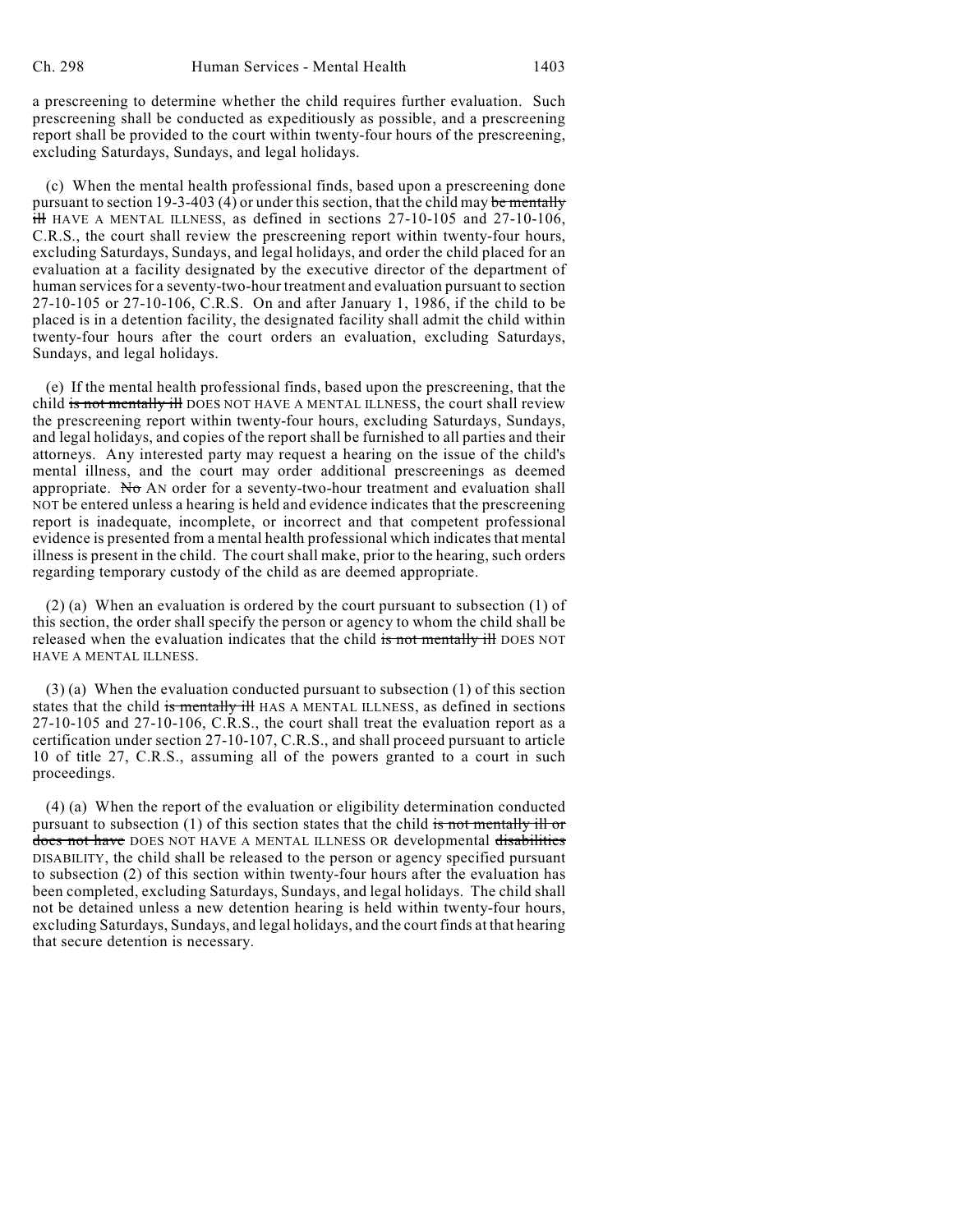(b) When the evaluation report or eligibility determination states that the child is not mentally ill or does not have DOES NOT HAVE A MENTAL ILLNESS OR developmental disabilities DISABILITY, the court shall set a time for resuming the hearing on the petition or any other pending matters.

**SECTION 60.** 19-3-507 (2), Colorado Revised Statutes, is amended to read:

**19-3-507. Dispositional hearing.** (2) If the court has reason to believe that the child may have developmental disabilities, the court shall refer the child to the community centered board in the designated service area where the action is pending for an eligibility determination pursuant to article 10.5 of title 27, C.R.S. If the court has reason to believe that the child may be mentally ill HAVE A MENTAL ILLNESS, the court shall order a mental health prescreening to be conducted in any appropriate place.

**SECTION 61.** 22-1-102.5 (2) (a) (II) (A), Colorado Revised Statutes, is amended to read:

**22-1-102.5. Definition of homeless child.** (2) (a) As used in this article, unless the context otherwise requires, "homeless child" means:

(II) A school-aged child who has a primary nighttime residence that is:

(A) A supervised, publicly or privately operated shelter designed to provide temporary living accommodations, including welfare hotels, congregate shelters, and transitional housing for the mentally ill PERSONS WITH MENTAL ILLNESS;

**SECTION 62.** 23-23-103 (1) (b), Colorado Revised Statutes, is amended to read:

**23-23-103. Evaluations made - when.** (1) A child may be referred to the medical center for diagnostic evaluation and study under the following conditions:

(b) Any such judge, for the purpose of determining whether or not a child under sixteen years of age is mentally ill or developmentally disabled HAS A MENTAL ILLNESS OR DEVELOPMENTAL DISABILITY, may cause any such child to be sent to the center for diagnostic evaluation.

**SECTION 63.** 25-1.5-103 (2) (a), Colorado Revised Statutes, is amended to read:

**25-1.5-103. Hospitals and community mental health centers - powers and duties of the department - limitations on rules promulgated by the department.** (2) For purposes of this section, unless the context otherwise requires:

(a) "Community mental health center" means either a physical plant or a group of services under unified administration and including at least the following: Inpatient services; outpatient services; day hospitalization; emergency services; and consultation and educational services, which services are provided principally for mentally ill persons WITH MENTAL ILLNESS residing in a particular community in or near which the facility is situated.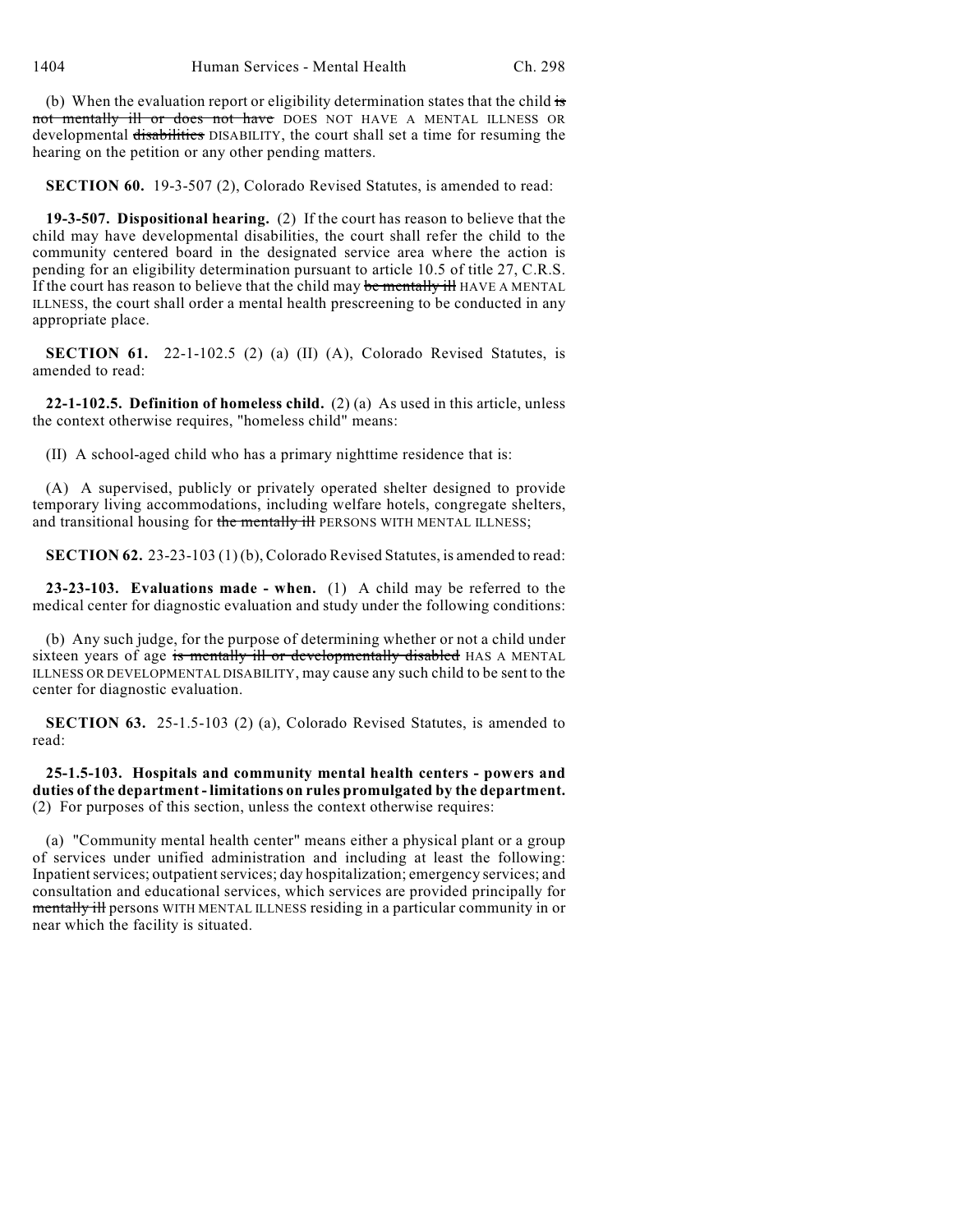**SECTION 64.** 25-1.5-301 (2) (g), Colorado Revised Statutes, is amended to read:

**25-1.5-301. Definitions.** As used in this part 3, unless the context otherwise requires:

(2) "Facility" means:

(g) Facilities that provide treatment for  $\frac{1}{2}$  mentally ill persons WITH MENTAL ILLNESS as defined in section 27-10-102 (4.5), C.R.S., except for those facilities which are publicly or privately licensed hospitals;

**SECTION 65.** 25-4-405 (1), Colorado Revised Statutes, is amended to read:

**25-4-405. Examination of persons confined.** (1) All persons who are confined, detained, or imprisoned in any state, county, or city hospital OR INSTITUTION for the mentally ill, any institution for the mentally deficient PERSONS WITH MENTAL ILLNESS, the Mount View school or Lookout Mountain school, any home for dependent children, any reformatory or prison, or any private or charitable institution where any person may be confined, detained, or imprisoned by order of court in this state shall be examined for and, if infected, treated for venereal diseases by the health authorities having jurisdiction. The managing authorities of any such institutions are directed to make available to the health authorities such portion of their respective institutions as may be necessary for a clinic or hospital, wherein all persons who may be confined or detained or imprisoned in any such institution and who are infected with venereal diseases may be treated in a manner as prescribed by the director of the agency within the department of public health and environment responsible for control of venereal diseases.

**SECTION 66.** 26-1-201 (1) (x), Colorado Revised Statutes, is amended to read:

**26-1-201. Programs administered - services provided - department of human services.** (1) This section specifies the programs to be administered and the services to be provided by the department of human services. These programs and services include the following:

 $(x)$  Programs for the care and treatment of the mentally ill PERSONS WITH MENTAL ILLNESS, as specified in article 10 of title 27, C.R.S.;

**SECTION 67.** 27-1-103 (1) (k), Colorado Revised Statutes, is amended to read:

**27-1-103. Duties of executive director - governor acquire water rights.** (1) The duties of the executive director of the department of human services shall be:

(k) To implement the procedures regarding children who are in detention or who are or may be mentally ill or who have or may have MENTAL ILLNESS OR developmental disabilities specified in the provisions of the "Colorado Children's Code" contained in articles 1, 2, and 3 of title 19, C.R.S.;

**SECTION 68.** 27-1-109, Colorado Revised Statutes, is amended to read: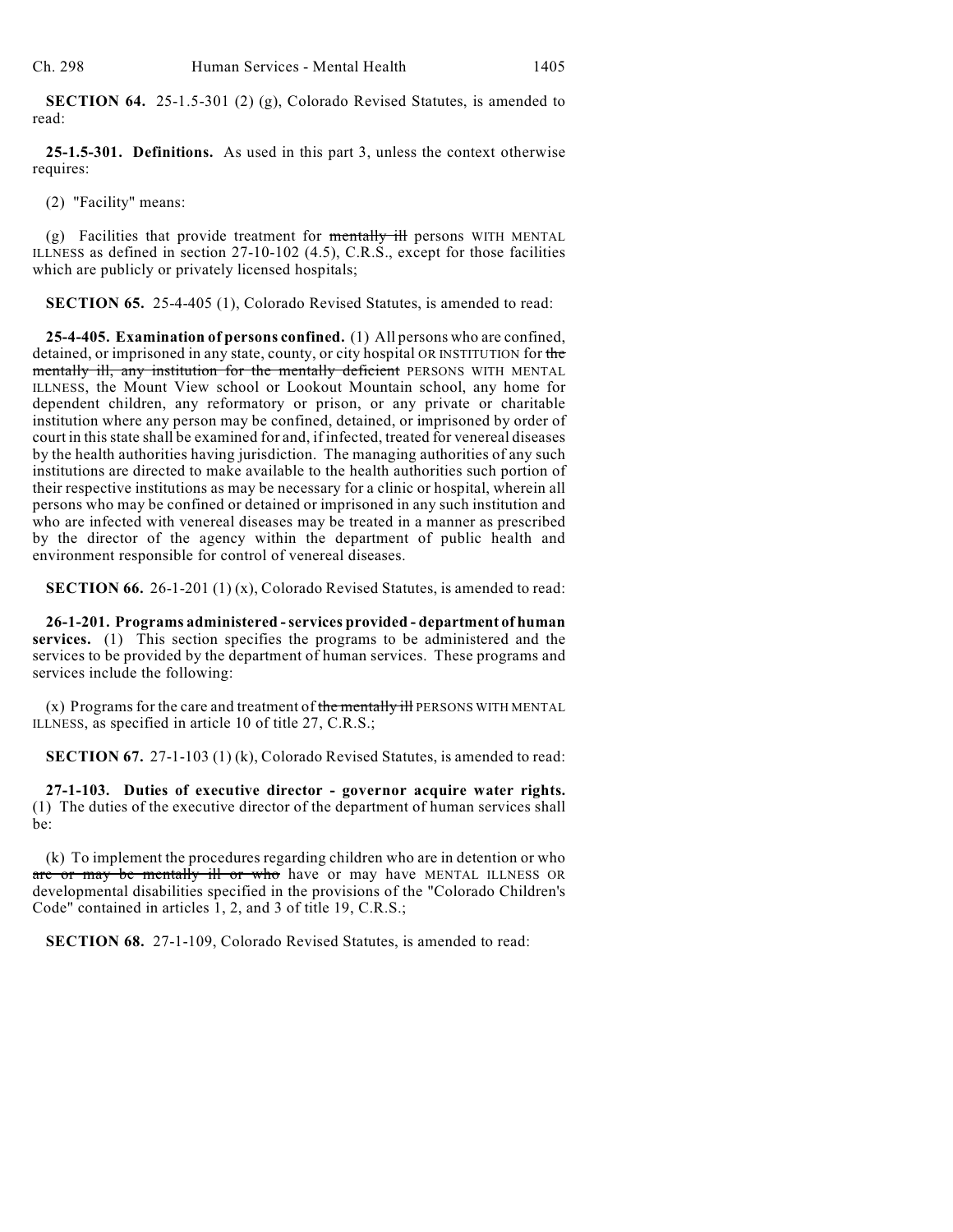**27-1-109. Rules and regulations.** Pursuant to section 24-4-103, C.R.S., the executive director of the department of human services shall promulgate such rules and regulations as are necessary to implement the provisions of this part 1 and the procedures specified in sections 19-2-508, 19-2-906, 19-2-922, 19-2-923, 19-3-403, 19-3-506, 19-3-507, and 19-3-508, C.R.S., regarding children who are in detention or who are or may be mentally ill or who have or may have MENTAL ILLNESS OR developmental disabilities.

**SECTION 69.** 27-1-110 (1.7) (a), Colorado Revised Statutes, is amended to read:

**27-1-110. Employment of personnel - screening of applicants disqualifications from employment.** (1.7) The employment screening and disqualification requirements in this section apply to the following facilities or programs operated by the state department:

(a) Any facility operated by the state department for the care and treatment of the mentally ill PERSONS WITH MENTAL ILLNESS pursuant to article 10 of this title;

**SECTION 70.** 27-1-205 (2) (e), Colorado Revised Statutes, is amended to read:

**27-1-205. Standards for approval.** (2) In approving or rejecting local general or psychiatric hospitals, community mental health centers, and other agencies for the purchase of services not provided by local mental health clinics, including, but not limited to, twenty-four-hour and partial hospitalization, the executive director of the department of human services shall consider the following factors:

(e) The methods by which the agency coordinatesits services with those rendered by other agencies to assure to the mentally ill person an uninterrupted chain of care ENSURE AN UNINTERRUPTED CONTINUUM OF CARE TO PERSONS WITH MENTAL ILLNESS;

**SECTION 71.** 27-10.3-103 (1), Colorado Revised Statutes, is amended to read:

**27-10.3-103. Definitions.** As used in this article, unless the context otherwise requires:

(1) "Child at risk of out-of-home placement" means a child who has been diagnosed as a mentally ill person HAVING A MENTAL ILLNESS, as defined in section 27-10-102 (7), and who requires the level of care provided in a residential child care facility pursuant to section 26-4-527, C.R.S., and who, although not otherwise categorically eligible for medicaid, is determined to be eligible for social security income and therefore medicaid-eligible because of the child's need for mental health services and for whom it is not appropriate or warranted to file an action in dependency or neglect pursuant to article 3 of title 19, C.R.S.

**SECTION 72.** 27-10.5-135 (1), Colorado Revised Statutes, is amended to read:

**27-10.5-135. Terminology.** (1) Whenever the terms "insane", "insanity", "mentally or mental incompetent", "mental incompetency", or "of unsound mind" are used in the laws of the state of Colorado, they shall be deemed to refer to the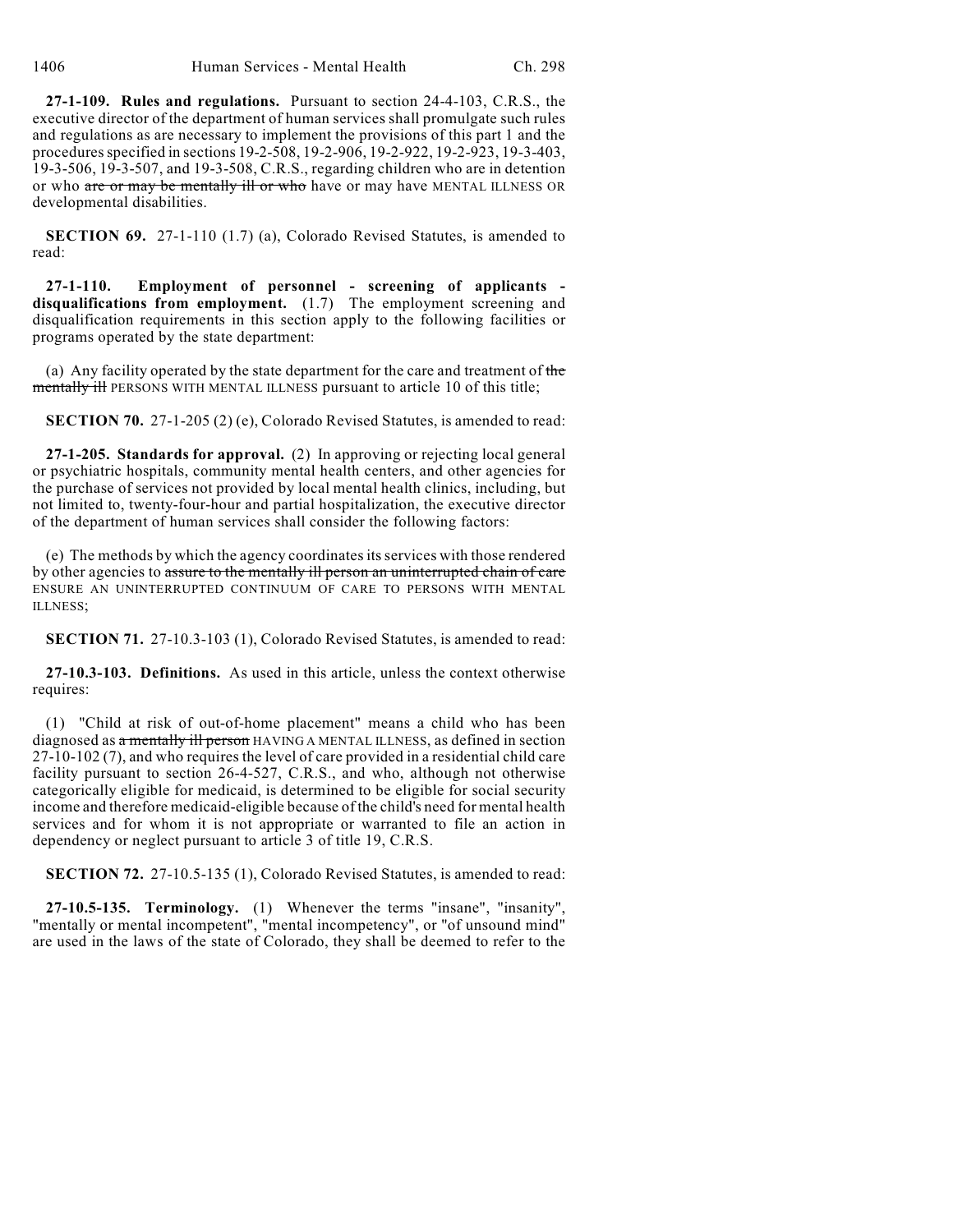insane, as defined in section 16-8-101, C.R.S., mentally ill or gravely disabled, as defined in section  $27-10-102$ , or TO a person with a developmental disability, as defined in section 27-10.5-102, as the context of the particular law requires.

**SECTION 73.** 27-12-101 (1), Colorado Revised Statutes, is amended to read:

**27-12-101. Liability.** (1) When any person is admitted, committed, or transferred to any public institution of this state supervised by the department of human services for the care, support, maintenance, education, or treatment of the mentally ill or mentally deficient, such PERSONS WITH MENTAL ILLNESS, THE person, his OR HER spouse, and his OR HER parents shall be liable for the costs of the HIS OR HER care, support, maintenance, and treatment of such person to the extent and in the manner provided in this article. No other relatives of such THE person shall be liable to any extent for such costs.

**SECTION 74.** 27-13-101 (1), Colorado Revised Statutes, is amended to read:

**27-13-101. Institute established.** (1) There is hereby established the Colorado mental health institute at Pueblo for the treatment and cure of such persons as may become mentally ill WHO MAY HAVE MENTAL ILLNESS from any cause and such FOR other persons in state institutions on an inpatient and outpatient basis and in state programs relating to the treatment of alcoholism and drugs who may require medical care and treatment within the capabilities of the staff and facilities of the institute.

**SECTION 75.** 30-28-115 (2) (b.5), Colorado Revised Statutes, is amended to read:

**30-28-115. Public welfare to be promoted - legislative declaration construction.** (2) (b.5) The general assembly declares that the establishment of state-licensed group homes for the exclusive use of persons with mental illness as that term is defined in section 27-10-102, C.R.S., is a matter of statewide concern and that a state-licensed group home for eight persons with mental illness is a residential use of property for zoning purposes, as defined in section 31-23-301 (4), C.R.S. A group home for persons with mental illness established under this paragraph (b.5) shall not be located within seven hundred fifty feet of another such group home or of another group home as defined in paragraphs (a) and (b) of this subsection (2), unless otherwise provided for by the county. No A person shall NOT be placed in a group home without being screened by either a professional person, as defined in section 27-10-102 (11), C.R.S., or any other such mental health professional designated by the director of a facility, which facility is approved by the executive director of the department of human services pursuant to section 27-1-103, C.R.S. Persons determined to be not guilty by reason of insanity to a violent offense shall not be placed in such group homes, nor shall AND any person who has been convicted of a felony involving a violent offense SHALL NOT be eligible for placement in such group homes. The provisions of this paragraph (b.5) shall be implemented, where appropriate, by the rules of the department of public health and environment concerning residential treatment facilities for the mentally  $\frac{d}{dt}$  PERSONS WITH MENTAL ILLNESS. Nothing in this paragraph (b.5) shall be construed to exempt such group homes from compliance with any state, county, or municipal health, safety, and fire codes.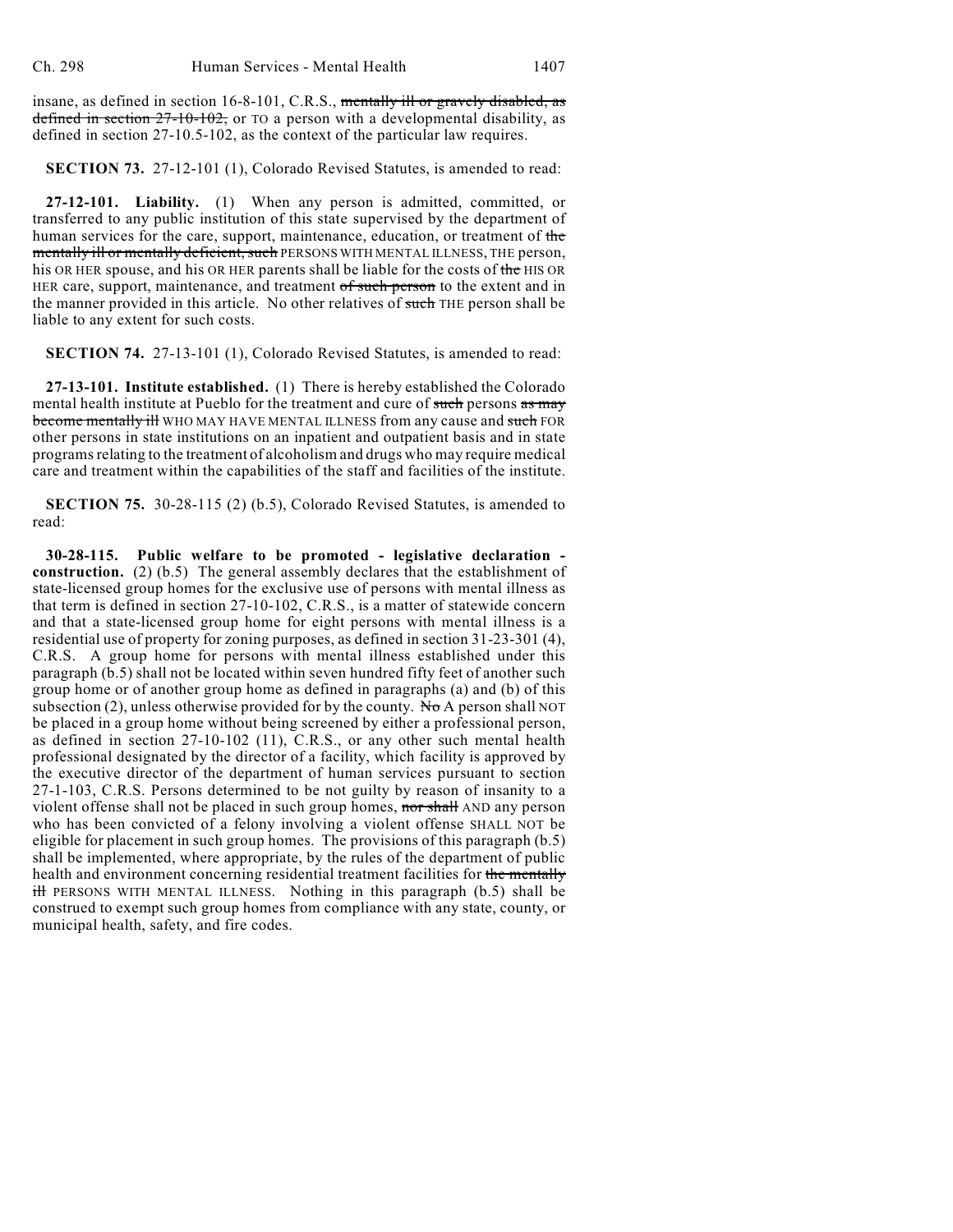**SECTION 76.** 31-23-301 (4), Colorado Revised Statutes, is amended to read:

**31-23-301. Grant of power.** (4) No A statutory or home rule city or town or city and county shall NOT enact an ordinance prohibiting the use of a state-licensed group home for either the developmentally disabled or the mentally ill which PERSONS WITH DEVELOPMENTAL DISABILITIES OR MENTAL ILLNESS THAT serves not more than eight developmentally disabled persons WITH DEVELOPMENTAL DISABILITIES or eight mentally ill persons WITH MENTAL ILLNESS and appropriate staff as a residential use of property for zoning purposes. As used in this subsection (4), the phrase "residential use of property for zoning purposes" includes all forms of residential zoning and specifically, although not exclusively, single-family residential zoning.

**SECTION 77.** 31-23-303 (2) (b.5), Colorado Revised Statutes, is amended to read:

**31-23-303. Legislative declaration.** (2) (b.5) The general assembly declares that the establishment of state-licensed group homes for the exclusive use of mentally ill persons WITH MENTAL ILLNESS as that term is defined in section 27-10-102, C.R.S., is a matter of statewide concern and that a state-licensed group home for eight persons with mental illness is a residential use of property for zoning purposes, as defined in section 31-23-301 (4). A group home for persons with mental illness established under this paragraph (b.5) shall not be located within seven hundred fifty feet of another such group home, unless otherwise provided for by the municipality. No A person shall NOT be placed in a group home without being screened by either a professional person, as defined in section 27-10-102 (11), C.R.S., or any other such mental health professional designated by the director of a facility, which facility is approved by the executive director of the department of human services pursuant to section 27-1-103, C.R.S. Persons determined to be not guilty by reason of insanity to a violent offense shall not be placed in such group homes, nor shall AND any person who has been convicted of a felony involving a violent offense SHALL NOT be eligible for placement in such group homes. The provisions of this paragraph (b.5) shall be implemented, where appropriate, by the rules of the department of public health and environment concerning residential treatment facilities for the mentally ill PERSONS WITH MENTAL ILLNESS. Nothing in this paragraph (b.5) shall be construed to exempt such group homes from compliance with any state, county, or municipal health, safety, and fire codes.

#### **SECTION 78.** 33-4-104 (1), Colorado Revised Statutes, is amended to read:

**33-4-104. Free licenses issued - when.** (1) Any active or retired member of the United States armed forces while stationed as a resident patient at any United States armed forces hospital or convalescent station located within Colorado, any resident patient at a veterans administration hospital and resident patients of any state mental institution FOR THE TREATMENT OF PERSONS WITH MENTAL ILLNESS or other mental health institution in Colorado while under supervision of a proper staff member thereof, and any resident who is totally and permanently disabled as determined by the social security administration or the division of labor or pursuant to rule or regulation of the commission may obtain a fishing license free of charge, valid for taking fish during the period of residency only, under rules and regulations of the commission.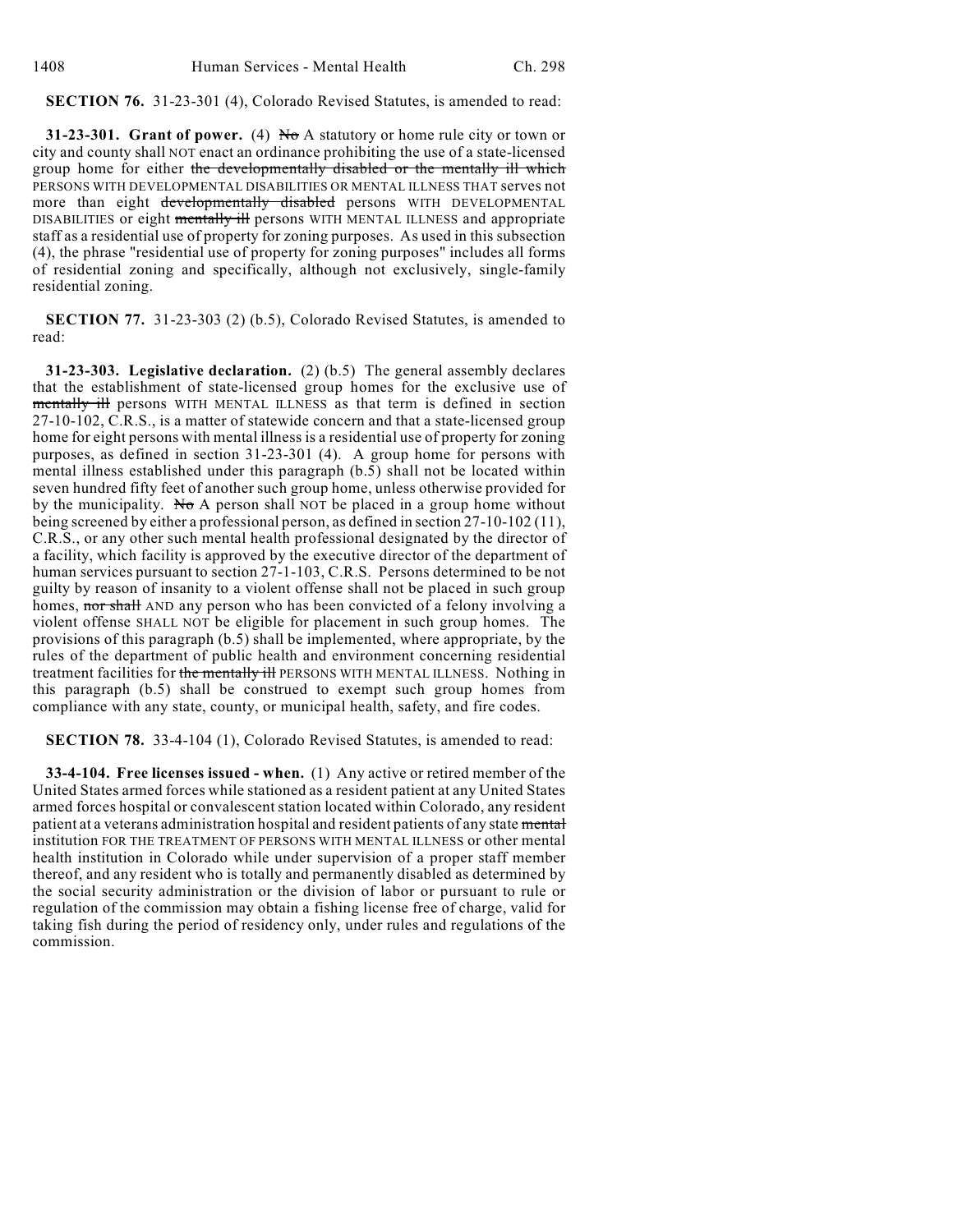**SECTION 79.** 42-2-116 (5), Colorado Revised Statutes, is amended to read:

**42-2-116. Restricted license.** (5) The department is authorized after examination to issue a restricted license to a mentally ill or developmentally disabled person WITH A MENTAL ILLNESS OR A DEVELOPMENTAL DISABILITY, containing such restrictions as may be imposed upon said person by a court pursuant to part 3 or part 4 of article 14 of title 15, C.R.S., or section  $27-10-109$  (4) or 27-10-125, C.R.S.

**SECTION 80.** 42-4-1702 (2) (c), Colorado Revised Statutes, is amended to read:

**42-4-1702. Alcohol- or drug-related traffic offenses - collateral attack.** (2) In recognition of the difficulties attending the litigation of stale claims and the potential for frustrating various statutory provisions directed at repeat offenders, former offenders, and habitual offenders, the only exceptions to the time limitations specified in paragraph (a) of this subsection (1) shall be:

(c) Where the court hearing the collateral attack finds by a preponderance of the evidence that the failure to seek relief within the applicable time period was caused by an adjudication of incompetence or by commitment of the violator to an institution for treatment as a mentally ill person WITH A MENTAL ILLNESS; or

**SECTION 81.** 42-4-1708 (5) (b) (III), Colorado Revised Statutes, is amended to read:

**42-4-1708. Traffic infractions - proper court for hearing, burden of proof - appeal - collateral attack.** (5) (b) In recognition of the difficulties attending the litigation of stale claims and the potential for frustrating various statutory provisions directed at repeat offenders, former offenders, and habitual offenders, the only exceptions to the time limitations specified in paragraph (a) of this subsection (5) shall be:

(III) Where the court hearing the collateral attack finds by a preponderance of the evidence that the failure to seek relief within the applicable time period was caused by an adjudication of incompetence or by commitment of the violator to an institution for treatment as a mentally ill person WITH A MENTAL ILLNESS; or

**SECTION 82. Appropriation.** In addition to any other appropriation, there is hereby appropriated, out of any cash funds from fees collected pursuant to section 25-3-105, Colorado Revised Statutes, not otherwise appropriated, to the department of public health and environment, health facilities and emergency medical services division, for the fiscal year beginning July 1, 2006, the sum of three thousand eight hundred twenty-nine dollars (\$3,829), or so much thereof as may be necessary, for the implementation of this act.

**SECTION 83. Effective date.** This act shall take effect at 12:01 a.m. on the day following the expiration of the ninety-day period after final adjournment of the general assembly that is allowed for submitting a referendum petition pursuant to article V, section 1 (3) of the state constitution (August 9, 2006, if adjournment sine